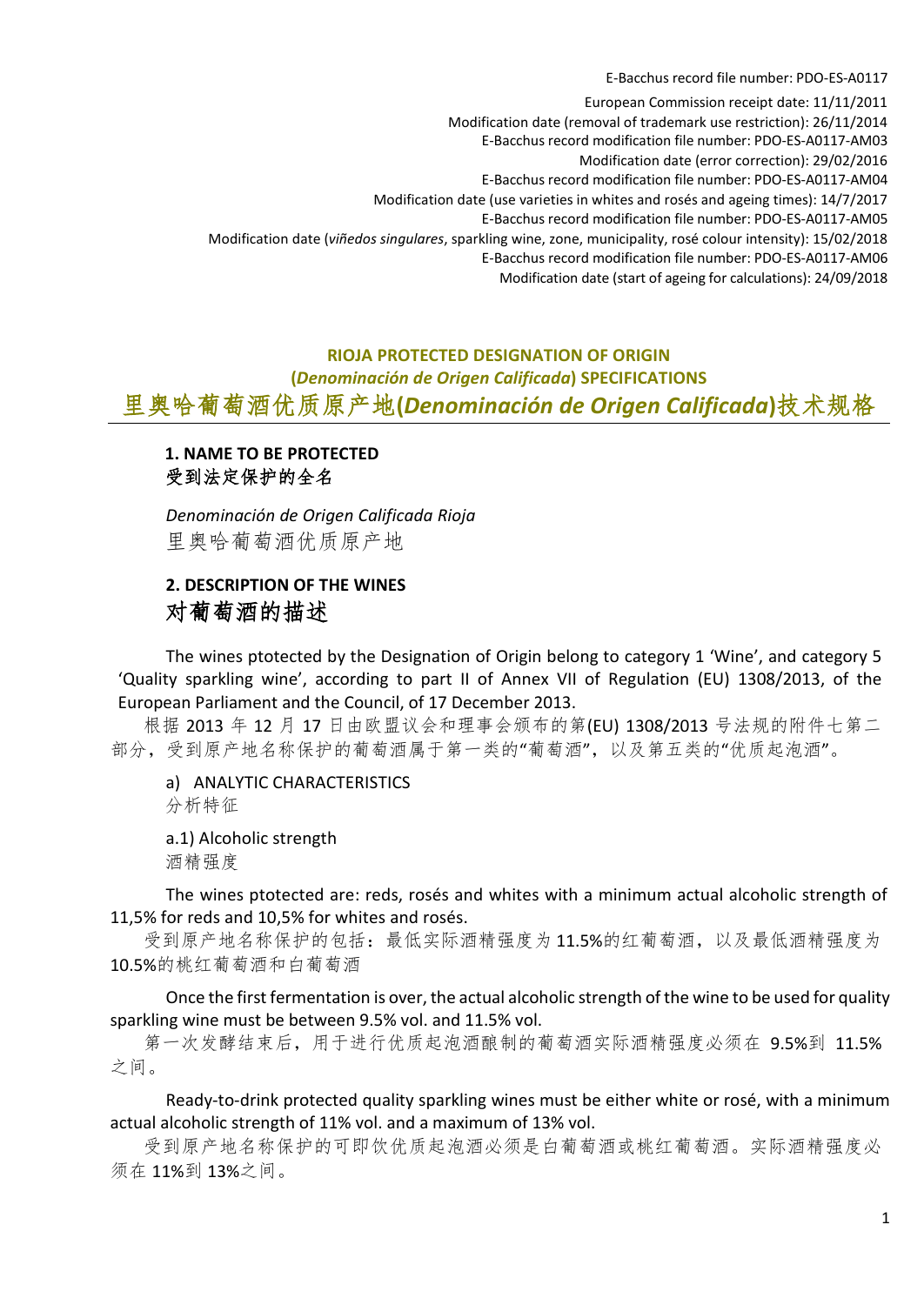For protected wines to have the right to bear the name of the geographical units that are smaller than the region or the zones 'Rioja Alta', 'Rioja Oriental' and 'Rioja Alavesa', or that of a minor geographical entity included in one of these zones, such as municipalities, in addition to having been made in their entirety with grapes collected in the territorial area of the relevant zone or minor geographical entity, must also meet the following analytical requirements:

如果受保护的葡萄酒要使用小于里奥哈原产地或上里奥哈、东里奥哈、里奥哈阿拉维萨这 三个区域的地理单位名称,或者是这些区域中较小地理单位名称,例如村镇,要求除了葡萄酒 必须完全采用来自相应区域地块或者较小地理单位的葡萄进行酿造之外,还需达到以下分析指 标要求:

| Zones and types of wines      | Minimum actual alcoholic strength (% vol.) |
|-------------------------------|--------------------------------------------|
| 区域及葡萄酒类型                      | 最低实际酒精强度 (% vol.)                          |
| Rioja Alta and Rioja Alavesa. |                                            |
| 上里奥哈和里奥哈阿拉维萨                  |                                            |
| Red 红葡萄酒                      | 11.5                                       |
| White白葡萄酒                     | 11.0                                       |
| Rosé桃红葡萄酒                     | 10.5                                       |
| Rioja Oriental                |                                            |
| 东里奥哈                          |                                            |
| Red 红葡萄酒                      | 12.0                                       |
| White白葡萄酒                     | 11.5                                       |
| Rosé桃红葡萄酒                     | 11.0                                       |

Exceptionally, a wine may be considered to come from the area or from the municipality if its vinification includes no more than 15% of grapes from registered vineyards in municipalities bordering the area or municipality where the operator is located and provided that it is accredited by legally valid title, that such operator has had that 15% of grapes at its disposal for no less than 10 years.

作为例外,如果一款葡萄酒的酿造中纳入的来自与酒庄所处区域或村镇接壤相邻注册 村镇种植园的葡萄不多于 15%,并且可以提供具有法律效力的合同文件证明酒庄已经至少有 10 年独家使用这些葡萄的权益,则这款葡萄酒仍可视作源自某一个区域或村镇。

The wines with the right to Reserva and Gran Reserva indications must have a minimum actual alcoholic strength of 12% vol., in the case of red wines, and 11% vol., in the case of whites and rosés.

有资格列为珍藏和特级珍藏的葡萄酒酒精强度必须高于 12%(红葡萄酒)和 11%(白葡 萄酒和桃红葡萄酒)。

a.2) Volatile acidity 挥发性酸度

The volatile acidity of the harvest wines, expressed in acetic acid, may not exceed 0.05 grams/litre (0.833 milliequivalents per litre), for each actual degree of alcohol and may not in any case exceed 0.8 g/l, save for sweet and medium sweet whites and rosés, for which a limit is set of 1.5 g/l (25 milliequivalents per litre). Dry wines older than one year may not exceed 1 gram per litre up to 10% vol. and 0.06 grams per litre for each degree of alcohol that exceeds 10% vol.

当年度葡萄酒以醋酸形式表现的挥发性酸度,对照每一度的实际酒精含量,不可超过 0.05 克/升(0.833 毫克当量/升)。而且在任何情况下不可超过 0.8 克/升。对于甜型和半甜型白 葡萄酒和桃红葡萄酒,限制设定在 1.5 克/升(25 毫克当量/升)。对于陈化超过一年的干型葡 萄酒,这个指标在酒精度低于 10%时不可超过 1 克/升,在酒精度超过 10%后,每高 1 度,上限 就增加 0.06 克/升。

Once the first fermentation is over, the volatile acidity of the wine to be used for quality sparkling wine may not exceed 0.60 g/l expressed in acetic acid.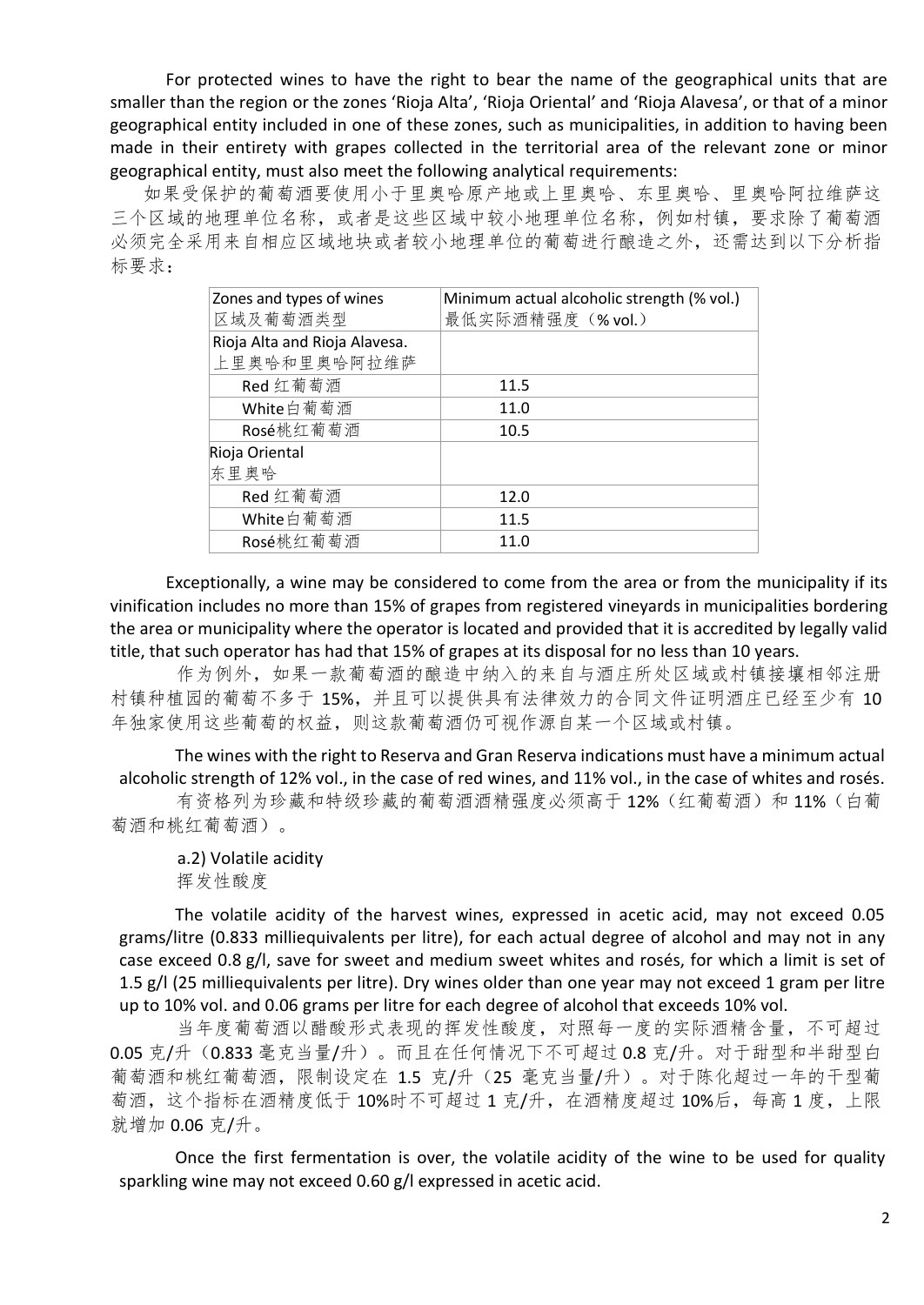第一次发酵完成之后,用于酿制优质起泡酒的葡萄酒以醋酸形式表现的挥发性酸度不 可超过 0.60 克/升。

The volatile acidity of ready-to-drink quality sparkling wines expressed in acetic acid may not exceed 0.65 g/l.

即饮优质起泡酒以醋酸形式表现的挥发性酸度不可超过 0.65 克/升。

a.3) Colour intensity

色泽浓度

The minimum colour intensity for red wines  $(A_{420} + A_{520} + A_{620})$  is 3.5 if there was malolactic fermentation (maximum 0.5 g/l malic acid) and of 4 if there was no malolactic fermentation, and minimum total polyphenol index 30.

红葡萄酒的最低色泽浓度(A420 + A520 + A620)要求: 如经过苹果酸发酵则为 3.5(苹果 酸最高 0.5 克/升); 如果未经苹果酸发酵则为 4。最低多酚指标为 30。

Protected rosé wines must have a colour intensity between 0.2 and 1.8 AU/cm resulting from the sum of parameters  $A_{420} + A_{520} + A_{620}$  (Plenary decision of 9 April 2010)

根据 2010年4月9日的管委会全体大会决议,受到原产地名称保护的桃红葡萄酒以 A420 + A520 + A620 三种参数相加得出的色泽浓度必须在 0.2 和 1.8 AU/cm 之间。

a.4) Sulphur dioxide content

二氧化硫含量

Wines protected by Designation of Origin that are ready to drink may not exceed maximum limits of total sulphur dioxide (expressed in milligrams per litre), as listed below:

White and rosé wines, with less than 5 grams of sugar per litre: 180.

Red wines, with less than 5 grams of sugar per litre: 140.

White and rosé wines, with 5 or more grams of sugar per litre: 240.

Red wines, with 5 or more grams of sugar per litre: 180.

可即饮的原产地认证葡萄酒不可超过总体二氧化硫含量上限(按照毫克/升),如以下

所列:

| 白葡萄酒和桃红葡萄酒, 每升含糖量在5克以下:   | 180 |
|---------------------------|-----|
| 红葡萄酒, 每升含糖量在5克以下:         | 140 |
| 白葡萄酒和桃红葡萄酒, 每升含糖量在 5 克以上: | 240 |
| 红葡萄酒, 每升含糖量在5克以上:         | 180 |

The maximum total amount of sulphur dioxide in the classification phase, once the fermentation process is over, is:

| Dry red wines:                                                            | 100 mg/l.    |
|---------------------------------------------------------------------------|--------------|
| Dry rosé wines:                                                           | 150 $mg/l$ . |
| Dry white wines:                                                          | 150 $mg/l$ . |
| Medium dry red wines, with 5 or more grams of sugar per litre: 180 mg/l   |              |
| Medium dry rosé wines, with 5 or more grams of sugar per litre: 240 mg/l  |              |
| Medium dry white wines, with 5 or more grams of sugar per litre: 240 mg/l |              |
| Medium sweet rosé wines:                                                  | 240 mg/l.    |
| Medium sweet white wines:                                                 | $240$ mg/l.  |
| Sweet rosé wines:                                                         | 240 mg/l.    |
| Sweet white wines:                                                        | 240 mg/l.    |
|                                                                           |              |

在发酵流程完成后执行的分类阶段中,最大总二氧化硫含量上限是:

干型红葡萄酒: 100 毫克/升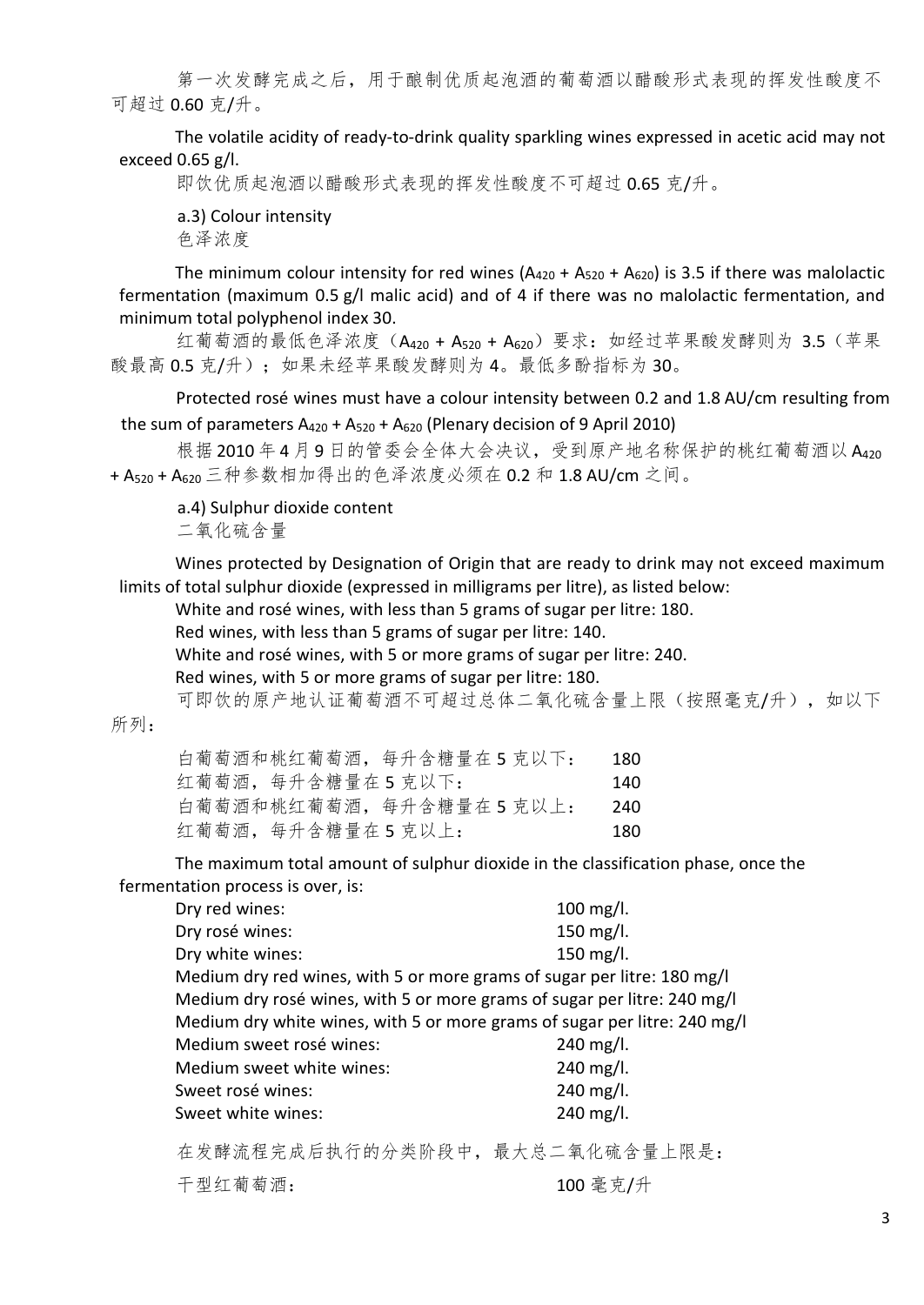| 干型桃红葡萄酒:             | 150 毫克/升 |
|----------------------|----------|
| 干型白葡萄酒:              | 150 毫克/升 |
| 半干型红葡萄酒,每升含糖量在5克以上:  | 180 毫克/升 |
| 半干型桃红葡萄酒,每升含糖量在5克以上: | 240 毫克/升 |
| 半干型白葡萄酒,每升含糖量在5克以上:  | 240 毫克/升 |
| 甜型桃红葡萄酒:             | 240 毫克/升 |
| 甜型白葡萄酒:              | 240 毫克/升 |

Once the first fermentation is over, the total sulphur dioxide content of the wine to be used for quality sparkling wine may not exceed 100 mg/l.

第一次发酵结束后,用于优质起泡酒酿造的葡萄酒总体二氧化硫含量不可超过100毫克 /升。

Ready-to-drink quality sparkling wines may not exceed the maximum sulphur dioxide limit of 140 mg/l.

可即饮的优质起泡酒总体二氧化硫含量不可超过 140 毫克/升。

Analytical requirements that are not covered will conform to the indications set out in the wine CMO.

分析指标要求中未及覆盖部分,需要符合葡萄酒共同市场组织提出的标准。

a.5) Reducing sugars 还原糖分

Residual reducing sugars must not exceed  $4 g/l$ . The exceptions are medium dry red, white and rosé wines and sweet and medium sweet white and rosé wines. These wines may be obtained either by stopping the fermentation, before its conclusion or by starting from dry wines and sweetening under the conditions provided for in Annex I D of Regulation (EC) No. 606/2009.

残留的还原糖分不可超过 4 克/升。半干红葡萄酒、白葡萄酒和桃红葡萄酒以及甜型和 半甜型白葡萄酒和桃红葡萄酒是例外。这些酒的酿造方式可以选择是在自然结束前终止发酵过 程, 或者从干型葡萄酒开始并在(EC) No. 606/2009 号法规附录 ID 中规定的条件下进行甜化。

The use of the following terms is authorised for quality sparkling wine depending on the sugar content:

根据糖分含量不同,优质起泡酒获授权采用以下标识用语:

- Brut Nature: Less than 3 g/l without added sugar after the second fermentation
- Extra brut: between 0 and 6 g/l
- Brut: less than 12 g/l
- 天然: 少于3克/升,在第二次发酵后不添加糖分
- 超天然: 含量在 0 到 6 克/升
- 天然: 含量少于 12 克/升

a.6) Total acidity 总酸度

The total acidity of wine protected by the *Denominación de Origen Calificada Rioja* may not be less than 3.5 g/l (46.6 milliequivalents per litre) of tartaric acid.

受到里奥哈葡萄酒优质原产地名称保护的葡萄酒总酸度不可低于 3.5 克/升(46.6 毫克 当量/升)含量的酒石酸。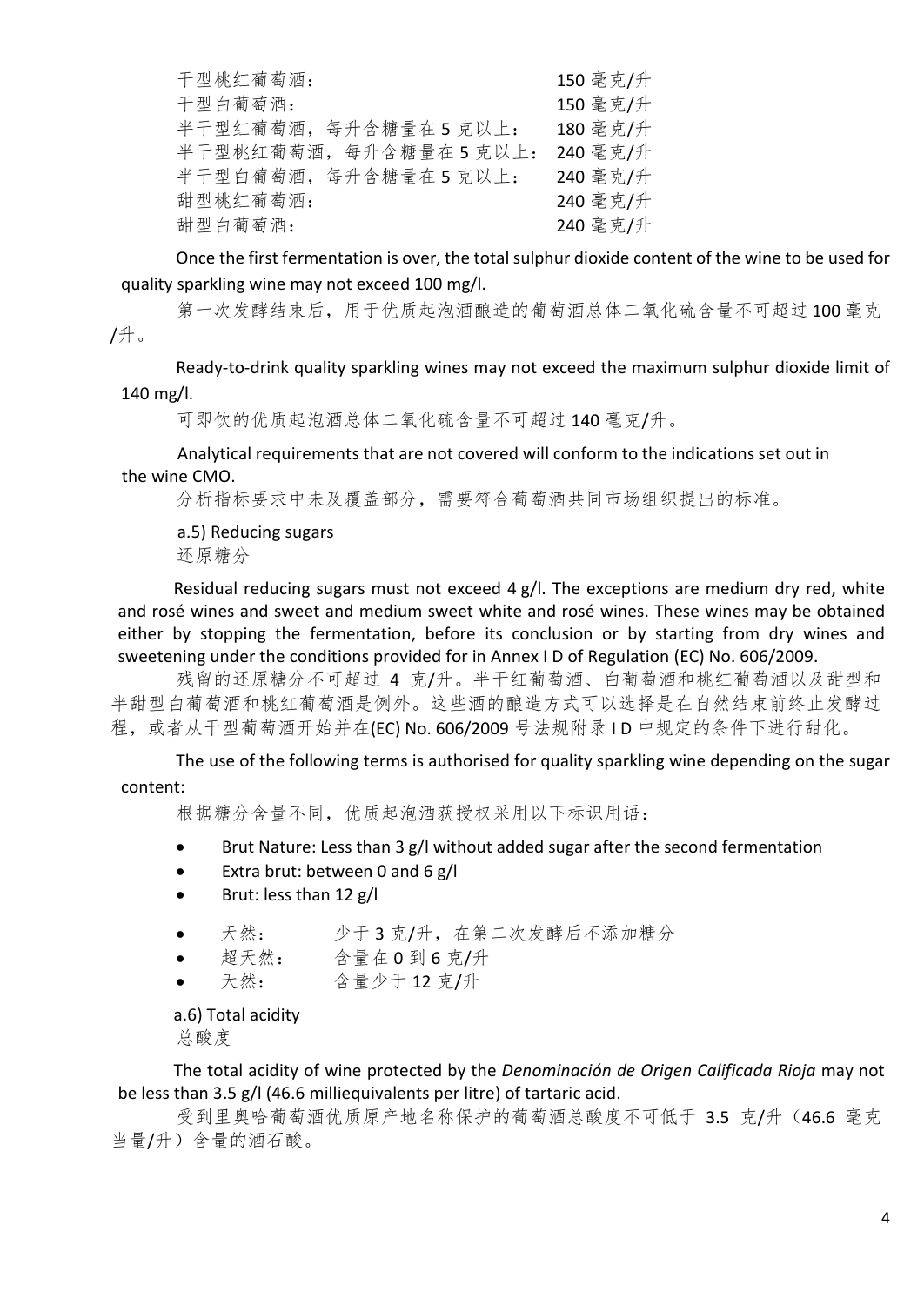Once the first fermentation is over, the total acidity of the wine to be used for quality sparkling wine may not be less than 5.5 g/l expressed in tartaric acid. Likewise, the total acidity of ready-to-drink protected quality sparkling wines may not be less than 5.5 g/l expressed in tartaric acid.

第一次发酵结束后,在优质起泡酒酿造中使用的葡萄酒以酒石酸含量表现的酸度不可 低于 5.5 克/升。同样的,可即饮的原产地认证优质起泡酒以酒石酸含量表现的酸度不可低于 5.5 克/升。

a.7) pH pH 值

The pH of protected quality sparkling wines may not be less than 2.8 nor more than 3.3. 原产地认证优质起泡酒 pH 值不可低于 2.8 或高于 3.3。

Once the first fermentation is over, the total pH of the wine to be used for quality sparkling wine may not be less than 2.8 nor more than 3.3. The pH of ready-to-drink protected quality sparkling wines may not be less than 2.8 nor more than 3.3.

第一次发酵结束后,用于优质起泡酒酿造的葡萄酒 pH 值不可低于 2.8 或高于 3.3。可即 饮的原产地认证优质起泡酒 pH 值不可低于 2.8 或高于 3.3。

a.8) Overpressure 超压

The overpressure of protected quality sparkling wines will be at least 3.5 bar at 20 °C. In the case of bottles whose capacity is less than 0.25 litres, the minimum overpressure will be 3 bar at 20 ° C.

原产地认证优质起泡酒超压在 20 摄氏度下不可低于 3.5 bar。对于容量小于 0.25 升的玻 璃瓶, 最小超压值在 20 摄氏度下应为 3.0 bar。

b) SENSORY CHARACTERISTICS 感官特征

Organoleptic certification mainly refers to the typicity, colour, limpidity, smell, taste and quality of the wine, taking into account the moment of the production process at which the sample is taken.

感官指标认证主要参考以下标准:典型性、色泽、清澈度、香味、口味和质感。同时 考虑样本提取时所处的酿造流程阶段。

### YOUNG WHITE WINE

白葡萄酒新酒

Eye: Straw-yellow with a lemon green rim; clean and bright.

Nose: Green fruit, floral and vegetable aromas, typical of the variety.

Mouth: Moderate acidity with a sensation of freshness.

视觉:稻草黄并带有柠檬绿边缘:清澈明亮。 嗅觉:绿色水果、鲜花和蔬菜香味,带有葡萄品种典型香气。 味觉:酸度适中,带有清新的感受。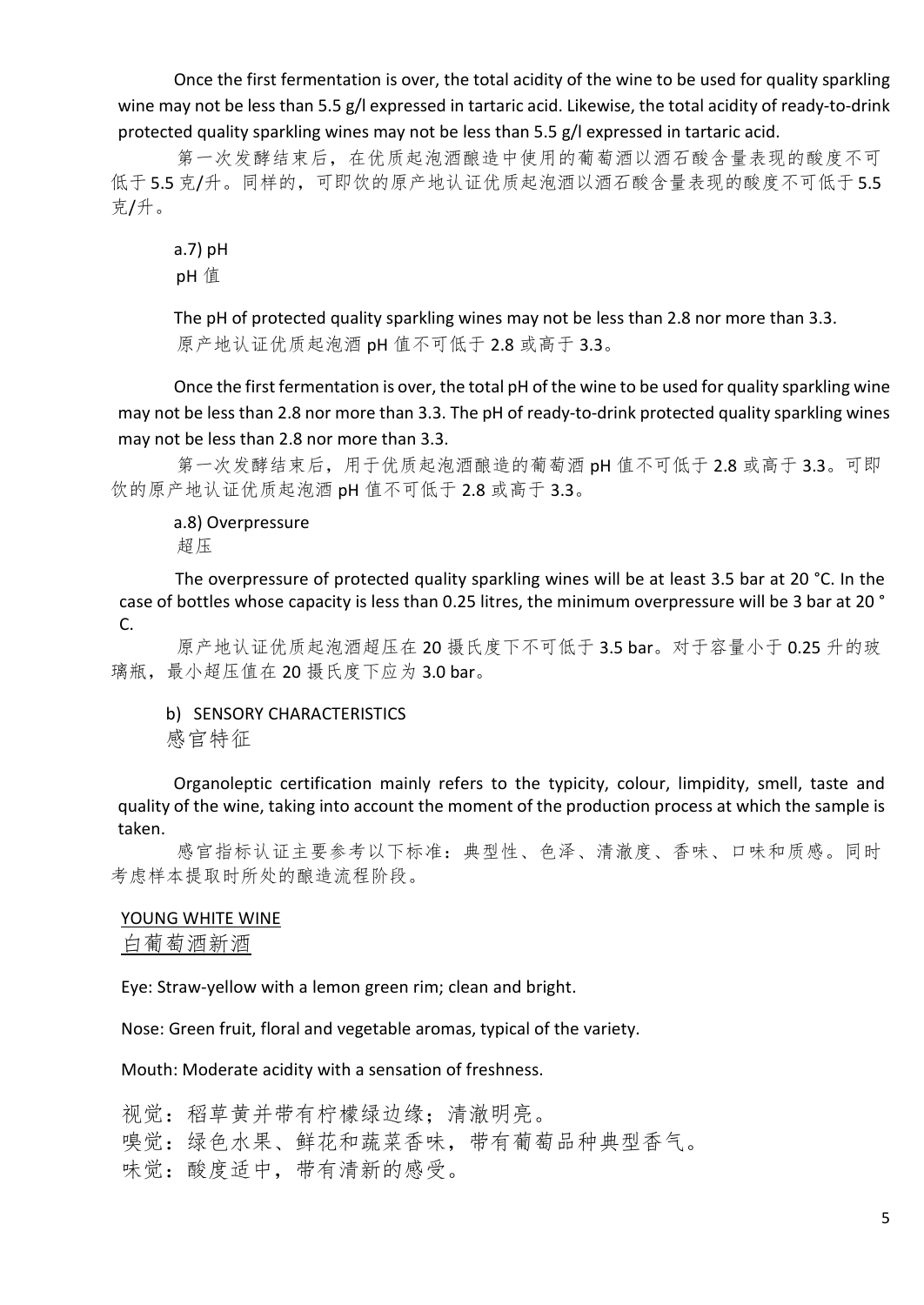## OAK-AGED WHITE WINE 橡木酒桶陈化的白葡萄酒

Eye: Straw-yellow with a greenish-golden rim; clean and bright.

Nose: Floral and fruity notes blending with the oak (vanilla, toasty and smoky notes).

Mouth: Slightly acidic wines, well integrated with the oak-derived toasty notes.

视觉:稻草黄并带有偏绿金色边缘:清澈明亮。 嗅觉:鲜花和水果气息混入橡木香(香草,烤木和烟熏气息)。 味觉:略酸,和橡木酒桶带来的烤木气息很好结合。

# YOUNG ROSÉ WINE

桃红葡萄酒新酒

Eye: Strawberry-pink with a raspberry rim; clean and bright.

Nose: Red fruit and floral notes.

Mouth: Balanced acidity/fruit with a sensation of freshness.

视觉: 草莓粉色并带有覆盆子色边缘: 清澈明亮。 嗅觉: 鲜花和水果气息混入橡木香(香草, 烤木和烟熏气息)。 味觉:略酸,和橡木酒桶带来的烤木气息很好结合。

### OAK-AGED ROSÉ WINE

橡木酒桶陈化的桃红葡萄酒

Eye: Pink with a salmon rim.

Nose: Red fruit blending with the oak (vanilla, toasty and smoky notes).

Mouth: Slightly acidic wines, well integrated with the oak-derived toasty notes.

视觉:粉色并带有鲑鱼色边缘。 嗅觉:红色水果香混合橡木香(香草,烤木和烟熏气息)。 味觉:略酸,和橡木酒桶带来的烤木气息很好结合。

### YOUNG RED WINE

红葡萄酒新酒

Eye: Purple with bluish hues.

Nose: Intense varietal fruit with floral sensations.

Mouth: Flavour-packed with balanced acidity, alcohol and tannins.

视觉: 紫色, 带有偏蓝色调。 嗅觉:浓烈的多种水果香,并带有鲜花香味。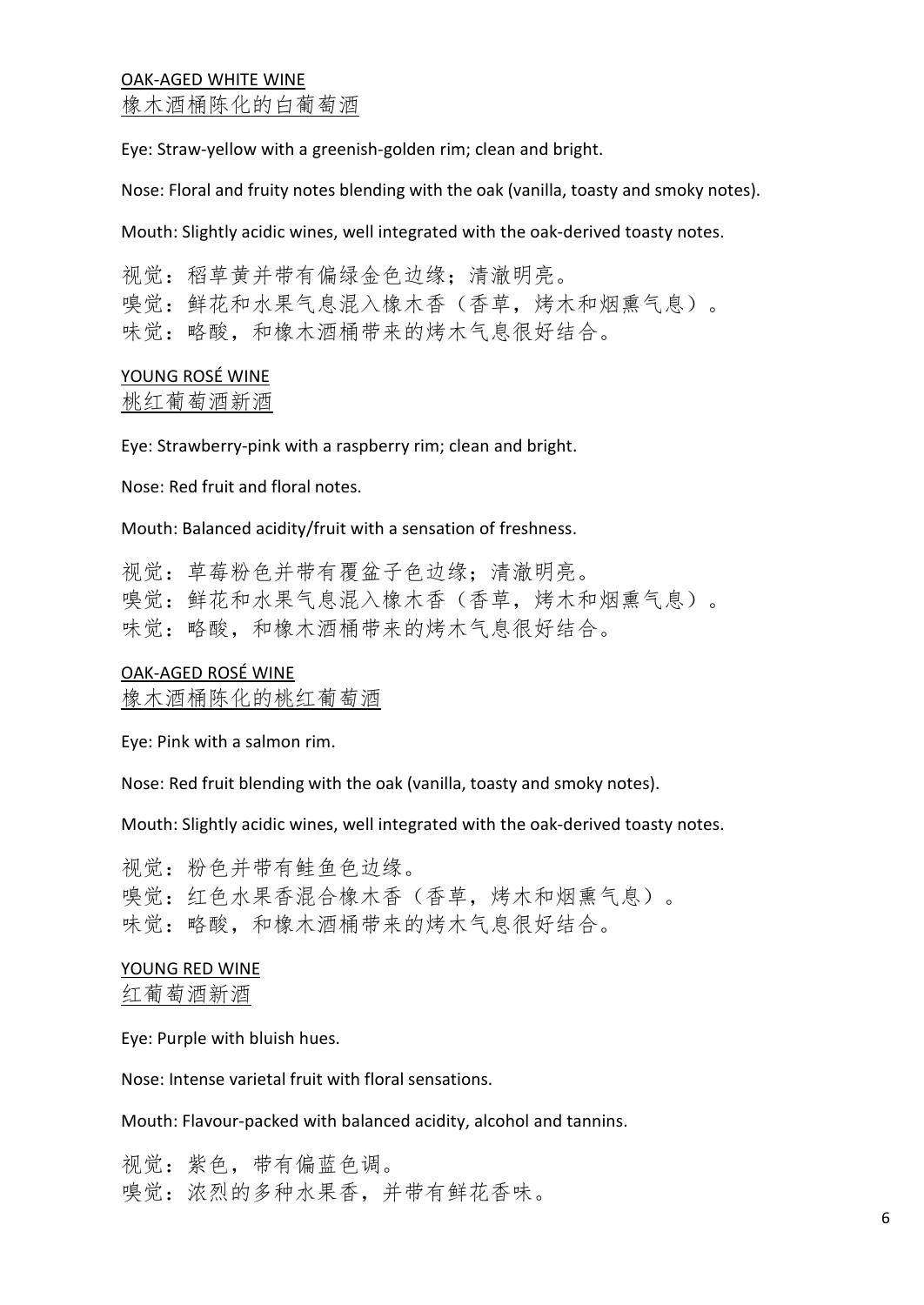味觉:口味和均衡的酸度、酒精度和丹宁组合在一起。

# CRIANZA RED WINE

陈酿级红葡萄酒

Eye: Garnet and cherry red.

Nose: Harmony between fruit and toasty notes from the oak.

Mouth: Good body with smooth, tasty tannins.

视觉:石榴石和樱桃红。 嗅觉:橡木酒桶带来的水果和烤木香味和谐混合。 味觉: 良好的酒体并带有顺滑可口的丹宁。

#### RESERVA RED WINE

#### 珍藏级红葡萄酒

Eye: Dark-cherry red with a ruby trim.

Nose: Complex, with well-integrated ripe fruit and spicy aromas (vanilla, roasted coffee, tobacco).

Mouth: Good structure and flavours in harmony. Smooth and velvety.

视觉:深樱桃红色并带有红宝石色边缘。 嗅觉:香味丰富,融合良好的成熟水果和香料香味(香草、烤咖啡、烟草)。 味觉:良好的酒体,不同口味和谐并存。口感顺滑富有天鹅绒质感。

#### GRAN RESERVA RED WINE

特级珍藏级红葡萄酒

Eye: Ruby-red with brick hues.

Nose: Very complex, intense aromas, with spicy notes (tobacco, roasted coffee, nuts, cloves, walnuts, cedar).

Mouth: Smooth, fine and elegant, with high persistence.

视觉:红宝石色伴有砖红色调。 嗅觉:香味十分丰富浓烈,带有香料香味(烟草、烤咖啡、坚果、丁香、胡桃、 松木)。 味觉:口感顺滑细腻,风格优雅,味觉非常持久。

#### QUALITY SPARKLING WINE

优质起泡酒

A wine with a continuous release of carbon dioxide visually expressed in the formation of fine bubbles when served.

一种持续释放二氧化碳的葡萄酒,在斟酒的时候可通过大量气泡的形成带来视觉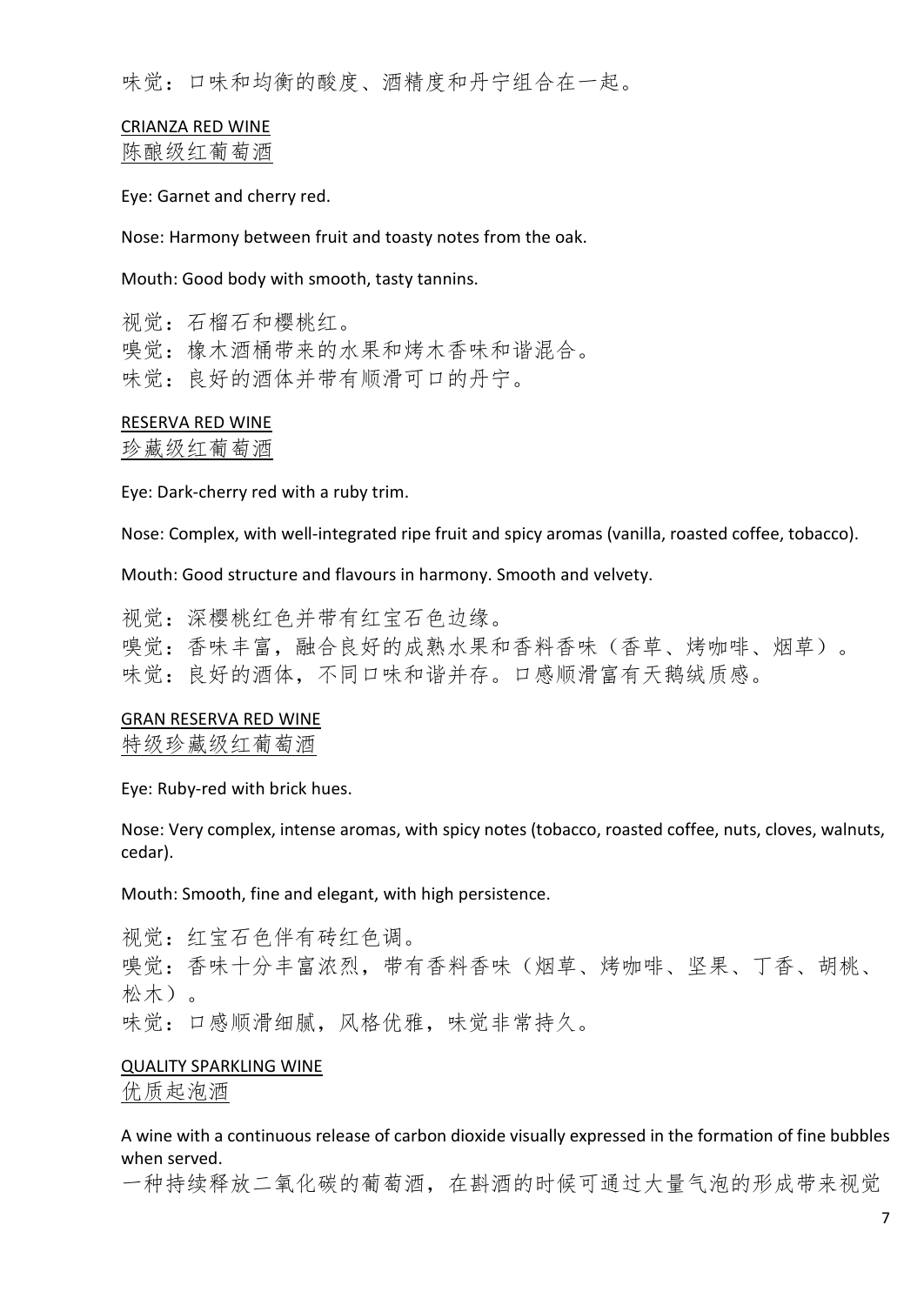认知。

Both quality sparkling wine and 1<sup>st</sup> fermentation wine must be clean without suspended particulate matter. It should have different yellow or pink hues, with intense, primary or complex aromas, depending on the vinification process.

优质起泡酒和经过第一次发酵的葡萄酒必须清澈不带有任何悬浮颗粒物。应该呈 现不同的黄色和粉色调,根据酿造流程的不同会带有浓烈的单一或多重香味。

There should be no kind of negative organoleptic alteration that could be considered a lack of quality. 不应该带有任何会被视作品质问题的感官体验上的负面变化。

# **3. SPECIFIC VINIFICATION PRACTICES AND IMPOSED RESTRICTIONS** 特定的酿造过程和强制性限制

a) GROWING PRACTICES 葡萄的种植

a.1) General 总体

Vineyards are considered to be producing Rioja grapes provided three or more years have elapsed since planting and the vines have attained their fourth growth cycle. *Planting* means the final placement of vine plants, grafted with an authorised grape variety, with a view to produce grapes.

只有在种下葡萄树三年后,也就是葡萄树进入第四个成长周期后,葡萄园 才能被认可是种植里奥哈葡萄。种植的定义是葡萄树的最终栽入,并以培育葡萄 为目的嫁接原产地认证的葡萄品种。

# a.2) Density 种植密度

Minimum planting density is 2850 vines per hectare, maximum planting density is 10 000 vines per hectare.

种植的最低密度是每公顷 2850 株,最高密度则是每公顷 10000 株。

a.3) Pruning/Training Systems 剪枝和整形系统

Permitted vine training and pruning systems are as follows: 允许采用以下的整形和剪枝系统:

- Traditional bush or gobelet and its variants.
- Double cordon.
- Rod and spur.
- Single or unilateral cordon

- Double Guyot, exclusively for the white varieties: Chardonnay, Sauvignon Blanc, Verdejo, White Maturana Blanca, Tempranillo Blanco and Turruntés.

- 传统的郁金香型或称高杯型,以及其变种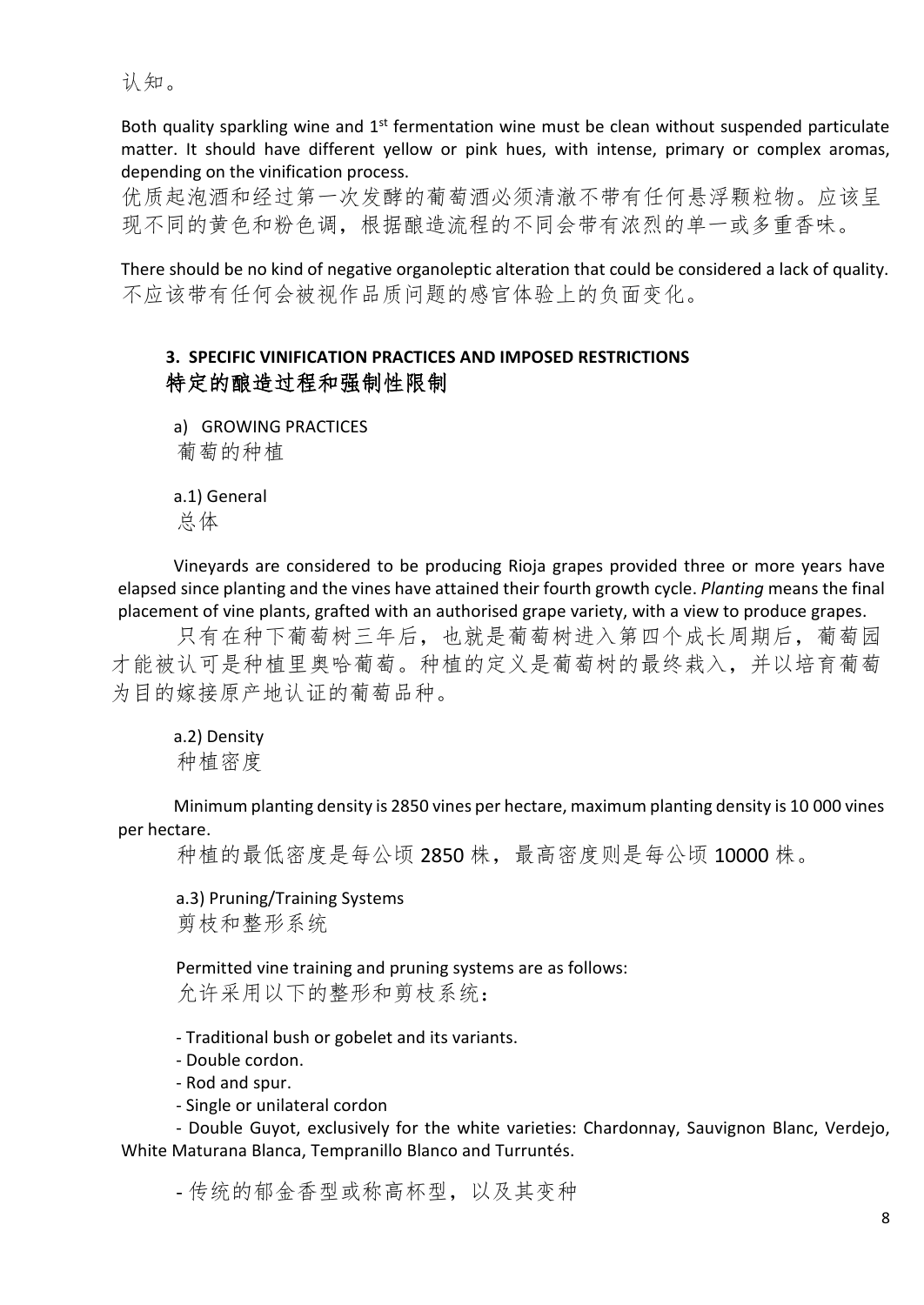- 双高登型

#### - 长枝和短枝

- 单一或单边高登型

- 双居约型,只能用于白葡萄品种:霞多丽、长相思、维迪好、白马图拉纳、 白丹魄和图伦特斯

For the white varieties Chardonnay, Sauvignon Blanc, Verdejo, Maturana Blanca, Tempranillo Blanco and Turruntés, the maximum load is 16 buds per vine. Garnacha is allowed 14 buds. All the other varieties are pruned to a maximum 12 buds per vine.

对于白葡萄品种:霞多丽、长相思、维迪好、白马图拉纳、白丹魄和图伦 特斯,每棵树的最大负载是 16 棵芽。歌海娜允许有 14 棵芽。所有其他品种经过 剪枝,每棵树最多保留 12 棵芽。

Exceptionally, the limits described in the conditions set forth in the specific rules and regulations and in applicable laws, may be exceeded.

由法规和适用法律定义的以上所述限制和条件可以在特例情况下超限。

b). VINIFICATION PRACTICES

葡萄酒的酿造

b.1) Proportion of varieties by type of wine.

不同品种葡萄酒采用的葡萄品种比例

RED

红葡萄酒

For red wines made with destemmed grapes, a minimum 95 per cent of grapes should be Tempranillo, Garnacha Tinta, Graciano, Mazuelo or Maturana Tinta. For red wines made with whole grapes, this figure should be no less than 85 per cent.

用除梗葡萄酿造的红葡萄酒,采用的葡萄中至少需要有 95%丹魄、黑歌海 娜、马苏埃罗或黑马图拉纳品种。用整颗葡萄酿制的葡萄酒要求则为至少 85%。

**WHITE** 白葡萄酒

In the vinification of white wines, only Viura, Garnacha Blanca, Malvasía, Maturana Blanca, Tempranillo Blanco, Turruntés, Chardonnay, Sauvignon Blanc and Verdejo grapes may be used.

白葡萄酒的酿造中仅允许使用维尤拉、白歌海娜、玛华西亚、白马图拉纳、 白丹魄、图伦特斯、霞多丽、长相思和维迪好品种的葡萄。

ROSÉ

桃红葡萄酒

A minimum 25 per cent of grapes must be Tempranillo, Garnacha Tinta, Graciano, Mazuelo and Maturana Tinta. The optional mixture for rosé wines should take place after the grapes have been delivered and weighed in.

酿造用的葡萄中必须有 25%是丹魄、黑歌海娜、格拉西亚诺、马苏埃罗和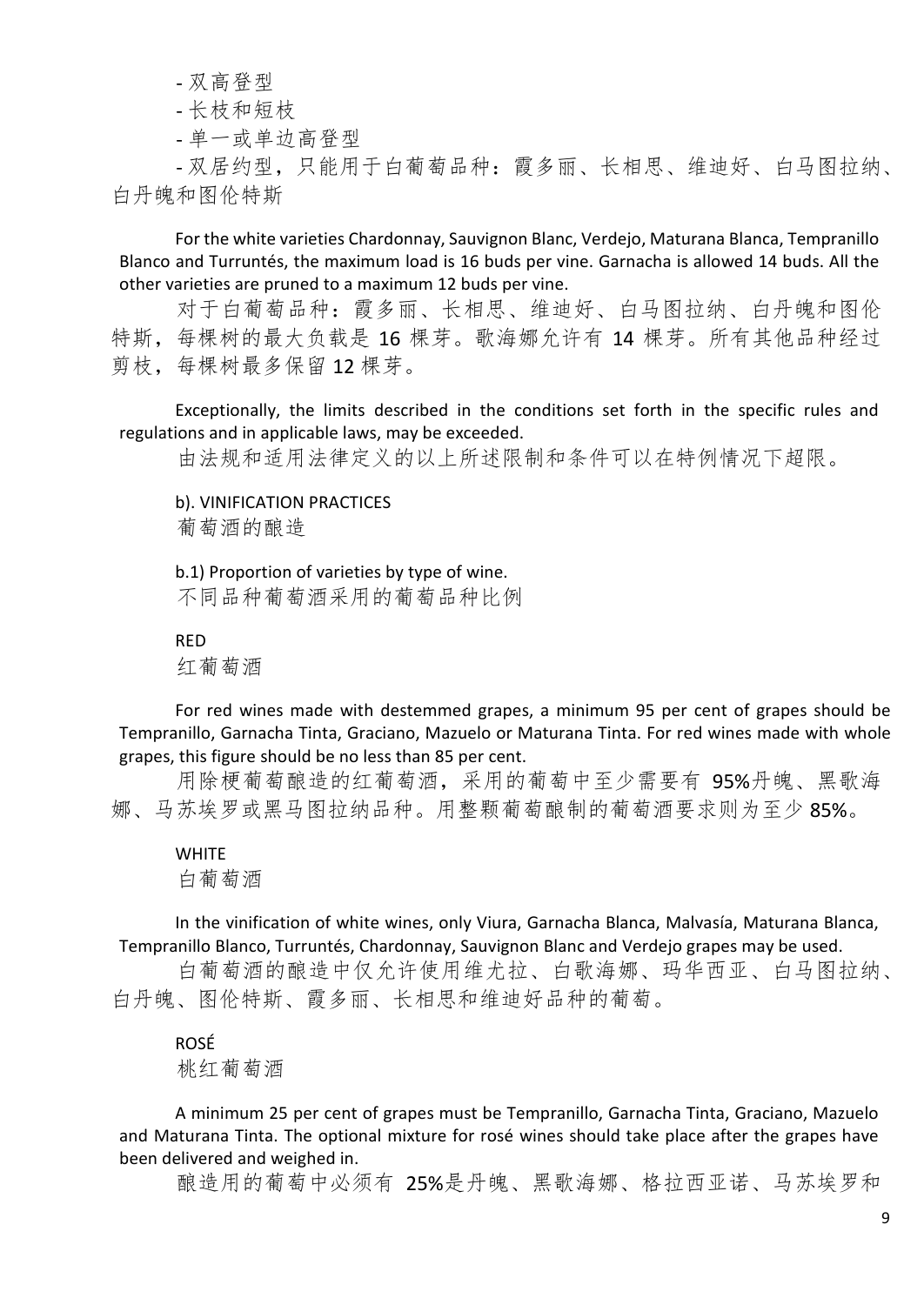黑马图拉纳。桃红葡萄酒的混合选项必须在葡萄送达并经过称重之后。

#### QUALITY SPARKLING WINE

优质起泡酒

The wine must be made with grapes of the white and/or red varieties listed in section 6. 这种葡萄酒必须采用第六部分列出的白葡萄品种和/或红葡萄品种。

In the vinification of rosé quality sparkling wines, a minimum 25% of the grapes have to be of the red varieties listed in section 6.

在桃红优质起泡酒酿造中,必须至少采用 25%的第六部分列出的红葡萄品 种。

b.2) Grape characteristics.

葡萄特征

Only grapes in good condition can be employed in the vinification of protected wines having a minimum natural potential alcoholic strength of 11% vol. for red grapes and 10.5% white grapes. Red and white grapes should be delivered separately for each partial delivery or weighing.

只有状态良好的葡萄可以用来酿造受到原产地名称保护的葡萄酒。红葡萄 品种的最低天然潜在酒精强度为11%;白葡萄的则为10.5%。红葡萄和白葡萄应当 在每次分批运送和称重中进行分别操作。

Only grapes in good condition can be employed in the vinification of quality sparkling wines, having a minimum natural alcoholic strength of 9.5% vol. for both red grapes and white grapes. Red and white grapes should be delivered separately for each partial delivery or weighing.

只有状态良好的葡萄可以用来酿造优质起泡酒。红葡萄和白葡萄品种的最 低天然酒精强度均为 9.5%。红葡萄和白葡萄应当在每次分批运送和称重中进行分 别操作。

b.3) Grape-to-wine ratio. 葡萄出酒率

In the production of must the following traditional practices shall be applied, employing a modern technology, focusing on optimising wine quality. Appropriate pressures should be applied to extract the must or the wine and separate it from the pomace, so that grape-to-wine ratio does not exceed 70 litres of wine per 100 kilograms of harvest.

在制作葡萄汁的过程中应采用以下的传统方法,同时引入现代科技,将重 点放在优化葡萄酒品质。应当使用合适的压力来将葡萄汁或酒液和果渣分离抽出。 每 100 公斤的葡萄收成最终出酒率将会不超过 70 公升。

In the case of quality sparkling wines, the grape-to-wine ratio should not exceed 62 litres of wine per 100 kilograms of harvest.

对于优质起泡酒,每 100 公斤的葡萄收成最终出酒率不应超过 62 公升。

In the case of *viñedo singular* wines, the grape-to-wine ratio should not exceed 65 litres of wine per 100 kilograms of harvest. This yield cannot be modified under any circumstances. Any excess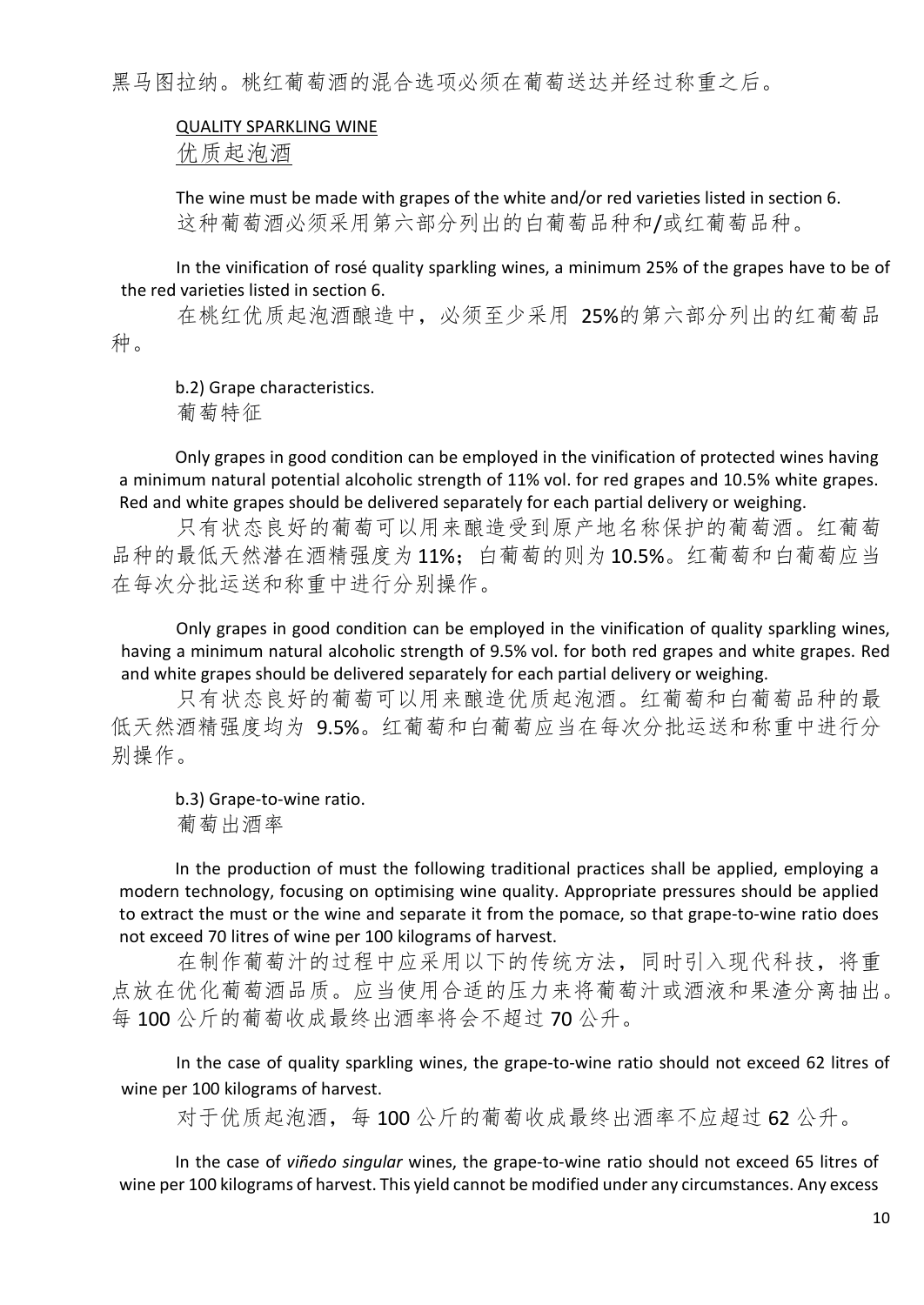above the aforementioned grape-to-wine ratios cannot be protected by the Designation of Origin and must be identified until it leaves the winery, either as non-Rioja wine or for distilling.

对于单一园葡萄酒,每100公斤的葡萄收成最终出酒率不应超过65公升。 在任何情况下都不允许超过这个出酒率上限。任何超出以上出酒率限定而获得的 酒液不能受到原产地名称保护而必须在离开酒庄之前持续确认为非里奥哈葡萄酒 或用于蒸馏。

b.4) Practices, description and restrictions.

操作、描述和限制

- The fractions of must or wine obtained through unsuitable pressure levels cannot, under any circumstances, be used to produce protected wines. In particular, the use of so-called continuous presses, which use a rotating auger and counterweight, is prohibited in the production of wines protected by this Designation of Origin. The use of centrifugal crushers with a vertical shaft is also prohibited. In the vinification of protected wines, practices such as grape preheating or the heating of must or wine when in contact with pomace in order to extract colouring matter are not allowed.

- 经过不恰当压力水平抽取的葡萄汁和酒液在任何情况下都不可用于生产受 原产地名称保护的葡萄酒。具体来说,受到本原产地保护的葡萄酒不允许采用螺 旋钻和配重的所谓持续性压榨法进行酿造。利用垂直轴的离心压榨设备也不允许 使用。在受保护葡萄酒酿制过程中,诸如葡萄预热、为提取色素而将葡萄汁或酒 液进行带果渣加热等操作也不被允许。

- Pieces of oak wood cannot be used in the production and ageing of wines, ether during the fermentation of fresh grapes and grape must or during the storage of wines protected by the designation of origin.

- 零星橡木片不可用在葡萄酒的酿造和陈化中使用,不论是新鲜葡萄和葡萄 汁的发酵期间或者是在受保护葡萄酒的贮藏过程中。

- Barrel fermented only for white and rosé wines on condition of a minimum stay of one month in a barrel, always requiring prior notice to the Control Board of this type of vinification. Wines with these characteristics cannot be released to the market before January 1 of the year following their transformation. In these wines the tannins and aromas from the barrel combine with varietal aromas, resulting in fresher wines with less oxidation than in the ageing process.

- 只有白葡萄酒和桃红葡萄酒允许进行酒桶发酵,且前提条件是至少在酒桶 中放置一个月时间,并且在酿造开始前向原产地管委会通报。这类酒不可在葡萄 采摘的次年元旦前上市销售。这类葡萄酒从酒桶带来的丹宁和香味和多种其他香 味组合在一起,风格更为清新,比陈化流程发生更少的氧化。

- Carbonic maceration: The maximum percentage of white grapes in the vinification of red wines is 5% in the case destemmed grapes and 15% in the case of whole clusters. It consists of a vinification process using whole grapes in airtight tanks saturated with  $CO<sub>2</sub>$ , in which intracellular fermentation takes place (without  $O_2$ ) in each berry, followed the usual process of destemming, crushing and maceration or direct pressing. This produces smoother red wines, with greater extraction of colouring matter, an intense presence of varietal aromas with a marked fruity character and a red colour with intense purplish hues.

- 二氧化碳浸泡: 红葡萄酒酿造中允许使用的白葡萄最大比例为 5%(除梗)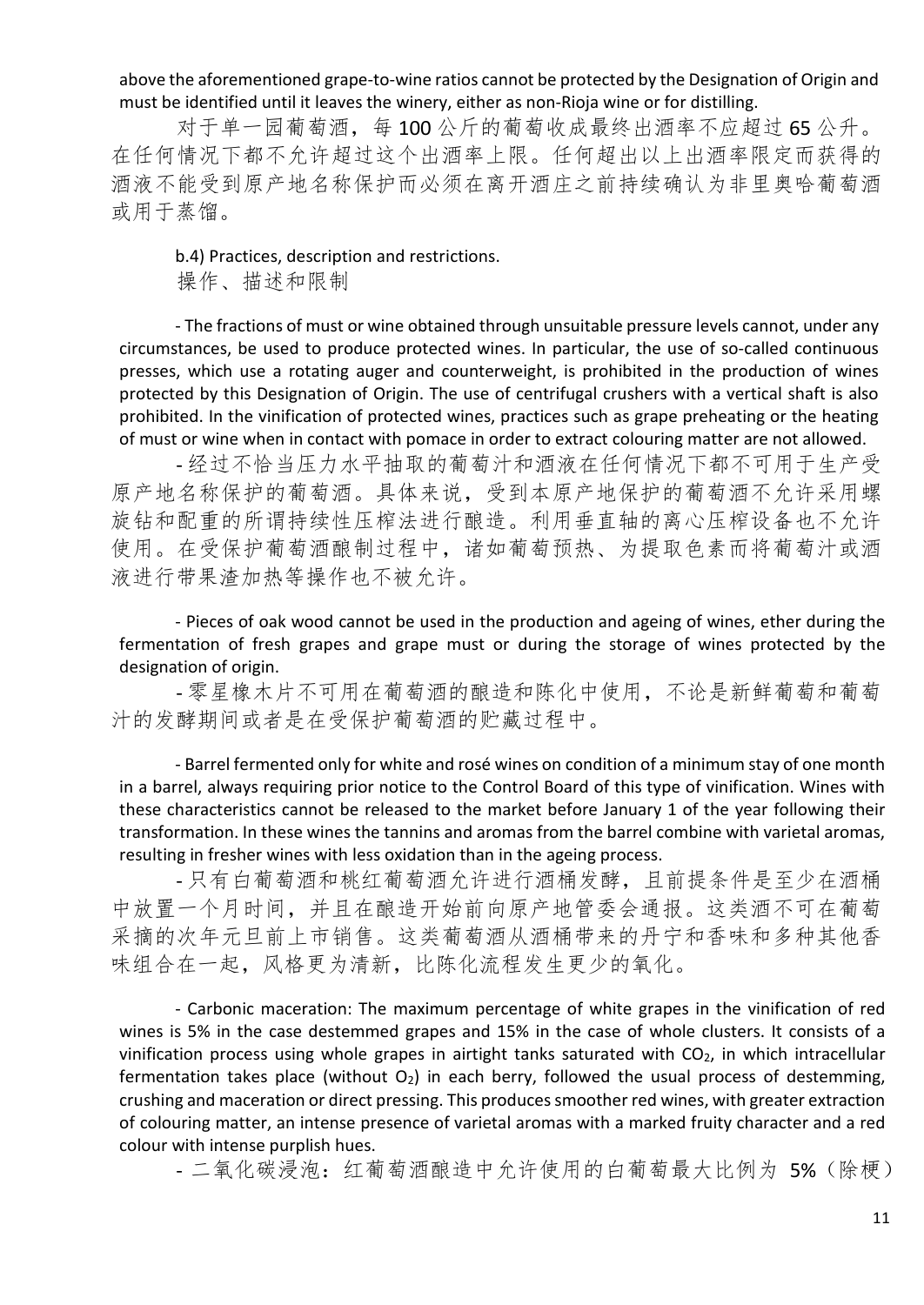或 15%(整串)。这个酿造流程中完整的葡萄放置在二氧化碳饱和的密闭酒罐中, 每个单果都在发生细胞内发酵(无氧环境下)。在这之前各种常规流程已经完成, 包括除梗、挤碎和浸泡或者直接压榨。这个流程会带来更为柔顺的红葡萄酒,更 好地获取发色物质,多种香味浓烈。特点是水果特质和带有较重紫色色调的红色 底色。

- Mixing any type of wine mentioned in Section 2 to produce a type of wine which is different from any the mixed wines is expressly prohibited.

- 对第二部分提及的葡萄酒进行混合,造出完全不同的混合酒是被明确禁止 的。

- Quality sparkling wine is the product obtained by a second alcoholic fermentation in bottle, according to the traditional method, of a white or rosé wine certified for quality sparkling wine.

- 优质起泡酒是使用经认证允许用于优质起泡酒的白葡萄酒和桃红葡萄酒, 利用传统方法,经过酒瓶中的第二次酒精发酵制成的。

The wine must remain uninterruptedly for at least 15 months in the same bottle from tirage to disgorging. During this time the second fermentation takes place, and the wine remains in contact with its lees.

- 从二次发酵到除渣之间,葡萄酒必须在酒瓶中不受打搅地静置至少 15 个 月。在这段时间内发生第二次发酵,而葡萄酒继续和酒糟保持接触

In the production of quality sparkling wines, the harvest must be manual, and mechanical harvesting is prohibited.

- 酿制优质起泡酒的过程中,葡萄必须是手工采摘的。机械采摘是禁止的。

The whole process of making quality sparkling wine up to and including labelling must be carried out in the same winery.

- 酿制优质起泡酒的全过程,直至并包括酒标的使用,必须在同一家酒庄进 行。

In the process of making quality sparkling wine includes the following stages: 优质起泡酒的酿制包含以下阶段:

- 1. 1<sup>st</sup> Fermentation Wine 葡萄酒的第一次发酵
- 2. Tirage

第二次发酵

a. The operation of filling the bottles with the first fermentation wine adding the tirage liqueur and capping the bottles.

a. 经过第一次发酵的酒液装入酒瓶,并加入酵母, 随后加盖。

3. Latte

平置

a. The bottles are arranged horizontally while the  $2<sup>nd</sup>$  fermentation takes place and after, as the wine remains in contact with its lees.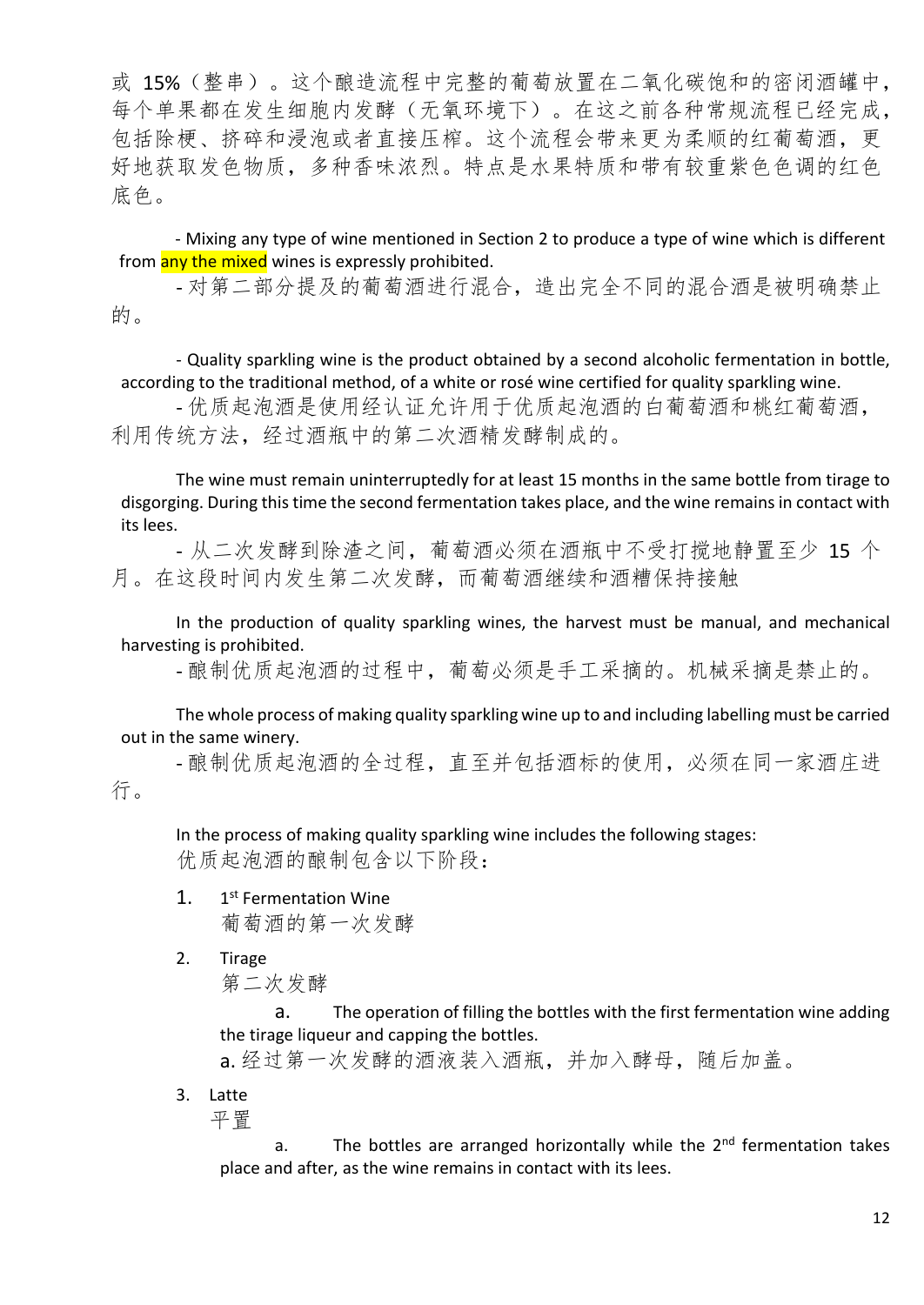a. 在第二次发酵过程中和完成之后,酒瓶被水平静置,同时酒液和酒 糟保持接触。

4. Riddling

倒置

a. Once the latte phase is finished, the bottles are subjected to a process by which the sediments from fermentation accumulate in the neck of the bottle and the bottle is placed tip down.

a. 平置过程完成后,酒瓶将会经历一个将发酵剩余的残渣聚集到瓶颈 部位的流程。这时酒瓶被倒置在架子上。

5. Disgorging

除渣

a. An operation consisting of the removal of the sediments from the bottles, with the aim of having a clean product without residue.

b. At this stage, the alcoholic strength of the wine should not be more than 1.5% vol. higher than the wine used at tirage.

a. 将残渣从酒瓶中取走的过程,目标是得到不含残渣的澄清产品。

b. 在这个阶段,葡萄酒的酒精强度对比第二次发酵开始前的提升不应 超过1.5%。

6. Filling

灌注

a. This is the refilling of each bottle up to the initial volume level. This operation can be done with the same quality sparkling wine and/or expedition liqueur. The bottle is stoppered with the final market closure.

b. The expedition liqueur may not increase the actual alcoholic strength by more than 0.5% vol.

a. 将酒液灌注到酒瓶中,直到恢复原来的容量水平。这一步骤可以使 用同样的起泡酒和/或糖酒混合液。随后酒瓶进行上市销售前的封装。 b. 糖酒混合液不可给总体的实际酒精强度带来多于0.5%的提升。

Racking after disgorging is authorised to glass bottles with a capacity of less than 0.75 litres and equal to or greater than 3 litres.

抽渣之后允许采用容量小于 0.75 升的玻璃酒瓶或者其他的容量大于等于 3 升的容器进行换桶操作。

No filtering, acidification or decolourisation operations are permitted during such racking in the production of quality sparkling wines.

优质起泡酒酿制到了换桶过程阶段,就不允许再进行过滤、酸化或者褪色 处理。

The use of carbon dioxide as a counter pressure gas in racking facilities, bottle fillers, levellers and expedition liqueur dose meters shall be notified to the control structure, prior to its use.

如果要在换桶设备、装瓶机、校平机和糖酒混合液量具中使用二氧化碳作 为反压气体,则需要在使用前对管委会机构进行通报。

Similarly, transfer facilities must be notified and verified by the said control structure.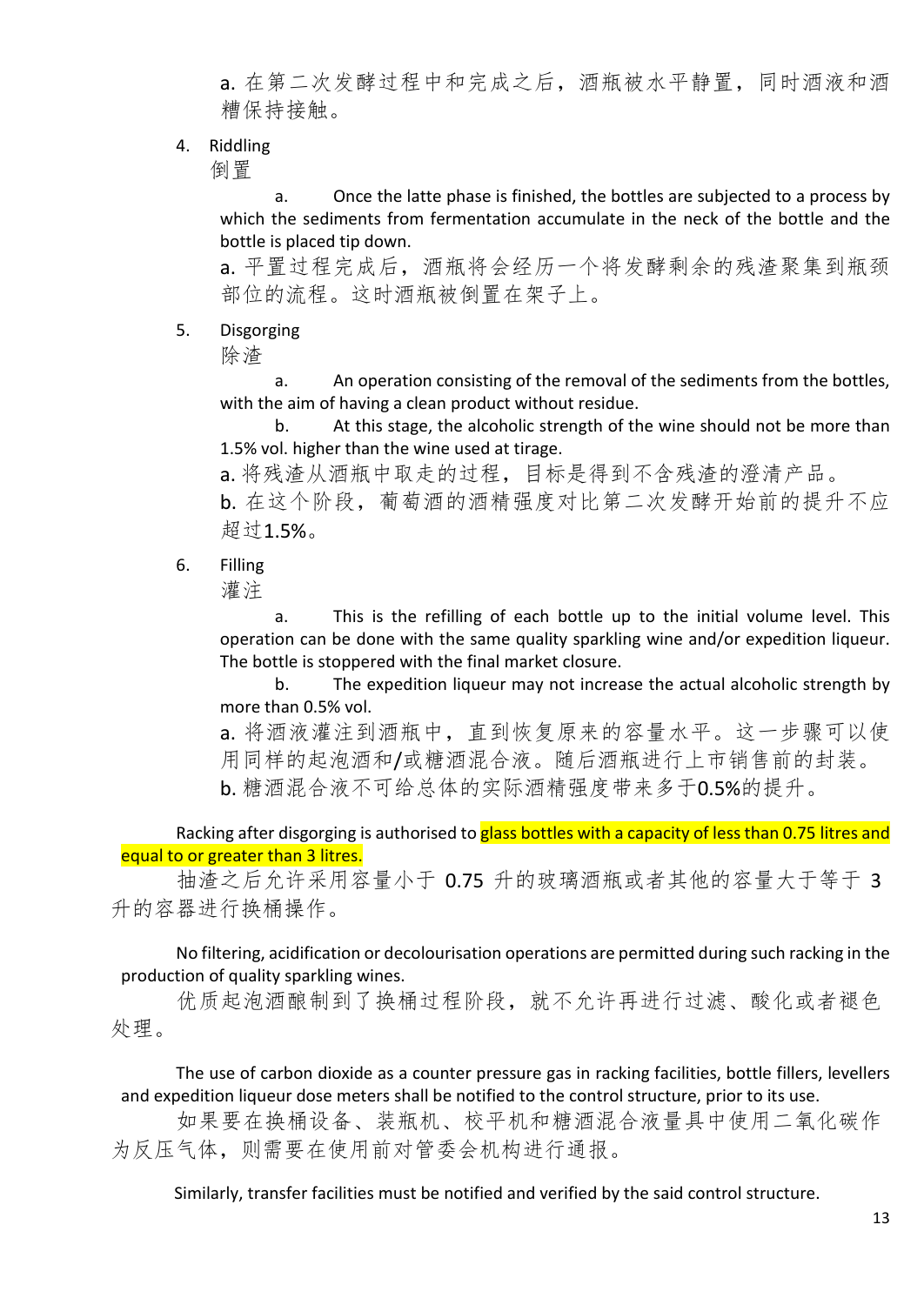同样的,转移设施也必须事先通知管委会机构并接受检验。

c) WINE AGEING 葡萄酒陈化

Requirements for the use of the traditional terms *Crianza*, *Reserva* and *Gran Reserva*: 使用陈酿、珍藏和特级珍藏各级别传统称号的要求:

For the traditional term *Crianza*: 传统的陈酿称号:

Ageing is to take place for at least two calendar years in a winery included in the Register of Ageing Wineries. The wines will be subjected to the traditional mixed ageing system in oak barrels of approximately 225 litres capacity, continuously and without interruption for no less than one year for red wines and for no less than six months for white wines and rosés, followed and complemented with ageing in the bottle. The Control Board may adopt decisions regarding the start of the ageing period of wines for calculations.

陈化过程必须在登记在陈化酒庄名录中的酒庄进行,时间长度为至少两年。 陈化方式则是传统的分段式陈化体系。使用 225 升容积的橡木酒桶,连续不间断 陈化至少12个月(红葡萄酒)或6个月(白葡萄酒和桃红葡萄酒),随后进行补 充的酒瓶陈化。原产地管委会可能会为计算时长而对陈化过程起始时间点作出相 关决定。

For the traditional term Reserva: 传统的珍藏称号:

Red wines: Ageing in oak barrels and in the bottle for a total period of at least thirty-six months, with a minimum twelve months' barrel ageing, followed and complemented by a minimum six months in the bottle.

红葡萄酒:橡木酒桶和酒瓶陈化总共至少 36 个月。其中橡木酒桶陈化至少 12个月, 随后进行补充的酒瓶陈化至少 6 个月。

Quality sparkling wine: The winemaking process, from the moment of tirage until disgorging, no less than 24 months.

优质起泡酒:酿造流程,从第二次发酵开始到除渣流程为止的时间不能少 于 24 个月。

Whites and rosés: Ageing in oak barrels and in the bottle for a total period of at least twentyfour months, with a minimum six months' ageing in oak barrels.

白葡萄酒和桃红葡萄酒:橡木酒桶和酒瓶陈化总共至少 24 个月。其中橡木 酒桶陈化至少 6 个月。

For the traditional term Gran Reserva: 传统的特级珍藏称号:

Red wines: Ageing in oak barrels and in the bottle for a total period of at least sixty months, with a minimum twenty-four months' barrel ageing, followed and complemented by a minimum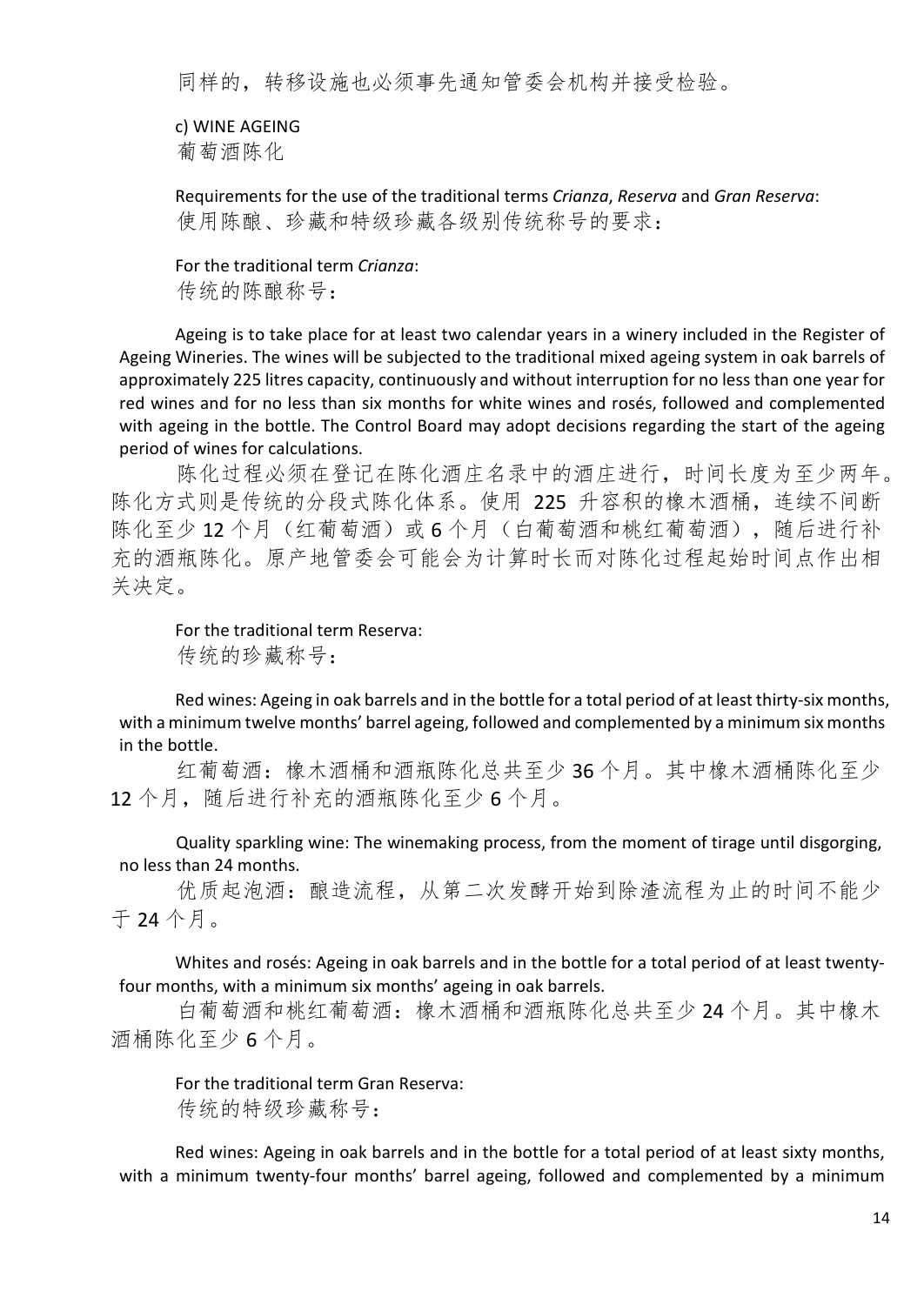twenty-four months in the bottle.

红葡萄酒:橡木酒桶和酒瓶陈化总共至少 60 个月。其中橡木酒桶陈化至少 24个月,随后进行补充的酒瓶陈化至少 24个月。

Whites and rosés: Ageing in oak barrels and in the bottle for a total period of at least fortyeight months, with a minimum six months' ageing in oak barrels.

白葡萄酒和桃红葡萄酒:橡木酒桶和酒瓶陈化总共至少 48 个月。其中橡木 酒桶陈化至少 6 个月。

Requirements for the use of the *Gran Añada* term: 使用特级年份称号的要求:

For the term Gran Añada: 传统的特级年份称号:

Quality sparkling wine: The winemaking process, from the moment of tirage until disgorging, no less than 36 months. The term must be accompanied by the vintage year.

优质起泡酒:酿造流程,从第二次发酵开始到除渣流程为止的时间不能少 于 36 个月。

# **4. DEMARCATION OF THE GEOGRAPHICAL AREA.** 地理区域的划定

The production and ageing area is comprised of the lands located in the municipalities mentioned below, which constitute the zones designated as *Rioja Alta*, *Rioja Oriental* and *Rioja Alavesa*

葡萄酒酿制和陈化区域是由位于以下表格中列出的村镇的地块组成的。这 些村镇共同组成了三大区域:上里奥哈、东里奥哈、里奥哈阿拉维萨

The Control Board will determine the extension of the geographical area based on reports that provide evidence of the suitability of the land for growing grape varieties with the necessary quality to produce wines with the specific characteristics of those protected by the Designation of Origin.

原产地管委会根据相关报告确定各个地理区域的界限范围。报告内容包括: 地块是否适合种植能够达到品质标准的葡萄;以及葡萄是否适合酿造原产地认证 的具有特定个性的葡萄酒。

RIOJA ALTA 上里奥哈 Autonomous Community of La Rioja – 拉里奥哈自治区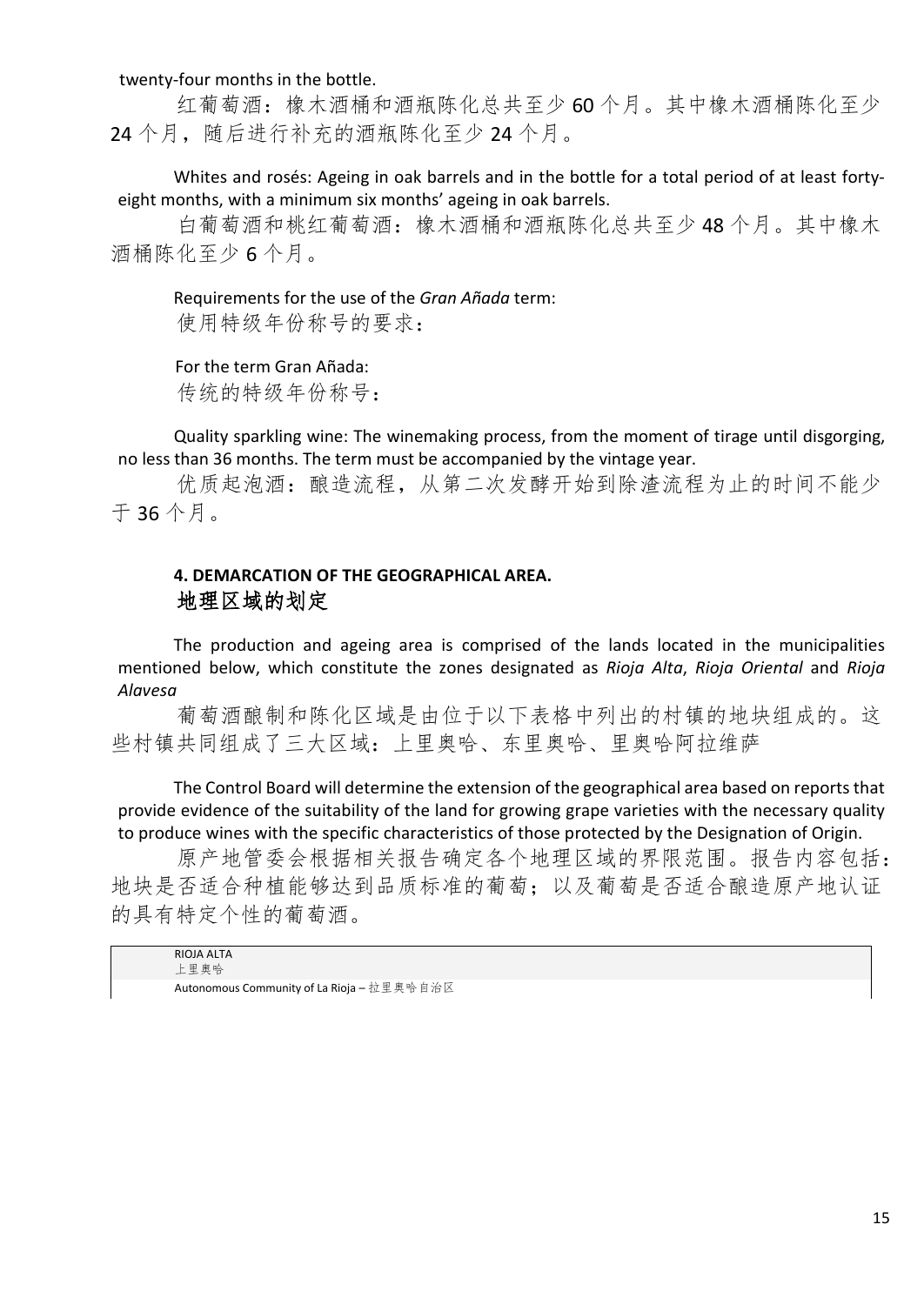| Ábalos                                                         | Camprovín               | Foncea                | Matute                      | Tirgo                     |  |
|----------------------------------------------------------------|-------------------------|-----------------------|-----------------------------|---------------------------|--|
| Alesanco                                                       | Canillas                | Fonzaleche            | Medrano                     | Tormantos                 |  |
| Alesón                                                         | Cañas                   | Fuenmayor             | Nájera                      | Torrecilla sobre Alesanco |  |
| Anguciana                                                      | Cárdenas                | Galbárruli            | Navarrete                   | Torremontalbo             |  |
| Arenzana de Abajo                                              | Casalarreina            | Gimileo               | Ochánduri                   | Treviana                  |  |
| Arenzana de Arriba                                             | Castañares de Rioja     | Haro                  | Ollauri                     | Tricio                    |  |
| Azofra                                                         | Cellórigo               | Hervías               | Rodezno                     | Uruñuela                  |  |
| Badarán                                                        | Cenicero                | Herramélluri          | Sajazarra                   | Ventosa                   |  |
| <b>Bañares</b>                                                 | Cidamón                 | Hormilla              | San Asensio                 | Villalba de Rioja         |  |
| Baños de Río Tobía                                             | Cihuri                  | Hormilleja            | San Millán de Yécora        | Villar de Torre           |  |
| Baños de Rioja                                                 | Cirueña                 | Hornos de Moncalvillo | San Torcuato                | Villarejo                 |  |
| Berceo                                                         | Cordovín                | Huércanos             | San Vicente de la Sonsierra | Zarratón                  |  |
| <b>Bezares</b>                                                 | Cuzcurrita de Río Tirón | Lardero               | Santa Coloma                |                           |  |
| <b>Bobadilla</b>                                               | Daroca de Rioja         | Leiva                 | Sojuela                     |                           |  |
| Briñas                                                         | Entrena                 | Logroño               | Sorzano                     |                           |  |
| <b>Briones</b>                                                 | Estollo                 | Manjarrés             | Sotés                       |                           |  |
| Province of Burgos (Miranda de Ebro) - 布尔戈斯省 (Miranda de Ebro) |                         |                       |                             |                           |  |
| El Ternero (enclave) – 艾尔特尔内罗 (飞地)                             |                         |                       |                             |                           |  |

| RIOJA ORIENTAL - 东里奥哈                    |                                            |                     |                     |                                |  |
|------------------------------------------|--------------------------------------------|---------------------|---------------------|--------------------------------|--|
|                                          | Autonomous Community of La Rioja - 拉里奥哈自治区 |                     |                     |                                |  |
| Agoncillo                                | Arrúbal                                    | Cornago             | Molinos de Ocón     | Rincón de Soto                 |  |
|                                          |                                            | El Redal            | Murillo de Río Leza |                                |  |
| Aguilar del Río Alhama                   | Ausejo                                     |                     |                     | Santa Engracia de Jubera (zona |  |
| Albelda                                  | Autol                                      | El Villar de Arnedo | Muro de Aguas       | Norte)                         |  |
| Alberite                                 | Bergasa                                    | Galilea             | Nalda               | Santa Eulalia Bajera           |  |
| Alcanadre                                | Bergasilla                                 | Grávalos            | Ocón (La Villa)     | Tudelilla                      |  |
| Aldeanueva de Ebro                       | Calahorra                                  | Herce               | Pradejón            | Villamediana de Iregua         |  |
| Alfaro                                   | Cervera del Río Alhama                     | Igea                | Préjano             | Villarroya                     |  |
| Arnedillo                                | Clavijo                                    | Lagunilla de Jubera | Quel                |                                |  |
| Arnedo                                   | Corera                                     | Leza del Río Leza   | Ribafrecha          |                                |  |
|                                          |                                            |                     |                     |                                |  |
| Autonomous Community of Navarre - 纳瓦拉自治区 |                                            |                     |                     |                                |  |
| Andosilla                                | Bargota                                    | Mendavia            | San Adrián          | Viana                          |  |
| Aras                                     |                                            |                     | Sartaguda           |                                |  |
| Azagra                                   |                                            |                     |                     |                                |  |
|                                          |                                            |                     |                     |                                |  |

| RIOJA ALAVESA<br>里奥哈阿拉维沙                          |                                                        |                                                            |                                                                |                               |
|---------------------------------------------------|--------------------------------------------------------|------------------------------------------------------------|----------------------------------------------------------------|-------------------------------|
| Province of Álava<br>阿拉瓦省                         |                                                        |                                                            |                                                                |                               |
| Baños de Ebro<br>Barriobusto<br>Cripán<br>Elciego | Elvillar de Álava<br>Labastida<br>Labraza<br>Laguardia | Lanciego<br>Lapuebla de Labarca<br>Leza<br>Moreda de Álava | <b>Navaridas</b><br>Oyón<br>Salinillas de Buradón<br>Samaniego | Villabuena de Álava<br>Yécora |

The vineyards in the municipality of Lodosa, located on the right bank of the Ebro, which were included in the Register of Vineyards on 29 April 1991, will continue to be registered while they subsist.

位于洛多萨镇埃布罗河右岸的葡萄园被列入 1991 年 4 月 29 日版的葡萄园注册 名单,在该镇存续期间,注册资格将持续有效。

Any modification to the borders of the municipalities included in the production area will not entail the removal of any affected vineyards from the Register of Vineyards.

任何对葡萄种植区域内村镇边界的改动都不会导致将任何涉及酒庄移出酒庄注 册名录。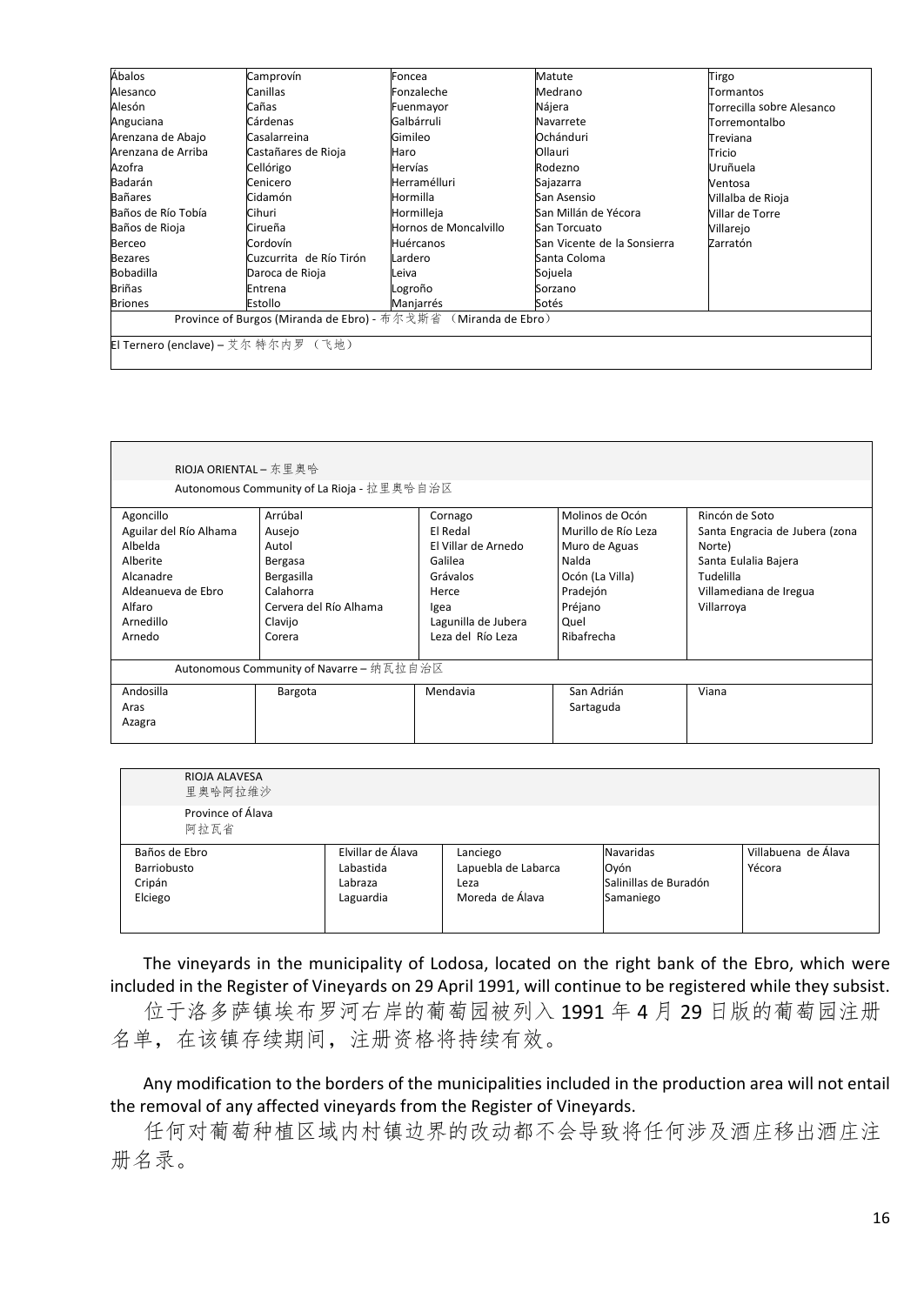Minor geographical entities, identified as '*Viñedo Singular*', are included within the production area. 被称为"单一园"的较小地理单位也包括在葡萄种植区域之内。

'*Viñedo Singular*' is a geographical entity identified by a name which is smaller than a municipality and is located within the protected territory of the *Denominación de Origen Calificada Rioja*. It consists of a rural plot of land with agrogeological and climatic characteristics that set it apart from surrounding areas which produces wines with unique traits and qualities. Its uniformity and characteristics are to be set out in a technical report to be completed in accordance with the *Guía de descripción de las características climatológicas, agro-geológicas y vitícolas* (Guide describing climatological, agrogeological and viticultural characteristics) approved by decision of the Control Board Plenary on 7 June 2017, and submitted to the Control Board of the *Denominación de Origen Calificada Rioja*.

"单一园"是以名称来界定的地理单位,比村镇更小,位于里奥哈葡萄酒优质原 产地保护地域之内。这个单位由具备与周围区域明显不同的农业地理和气候特征 的农耕地块组成。它的内部一致性和个性特征需包含在根据原产地管委会全体大 会于 2017 年 6 月 7 日通过的 Guía de descripción de las características climatológicas, agro-geológicas y vitícolas (气候学、农业地理和葡萄种植特征描述 介绍)编写的技术报告中,并递交给里奥哈葡萄酒优质原产地管委会。

This smaller geographical unit may comprise a single cadastral plot or several different ones, and the vines should have a minimum age of 35 years.

这个较小的地理单位可以包含一个或多个在册地块,地面上种植的葡萄树最低 树龄要求是 35 年。

# **5. MAXIMUM YIELDS.** 最大产量

The maximum permitted production per hectare will be 6500 kg of grapes, equivalent to 45.5 hl for red varieties, and 9000 kg, equivalent to 63 hl for white varieties.

每公顷葡萄最大产量限定为红葡萄 6500 公斤, 相当于 45.5hl (百升) 葡萄 酒;白葡萄 9000 公斤,相当于 63hl。

Grape production yields will be calculated separately and independently for red varieties and for white varieties, no colour compensation being allowed.

对于红葡萄和白葡萄的产量计算是分别独立进行的,并且不允许进行色泽补 偿。

Maximum permitted production per hectare for a '*viñedo singular*' minor geographical entity are 5000 kg of grapes, equivalent to 32.50 hl for red varieties, and 6922 kg, equivalent to 44.99 hl for white varieties. This yield cannot be modified under any circumstances.

"单一园"较小地理单位的每公顷葡萄最大产量限定为红葡萄 5000 公斤,相当 于 32.50hl(百升)葡萄酒;白葡萄 6922 公斤,相当于 44.99hl。该限量在任何情 况下都不可更改。

### **6. GRAPE VARIETIES** 葡萄品种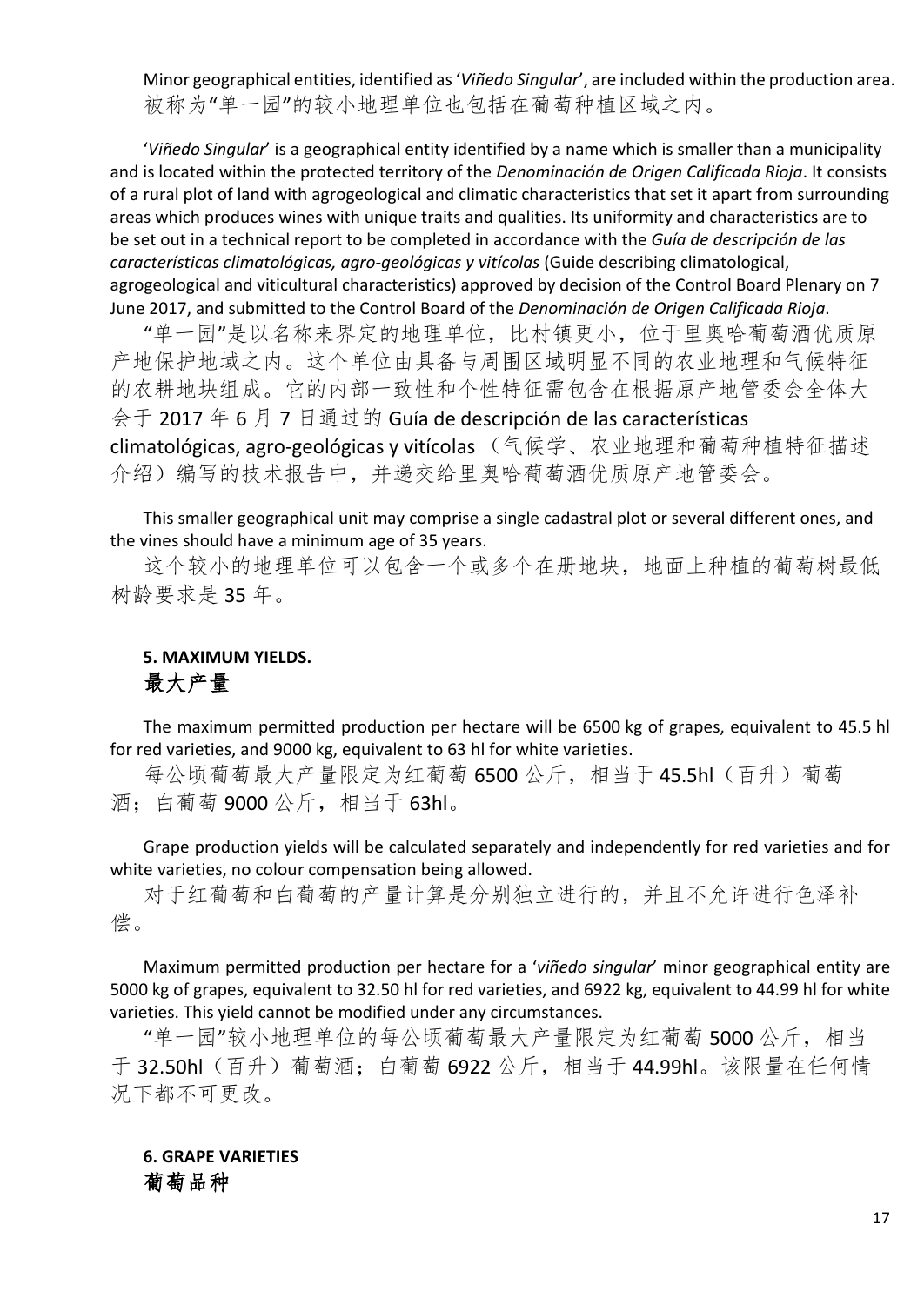The vinification of the protected wines will be exclusively made with the following grape varieties: 受原产地名称保护的葡萄酒酿制仅限于使用以下所列葡萄品种:

| <b>RED</b>     | <b>WHITE</b>       |
|----------------|--------------------|
| 红葡萄品种          | 白葡萄品种              |
| Tempranillo    | Viura              |
| Garnacha tinta | Sauvignon blanc    |
| Graciano       | Malvasía           |
| Mazuelo        | Verdejo            |
| Maturana tinta | Garnacha Blanca    |
| 丹魄             | Maturana blanca    |
| 红歌海娜           | Chardonnay         |
| 格拉西亚诺          | Tempranillo blanco |
| 马苏埃罗           | Turruntés          |
| 红马图拉纳          | 维尤拉                |
|                | 长相思                |
|                | 莫维赛亚               |
|                | 青葡萄                |
|                | 白歌海娜               |
|                | 白马图兰纳              |
|                | 霞多丽                |
|                | 白丹魄                |
|                | 图伦特斯               |

Grapes from vineyard plantations carried out prior to 1 January 1956 with grape varieties different from those appearing in the Control Board Regulations may be used to produce protected wines, as long as such plantations survive. In the case of the Calagraño variety, plantations must be prior to 27 October 1970.

在 1956 年 1 月 1 日前栽种的葡萄树, 如果品种在原产地管委会限定之外, 只 要植株仍然存活,则其收获的葡萄仍可用于酿制受原产地名称保护的葡萄酒。对 于卡拉格拉诺品种,这个时间设定为 1970 年 10 月 27 日。

# **7. LINK WITH THE GEOGRAPHICAL ZONE.** 与地理区域的关联

a) GEOGRAPHICAL AREA 地理区域

# NATURAL FACTORS

天然因素

A privileged region for growing grapes and making high quality wines with a unique personality and great aptitude for ageing, the production area of the *Denominación de Origen Calificada Rioja* is located in the North of Spain, on both banks of the River Ebro. The Region's production history is not limited to still wines, its best-known product. Sparkling wines have been made following the traditional method since the mid-nineteenth century, particularly in the northern part of the Region. Its geographical features have helped to form a perfectly delimited and natural region distinct from those around it although, administratively, the 63 593 hectares of vineyards currently protected by the Designation are distributed on the territory of the three riverside provinces of the upper Ebro: La Rioja (43 885 ha), Álava (12 934 ha) and Navarre (6774 ha).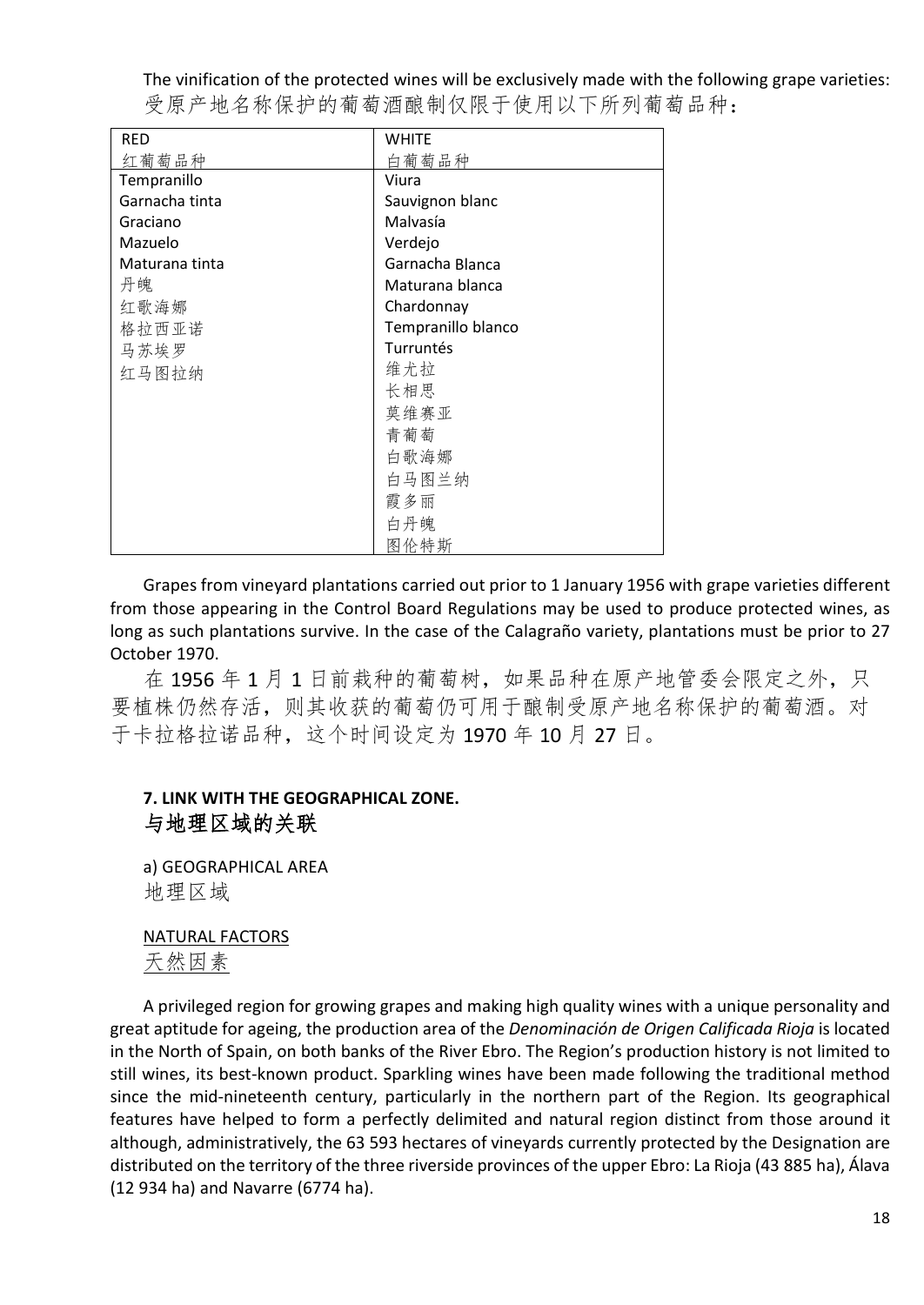位于西班牙北部埃布罗河两岸的里奥哈葡萄酒优质原产地是一个葡萄种植的优 秀原产地,出产的葡萄酒品质卓越、个性独特而且尤其具备陈化潜力。这个地区 的葡萄酒酿造历史并不仅限于最为驰名的静态葡萄酒。从十九世纪中期开始,里 奥哈就以传统方式酿造起泡酒,尤其是在原产地的北部。这里的地理特征有利于 形成从周围地区脱颖而出的独特且明确的天然区域。不过,从行政区划的角度来 看,目前受到原产地名称保护的总共 63593 公顷葡萄园分别分布于埃布罗河上游 的三大省份: 拉里奥哈(43885公顷), 阿拉瓦(12934公顷), 纳瓦拉(6774 公顷)。

A hundred kilometres separate the westernmost town, Haro (480 m above sea level) from the easternmost, Alfaro (303 m). The maximum width of the valley area where grapes are grown is about 40 km. The vineyards are planted on successive terraces and some grow as high as 700 metres above sea level. With few modifications in the last thirty years, the region has 144 municipalities (118 in La Rioja, 18 in Álava and 8 in Navarre) where the Control Board deems that there is land suitable for growing grapes of the required quality.

在最西端的阿罗镇和最东端的阿尔法罗镇之间,有着 100 公里的距离。用于 葡萄种植的山谷区域最大宽度达到约 40 公里。位于层层梯田之上的葡萄园最高海 拔高度可以达到 700 米。共有 144 个村镇(118 个属于里奥哈省、18 个属于阿拉 瓦、8个属于纳瓦拉)因为适宜种植品质达到必要标准的葡萄而被纳入里奥哈葡 萄酒优质原产地范围。

The whole area benefits from the confluence of two widely opposing climates (Atlantic and Mediterranean) with an annual rainfall of a little above 400  $1/m^2$  and mild temperatures, ideal conditions for grape growing. There are three recognised zones with marked differences: in Rioja Alavesa an Atlantic climate dominates, with mainly clay-limestone soils and vines planted in small, terraced plots; Rioja Alta also has an Atlantic climate, while the soils are clay-limestone, ferrous clay and alluvial; and Rioja Oriental has a dry, warm climate influenced by the Mediterranean, with mainly ferrous clay and alluvial soils.

整个原产地地区得益于两大差异巨大的气候系统(大西洋气候和地中海气候) 的共同作用。年平均降雨量略多于 400 升/平方米,气温平和,拥有种植葡萄所需 的理想自然条件。共有三个得到认证的特点各异的区域:里奥哈阿拉维萨主要受 到大西洋气候影响,土壤主要是黏土-石灰石质地,葡萄树种植在小型的梯田地块 上;上里奥哈同样受到大西洋气候影响,土壤是黏土-石灰石加上铁质黏土和冲积 土;东里奥哈受到地中海气候影响所以较为温暖干燥,土壤为铁质黏土和冲积 土。

|                                          | <b>CLAY-LIMESTONE</b><br>黏土-石灰石                                                    | CLAY-<br><b>FERROUS</b><br>铁质黏土                                                         | <b>ALLUVIAL</b><br>冲积土                                                                              |
|------------------------------------------|------------------------------------------------------------------------------------|-----------------------------------------------------------------------------------------|-----------------------------------------------------------------------------------------------------|
| Areas they cover<br>覆盖区域                 | Rioja Alavesa, Sonsierra and<br>lands of Rioja Alta<br>里奥哈阿拉维萨, 松谢拉<br>地区和上里奥哈部分地区 | Lands throughout the<br>territory of the Designation<br>of Origin<br>分布于里奥哈原产地全境<br>的土地 | Lands near rivers<br>throughout the territory of<br>the Designation of Origin<br>分布于里奥哈原产地各临<br>河地区 |
| Percentage of total area<br>占总面积比例       | 25%                                                                                | 25%                                                                                     | 50%                                                                                                 |
| <b>Characteristics of the</b><br>terrain | Small plots in terraced<br>structures                                              | Rolling hills, reddish soils,<br>with deep, hard rock                                   | Flat, with sufficiently deep<br>soils and boulders.                                                 |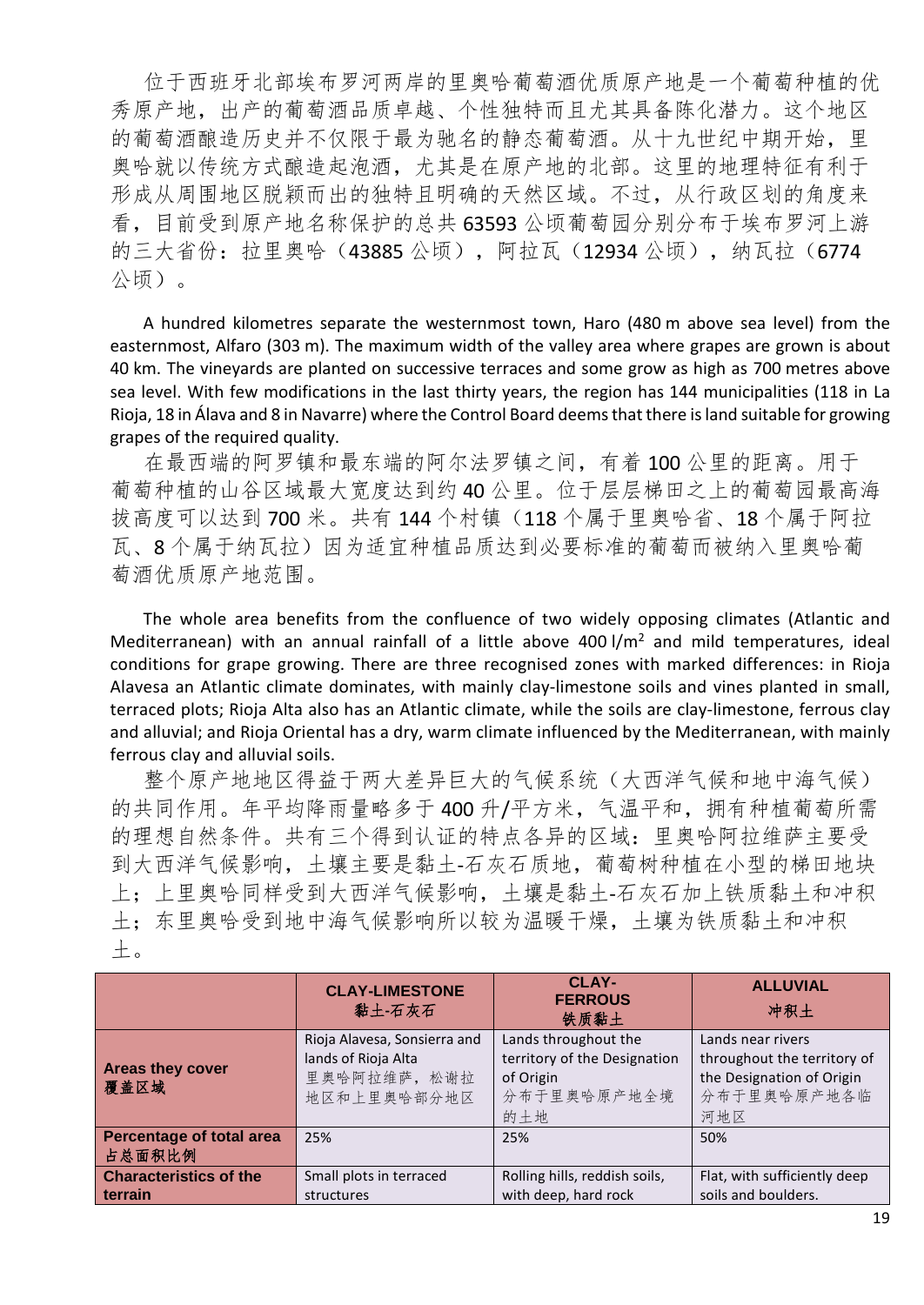| 地形特点 | 小片梯田结构 | 起伏的山丘, 红色土壤,<br>深层带有坚硬岩石 | Large plots<br>平整,深层富含土壤和大 |
|------|--------|--------------------------|----------------------------|
|      |        |                          | 石。地块较大                     |

The most typical soil in Rioja is also highly suitable for quality viticulture, as it has a balanced structure (sand, silt and clays), is slightly alkaline, poor in organic content and has moderate water availability during the summer. The Wine Region has clay-limestone, clay-ferrous and alluvial soils, and microclimates that vary in terms of vineyard layout and exposure levels, protection from wind, etc. that give the wines unique traits. This, coupled with the use of different grape varieties and growing techniques, allows for wines which vary in personality yet remain within the framework of a perfectly recognisable common identity.

里奥哈最为典型的土壤非常适合葡萄种植,因为结构均衡(沙、淤泥、黏 土),略带碱性,有机物含量低。在夏季土壤能够得到的雨水量适中。葡萄酒葡萄种 植地区拥有黏土-石灰石,铁质黏土和冲击土性质的土壤,而在葡萄园的布局和光照及 受风程度等微气候环境条件上各有差异,给葡萄酒带来自身独特的特点。这些 因素和 对不同葡萄品种以及种植技巧的运用一起,使的本原产地葡萄酒能够在保持明晰可辨 的共同特征之外,各自拥有与众不同的个性。

The types of soil described, the different microclimates and the versatility of the authorised varieties of the *Denominación de Origen Calificada Rioja* are also ideal factors for growing grapes for producing quality sparkling wines. Limitation of grape-to-wine ratios, double qualitative assessments consisting of physical-chemical and organoleptic evaluations prior to the release to the market, as well as the requirement of a minimum period of 15 months for the second fermentation, which is 36 months in the highest range, are proof of a determination to offer a new product of outstanding quality.

以上描述的土壤和多种微气候环境,以及里奥哈葡萄酒优质原产地认证葡 萄品种的全面性同时是为酿造优质起泡酒种植葡萄的理想因素。对葡萄出酒率的限制, 上市前结合物理-化学和感官评价的双重定性评估,还有对第二次发酵时间从最少的 15个月直至最高36个月的要求,都证明了里奥哈推出卓越品质新产品的决心。

# HUMAN FACTORS 人为因素

The certification of product as coming from the region dates back to 1925, making Rioja, together with Jerez, the oldest Designation of Origin in Spain.

早在1925年就获得原产地称号认证的里奥哈,同赫雷斯一起是西班牙历史 最为悠久的葡萄酒原产地。

The first documents on protecting and guaranteeing the quality of Rioja wines date back to 1650; although by 1102, King Sancho de Navarre had already legally recognised our prestigious wines.

最初的关于保护和保障里奥哈葡萄酒品质的书面文献可以追溯到1650年; 不过早在1102年, 纳瓦拉王朝的桑乔国王就已经以法律方式认可了里奥哈优秀葡萄酒 的地位。

In 1787, the *Real Sociedad Económica de Cosecheros de Rioja* was created with the goal of supporting grape growing and the production and sale of wine.

1787年,以支持葡萄种植以及葡萄酒酿造销售业为目标,成立了里奥哈种植者皇家经济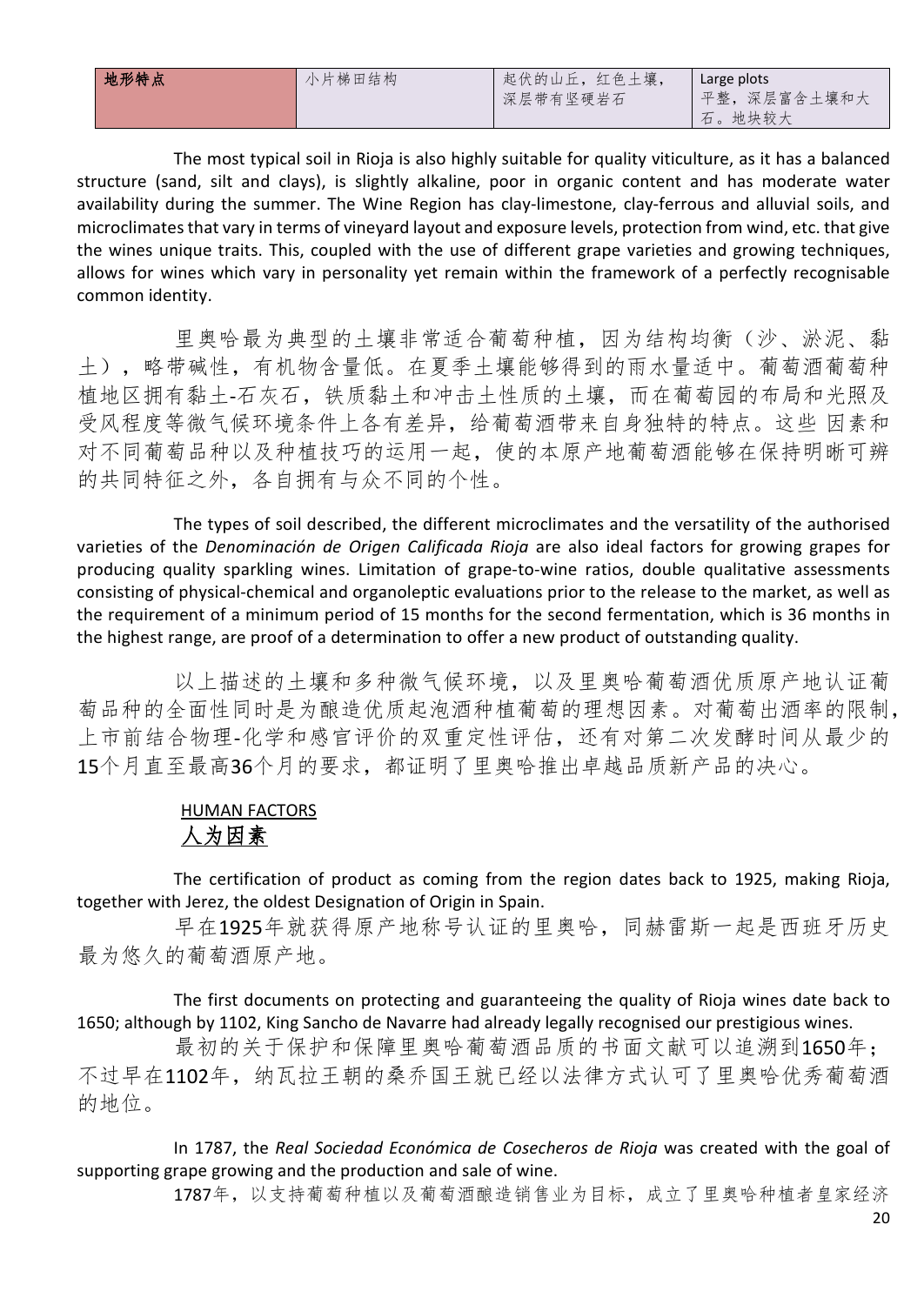协会。

In the twentieth century, in 1902, a Royal Order defined the term 'origin' in its application to Rioja wines. The creation of the Control Board was decreed in 1926. Its mission was to define the area of Rioja, control the issue of *guarantee seals* and recommend the legal measures to be taken against usurpers and falsifiers of the *Rioja* name. However, it was not given a legal structure until 1945.

来到二十世纪后, 在1902年, 一项皇家令明确定义了"原产地"一词对里奥哈葡萄酒的 运用方式。1926年按照法令创建了原产地管委会。它任务是界定里奥哈原产地范围,对品质保证印 章事宜进行管控并且就对抗里奥哈品牌的仿冒者提出法律手段建议。不过在1945年前,管委会尚未 被赋予法人架构。

The Control Board proper was finally constituted in 1953, and quickly began to lay the foundations for a modern and effective action.

管委会最终在1953年构建正式法人架构并迅速开始为现代化和有效的管理行动奠定基础。

One of the milestones in the evolution of Rioja wine is the approval, in 1970, of the Regulations governing the Designation of Origin and its Control Board. This is the date when this body acquired a perfectly defined structure and functions: "The defence of the Designation of Origin and the application, control and promotion of the quality of protected wines are entrusted, first and foremost, to the Control Board."

里奥哈葡萄酒发展历史中的一个里程碑是1970年管辖葡萄酒原产地和管委会的法规获得 批准通过。从这个日子开始,这一主体获得了完美定义的架构和职能:"保护葡萄酒原产地,原产地 认证葡萄酒的资格申请,管控和优秀品质推广等责任都优先由原产地管委会主要承担。"

After several modifications of the Regulations governing the Control Board to adapt to needs as they have arisen in recent years, quality control systems have been improved and promotion efforts enhanced.

在根据最近几十年陆续出现的市场新需求对原产地管委会法规进行了多次修订之后,品 质管控系统得到了提升而推广力度也增强了。

After a long process in which the Rioja Designation of Origin always opted for quality and control at source, its effort finally earned recognition.

经过漫长的过程,里奥哈葡萄酒原产地始终致力于从葡萄的产地开始进行品质相关管控, 这些努力最终赢得了市场的认可。

On 3 April 3, 1991, a Ministerial Order granted the *Calificada* category to the Rioja Designation of Origin, the first in Spain to earn it, placing it at a higher quality level than other regulated quality designations.

1991年4月3日,一项部级令授予里奥哈葡萄酒原产地"优质"称号。这是西班牙的第一家。 也令里奥哈与其他法律保护的高品质原产地相比,处在更高的品质水准。

The Control Board has a Register of Vineyards and Wineries, which can be Winemaking, Winekeeping, Ageing or Bottling Wineries. All the vineyards and facilities that meet the requirements set forth in this document and in the regulations and decisions that implement it, where applicable, are listed in the said Registers, so that, having voluntarily submitted to all of the above, they are permitted to use the Rioja designations for the wines originating in the region. The whole productions process, from controlled sourcing of the grapes to certified product labelling, takes place within the production and barrel ageing and bottle ageing area. The characterisation of the viticultural aptitude of the said area derives in the final production of a product that, in accordance with regulated techniques and processes, has the characteristic typicity of the wines of Rioja, consisting of a set of analytical and organoleptic characteristics. The Region's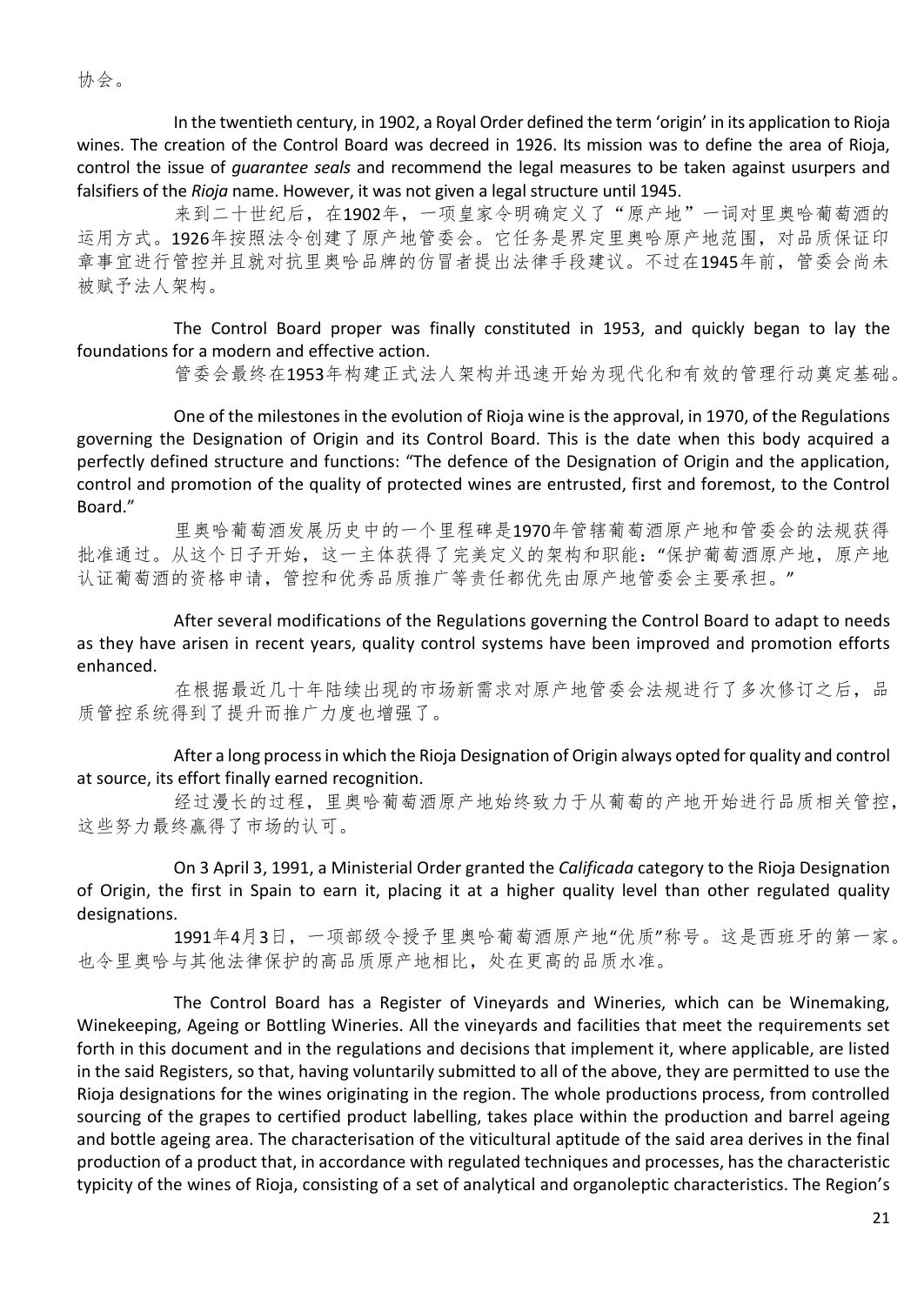leadership among Spanish quality wines, both domestically, with a market share close to 40% of bottled still wines, and in export markets, with a similar market share of Rioja wines among Spanish wine exports. This is proof of consumer appreciation of the specificity of Rioja wines, largely due to its link with the area, as well as tradition, cultural heritage and the good work of its people.

原产地管委会对葡萄园和酒庄进行登记注册,分类则包括酿造型、储藏型、陈化型以及 装瓶型酒庄。所有符合本文档所列要求以及实施这些要求相关的法规和决策的葡萄园和设施,只要 可行,就会在注册记录中列出。而酒庄在完成对以上项目的自愿送交之后,被准许为源自本原产地 的葡萄酒使用里奥哈法定原产地名称。整个酿造流程,从受管控的葡萄取材到认证产品的标识,都 在酿造和木桶陈化区域内执行。原产地酿酒能力的特色带来以法规管控下的技术和流程酿制的最终 产品,带有里奥哈葡萄酒的典型代表性以及能够通过分析检测和感官品评发现的显著特征。里奥哈 原产地在国内外市场均处于西班牙高品质葡萄酒的领先位置。在国内的静态葡萄酒市场,占有率接 近40%;在出口市场里奥哈在所有西班牙出口葡萄酒中也拥有相似的占有率。这证明了消费者对独 具特色的里奥哈葡萄酒的认可,主要源自葡萄酒与本地风土的关联,还有悠久历史传统,文化遗产 和当地人的辛勤工作。

The characteristics that identify this higher level include the compulsory nature of bottling at source, a controversial practice that was upheld by the European Court of Justice in its judgement of 16 May 2000, a decision that also highlights the virtuality of the obligation to devote facilities exclusively to the production of Rioja wines and the exhaustive qualitative controls that are carried out at source. In this regard, following are the Consideranda of the Judgement that motivate and justify this requirement:

为里奥哈带来这种市场领先地位的特点包括:强制在酿造地进行装瓶。这种规定颇具争 议,但欧洲法院通过2000年5月16日的一项判决对这个做法进行支持。这凸显了要求酒庄专注于里 奥哈葡萄酒酿造的义务以及从源头开始实施全面品质管控的实际内涵。关于这个问题,以上对装瓶 要求起到支持和推动作用的判决具体内容如下:

*"56. The reputation of designations of origin depends on their image in the minds of consumers. That image in turn depends essentially on particular characteristics and more generally on the quality of the product.* It is on the latter, ultimately, that the product's reputation is based.

"56. 葡萄酒原产地的声誉依赖于自身品牌形象和消费者的认知。而品牌形 象实质上依赖于具体的特性,或者在广义上依赖于产品的品质。而产品的市场名誉正 是建筑在后者之上的。

*57. It must be observed that a quality wine is a very specific product, a fact not in any event contested in relation to Rioja wine.* Its particular qualities and characteristics, which result from a combination of natural and human factors, are linked to its geographical area of origin, vigilance must be exercised, and efforts made in order for them to be maintained.

57. 必须注意到,高品质葡萄酒是一种十分特别的产品,这个事实在任何情 况下与里奥哈葡萄酒的情形都不产生相悖。里奥哈葡萄酒源自当地天然和人为因素的 特定品质和特性都是与原产地地理区域有所关联的。必须特别警惕并付出努力来维护 这些品质和特性。

*58. The rules governing the Denominación de Origen Calificada Rioja are designed to uphold those qualities and characteristics.* By ensuring that operators in the wine growing sector of the Rioja region, at whose request the designation of origin was granted, control bottling as well, they pursue the aim of better safeguarding the quality of the product and, consequently, the reputation of the designation, for which they now assume full and collective responsibility.

58. 治理着里奥哈葡萄酒优质原产地的法规就是为了维护这种品质和特性而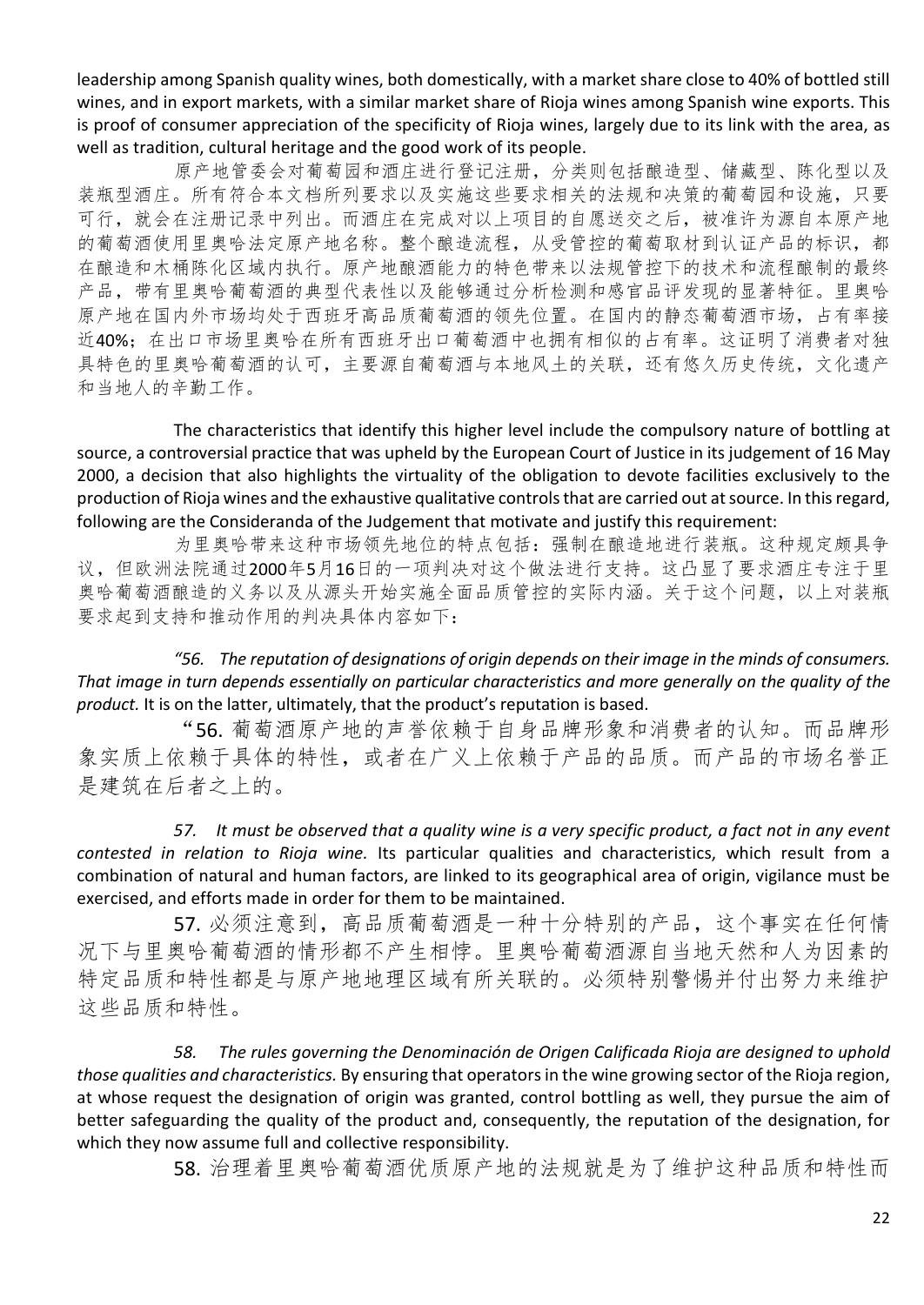设计的。通过确保里奥哈地区的葡萄酒酿造从业者,同时也是葡萄酒原产地名称保护 的要求者,对装瓶流程也进行管控,管委会追求的目标是更好地保障产品品质,从而 保护原产地的名誉。而管委会作为集体代表对原产地名誉负有全面责任。

*60. The Spanish Government, supported by the Italian and Portuguese Governments, and by the Commission, submits that, without this requirement, the reputation of the Denominación de Origen Calificada Rioja might in fact be undermined.* Transport and bottling outside the region of production would, in its view, put the quality of the wine at risk. The requirement at issue contributes decisively to safeguarding the particular characteristics and the quality of the product in that its effect is to entrust the producers and the Rioja Governing Council, that is to say those who have the necessary knowledge and know-how and a fundamental interest in preserving the reputation acquired, with the implementation of, and monitoring of compliance with, all the rules concerning transport and bottling.

60. 西班牙政府,在意大利和葡萄牙政府的支持和委任下,兹表示如无此装 瓶规定,里奥哈葡萄酒优质原产地的名誉可能在事实上受到损害。西班牙政府认为, 运输过程以及在产酒当地以外地区进行装瓶的过程使葡萄酒品质面临风险。在议的装 瓶要求对保障产品的特性和品质来说具有决定性的作用。因为这项要求的实质是委任 在维护产品市场声誉方面具有必要知识和技术诀窍的酿造者和里奥哈管理委员会对全 套葡萄酒运输和装瓶相关法规的如实遵守进行监控。

*71. '...the Spanish rules at issue provide that each consignment of wines permitted to bear a*  denominación de origen calificada *must be subjected to organoleptic and analytical examinations...'*

71.'…西班牙国内实行的相关规定要求每一批获准采用葡萄酒优质原产地 名称的葡萄酒都必须接受指标分析和感官品评检测…'

*72. In addition, under the Rioja Rules:*

72. 另外,里奥哈原产地法规还要求:

*- every bulk despatch of Rioja wine within the region must first be authorised by the Rioja Governing Council (Article 31);*

- 原产地内的每一个大批次里奥哈葡萄酒必须首先得到里奥哈管理委 员会的授权(法规第31条)。

> *- bottling may be undertaken only by bottling undertakings authorised by the Rioja Governing Council (Article 32);*

- 仅可以里奥哈管理委员会授权的装瓶方式进行葡萄酒装瓶 (法规第

32条)。

*the facilities in such undertakings must be quite separate from those in which wines not entitled to bear the* denominación de origen calificada *are produced and stored (Article 24).*

执行以上授权装瓶方式的设施必须与酿造和储藏未得到葡萄酒优质原 产地名称使用授权的葡萄酒的设施之间有明确的互相分隔(法规第24条)。

*73. It thus appears that, for Rioja wines transported and bottled in the region of production, the controls are far-reaching and systematic and are the responsibility of the totality of the producers themselves, who have a fundamental interest in preserving the reputation acquired, and that only consignments which have been subjected to those controls may bear the* denominación de origen calificada*.*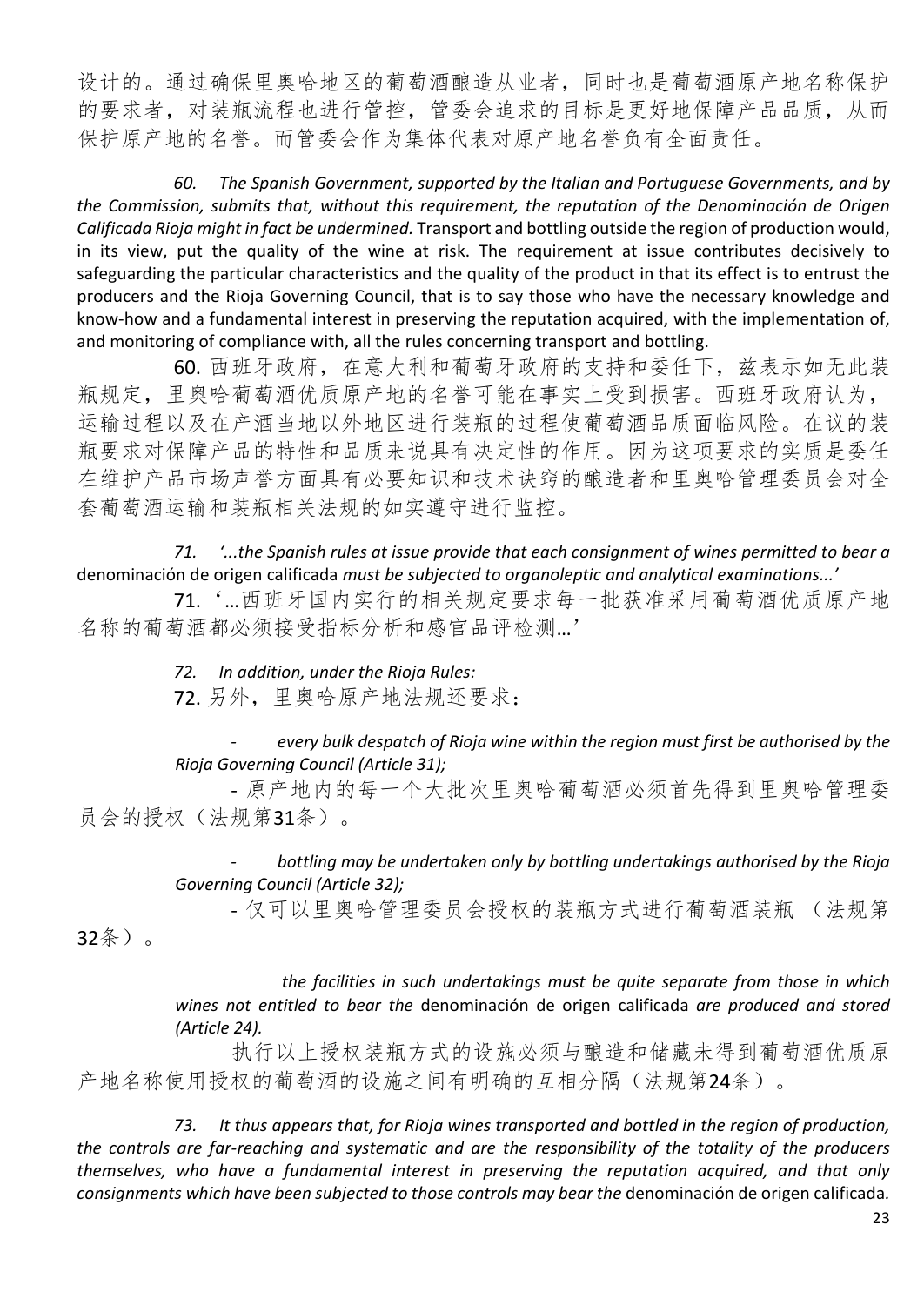73. 由此可见,对于在葡萄种植地区进行运送和装瓶的里奥哈葡萄酒, 品质管控手段覆盖广泛且具有系统性。而且管控责任落在根本利益与保护里奥哈品牌 声誉相符的葡萄酒酿造商自己身上。也因此,只有在这种管控下出产的葡萄酒有资格 采用葡萄酒优质原产地称号。

*74. It can be inferred from the foregoing that the risk to which the quality of the product finally offered to consumers is exposed is greater where it has been transported and bottled outside the region of production than when those operations have taken place within the region.*

74. 从以上内容可以推断,如果运送和装瓶流程在葡萄种植地区之外 操作,最终提供给消费者的葡萄酒面临的品质风险会比在葡萄种植地区之内操作更高。

*75. Accordingly, it must be accepted that the requirement at issue [bottling at source], whose aim is to preserve the considerable reputation of Rioja wine by strengthening control over its particular characteristics and its quality, is justified as a measure protecting the* denominación de origen calificada *which may be used by all the producers concerned and is of decisive importance to them.*

75. 因此,必须接受的事实是,以通过加强对里奥哈葡萄酒特性和品 质的管控来维护其重要市场名誉为目标的在议要求(产地装瓶)是一种保护葡萄酒优 质原产地的合理手段。这种手段也可能被所有相关酿造商所采用,对他们同时具有决 定性的重要意义。

*77. In that regard, the denominación de origen calificada would not enjoy comparable protection if operators established outside the region of production were placed under an obligation to inform consumers by means of appropriate labelling that the wine had been bottled outside that region.* Any deterioration in the quality of a wine bottled outside the region of production, resulting from materialisation of the risks associated with transport in bulk or subsequent bottling operations, might harm the reputation of all wines marketed under the Denominación de Origen Calificada Rioja*, including those*  bottled in the region of production under the control of the group of producers entitled to use that *designation.* More generally, the very coexistence of two different bottling processes, inside or outside the region of production, with or without systematic monitoring by that group, might reduce the degree of consumer confidence in the designation based on the conviction that the production of quality wines must at every stage be carried out under the control and responsibility of the relevant group of producers."

77. 考虑到以上原因, 如果由设立在葡萄种植地区以外的商家负责用 相关酒标信息来告知消费者葡萄酒装瓶发生在产区之外的话,葡萄酒优质原产地称号 将无法得到相应的保护。因大量运送或后续的装瓶流程相关风险发生而导致的在葡萄 种植地区以外装瓶葡萄酒品质的任何恶化,都有可能伤害到在市场上以里奥哈葡萄酒 优质原产地称号进行销售的所有葡萄酒的声誉,包括那些在得到授权使用这个称号的 酿造商集团管控下在葡萄种植地区之内进行装瓶的葡萄酒。在更广义范畴,有葡萄种 植地区以内和以外,以及有和没有受到以上酿造商集团监控的这两种不同装瓶流程的 同时存在可能降低消费者对原产地称号的信心。这种信心正是基于消费者深信高品质 葡萄酒的酿造必须在每一个环节都由相关的酿造商集团管控和负责这个事实。"

On June 7, 2017, the Control Board Plenary of the *Denominación de Origen Calificada Rioja* agreed to the inclusion of a new product category to allow the protection of the production of quality white and rosé sparkling wines made following the traditional method.

2017年6月7日,里奥哈葡萄酒优质原产地管委会全体大会同意纳入一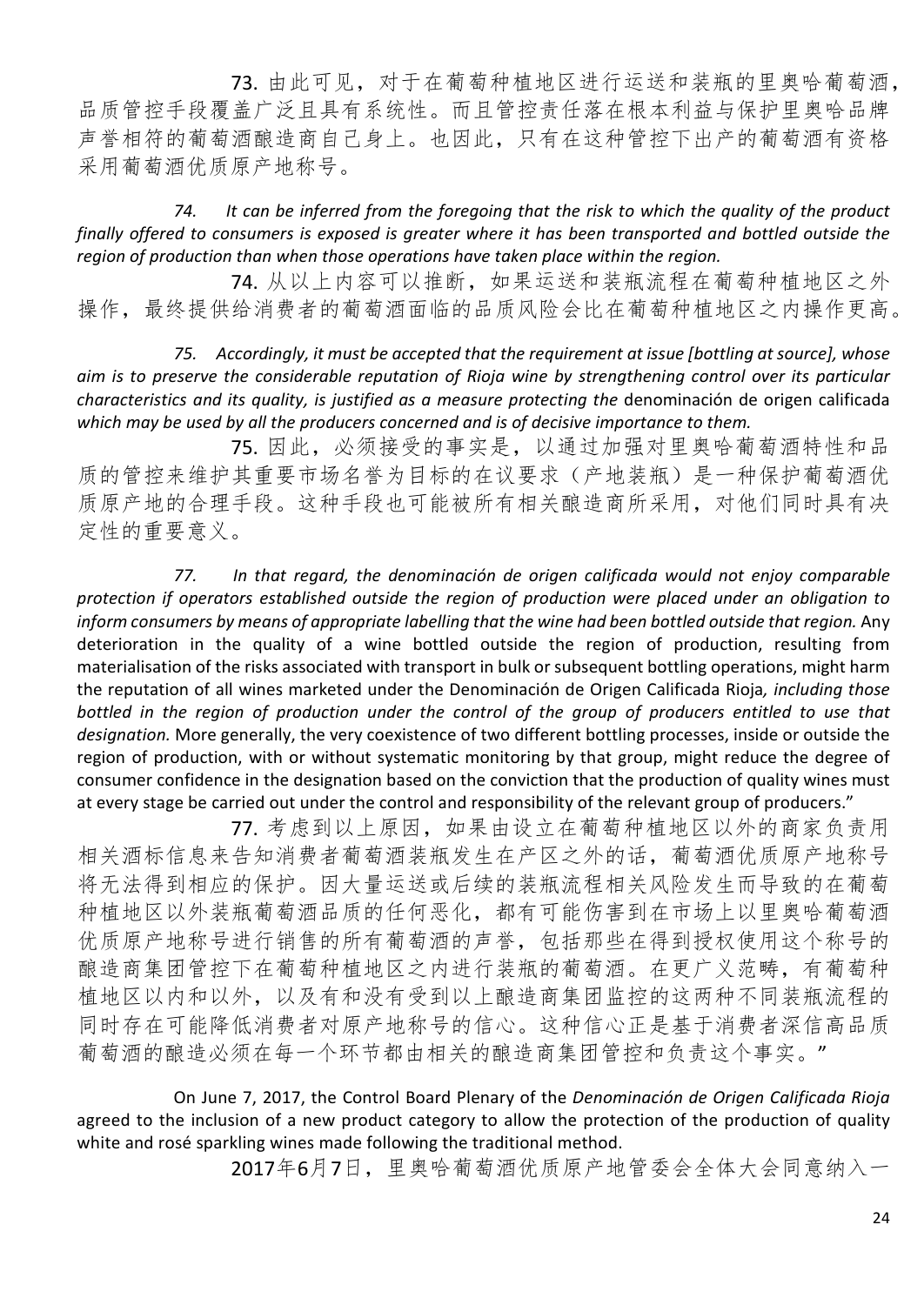个新的产品类别用以保护按照传统方式酿制的优质起泡白葡萄酒和起泡桃红葡萄酒。

Production of sparkling wines is not new to the region. The historian Manuel Llano Gorostiza already mentioned in his book titled *Los Vinos de Rioja* (1973) that at the 1857 Madrid Agricultural Exhibition some wines from Rioja Alta and Rioja Alavesa were presented: "Red, white and sparkling wines made with the Champagne method." This mention would place the first production of sparkling wines in Spain in Rioja in 1857.

对于里奥哈来说起泡酒的酿造并不是新生事物。历史学家Manuel Llano Gorostiza 在他1973年的著作《Los Vinos de Rioja》(里奥哈的各种葡萄酒)中就曾经提到过,在1857年的马德 里农业展览会上展示了来自上里奥哈和里奥哈阿拉维萨的部分葡萄酒:"红葡萄酒,白葡萄酒,以 及用香槟方式酿制的起泡酒。"这条记载将最初在里奥哈酿制西班牙起泡酒的时间点划定在1857年。

Rioja sparkling wine production later came with the French company *Savignon Frères et Cie*, which set up business in the Haro Railway Station District in 1857. In 1890, the firm hired a Champagne master from Reims to make these wines.

1857年,里奥哈起泡葡萄酒的酿造事业随着法国企业*Savignon Frères et Cie*在阿罗 车站地区的成立而起步。1890年,该企业从法国兰斯聘请了香槟酒大师负责这些葡萄酒的酿制。

b) QUALITY AND PRODUCT CHARACTERISTICS DUE FUNDAMENTALLY OR EXCLUSIVELY TO THE GEOGRAPHICAL SETTING.

b) 从根本上或全部源于地理特征的性质和产品特征

The qualities of Rioja wines that are most affected by its geographical setting is alcoholic strength, acidity, body and colour.

最受地理特征影响的里奥哈葡萄酒性质包括: 酒精强度, 酸度, 酒体和色泽。

The geographical setting has a decisive influence on the vinification of quality sparkling wines. The territory of the *Denominación de Origen Calificada Rioja* is a level III region under the Winkler index, which means its wines enjoy considerable freshness and acidity.

地理特征对优质起泡酒的酿造具有决定性的影响。里奥哈葡萄酒优质原产地在温 克勒指数体系中被列为第III类区域,也就意味着这里的葡萄酒新鲜度和酸度都相当高。

The confluence of the geographical setting and well-adapted authorised varieties is ideal for making a unique base wine that is perfect for quality sparkling wines.

在地理特征和已经很好适应本地环境的认证葡萄品种两大因素共同作用对酿造可 以完美用于优质起泡酒的基酒来说是十分理想的。

> c) CAUSAL NEXUS BETWEEN GEOGRAPHICAL ZONE AND THE PRODUCT CHARACTERISTICS. c) 地理区域和产品特性之间的松散关联

The following tables summarise the link between *weather* and soil characteristics and those of wines, applicable to both the still and quality sparkling wines:

以下表格总结了气候和土壤特征与葡萄酒(包括静态酒和优质起泡酒)特征之间

的关联

| <b>ZONES</b><br>区域 | <b>CLIMATE</b><br><b>INFLUENCE</b><br>气候影响 | <b>APPROXIMATE</b><br><b>VINEYARD AREA (ha)</b><br>葡萄园大致面积<br>(公顷) | <b>WINE CHARACTERISTICS</b><br>葡萄酒特征  |
|--------------------|--------------------------------------------|--------------------------------------------------------------------|---------------------------------------|
| <b>RIOJA ALTA</b>  | Atlantic                                   | 26 786                                                             | 酒精强度中等<br>- Medium alcoholic strength |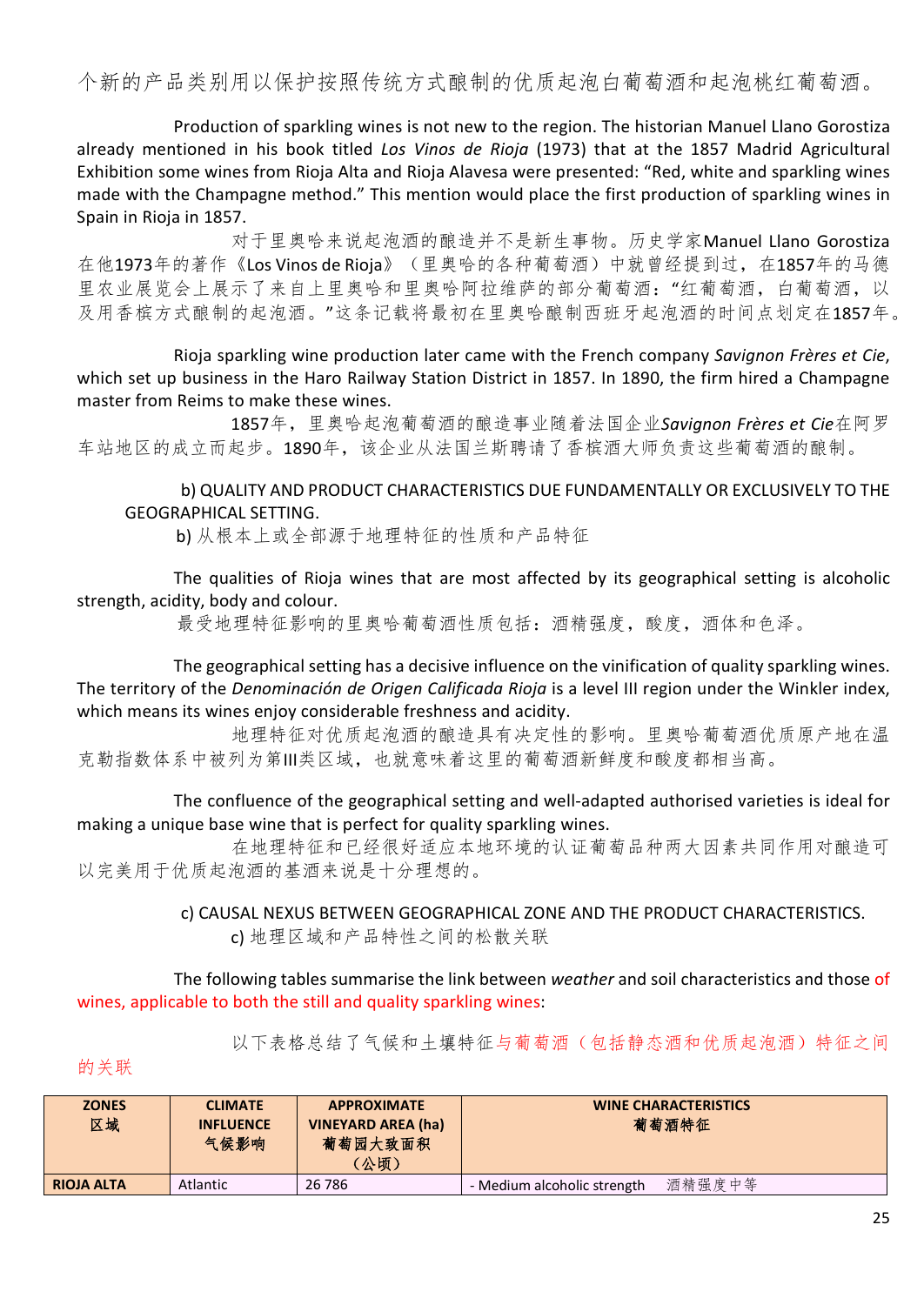| 上里奥哈                    | 大西洋气候                              | - Full body and high total acidity 酒体饱满,总酸度高 |                                                              |                                                                |  |
|-------------------------|------------------------------------|----------------------------------------------|--------------------------------------------------------------|----------------------------------------------------------------|--|
|                         |                                    |                                              | - Suitable for barrel ageing 适合橡木酒桶陈化                        |                                                                |  |
| <b>RIOJA ALAVESA</b>    | Atlantic and                       | 12 9 34                                      | - Reds with average alcoholic strength and total acidity     |                                                                |  |
| 里奥哈阿拉维                  | Mediterranean                      |                                              | 酒精强度和总酸度均为平均值的红葡萄酒                                           |                                                                |  |
| 萨                       | 大西洋气候和地                            |                                              |                                                              | - Suitable both for drinking (young wines obtained by carbonic |  |
|                         | 中海气候                               |                                              | maceration), and for barrel ageing                           |                                                                |  |
|                         |                                    |                                              |                                                              | 适合即饮(通过二氧化碳浸泡获得的新酒)和橡木酒桶陈化                                     |  |
| <b>RIOJA</b>            | Mediterranean                      | 23 873                                       | - Reds and rosés with greater alcoholic strength and extract |                                                                |  |
| <b>ORIENTAL</b>         | 地中海气候                              |                                              | 酒精强度较高,发色较强的红葡萄酒和桃红葡萄酒                                       |                                                                |  |
| 东里奥哈                    |                                    |                                              | - Suitable both for drinking and barrel ageing               |                                                                |  |
|                         |                                    |                                              | 适合即饮和橡木酒桶陈化                                                  |                                                                |  |
|                         | <b>CLAY-LIMESTONE</b>              |                                              | <b>FERROUS-CLAY</b>                                          | <b>ALLUVIAL</b>                                                |  |
|                         | 黏土-石灰石                             |                                              | 铁质黏土                                                         | 冲积土                                                            |  |
| <b>Areas they cover</b> |                                    | Rioja Alavesa, Sonsierra and lands of Rioja  | Lands throughout the                                         | Lands near rivers throughout                                   |  |
| 覆盖地区                    | Alta                               |                                              | territory of the                                             | the territory of the Designation                               |  |
|                         |                                    | 里奥哈阿拉维萨, 松谢拉, 上里奥哈部分                         | Designation of Origin                                        | of Origin                                                      |  |
|                         |                                    |                                              | 里奥哈原产地全境                                                     | 原产地临河地带                                                        |  |
| <b>Percentage of</b>    | 25%                                |                                              | 25%                                                          | 50%                                                            |  |
| total area              |                                    |                                              |                                                              |                                                                |  |
| 在总面积中占                  |                                    |                                              |                                                              |                                                                |  |
| 比                       |                                    |                                              |                                                              |                                                                |  |
| <b>Characteristics</b>  | Small plots in terraced structures |                                              | Rolling hills, reddish soils,                                | Flat, with sufficiently deep soils                             |  |
| of the terrain          | 种植于梯田的小片地块                         |                                              | with deep, hard rock                                         | and boulders. 平整, 充足的深                                         |  |
| 地形特征                    |                                    |                                              | 起伏的山丘, 红色土                                                   | 层土壤和大石块                                                        |  |
|                         |                                    |                                              | 壤,深层坚硬岩石                                                     | Large plots 种植地块较大                                             |  |
| <b>Characteristics</b>  |                                    | - Rich in glycerine extract 丰富甘油成分           | - Fresh, medium-bodied                                       | - Medium-.bodied whites and                                    |  |
| of the wines            | - Good colour 良好的色泽                |                                              | reds 清新, 酒体中等的                                               | reds                                                           |  |
| 葡萄酒特征                   |                                    | - Basis of Rioja red 适宜里奥哈红葡萄酒               | 红葡萄酒                                                         | 酒体中等的白葡萄酒和红葡萄                                                  |  |
|                         |                                    | - Whites with a personality and light colour | - Rosés 桃红葡萄酒                                                | 酒                                                              |  |
|                         | 个性鲜明的浅色白葡萄酒                        |                                              |                                                              |                                                                |  |

# **8. APPLICABLE REQUIREMENTS 8.** 适用要求

a) LEGAL FRAMEWORK

a) 法规框架

● National Laws

国家法律

- Order APA/3465/2004, of 20 October 2004, whereby the Regulations of the DOCa Rioja and its Control Board are approved, and subsequent amendments.

- 2004年10月20日颁布的APA/3465/2004号法令及其后续修订。该法令通过了里奥哈葡萄 酒优质原产地法规和管委会。

- Order APM/544/2017, of 5 June 2017, whereby the Articles of the Control Board of the DOCa Rioja are approved.

- 2017年6月5日颁布的APM/544/2017号法令。该法令通过了里奥哈葡萄酒优质 原产地管委会章程。

- Decisions of the Control Board (circulars) published in the Official Gazettes of La Rioja, Álava and Navarre.

- 通过拉里奥哈省、阿拉瓦省和纳瓦拉省的官方公报发布的管委会决定公告。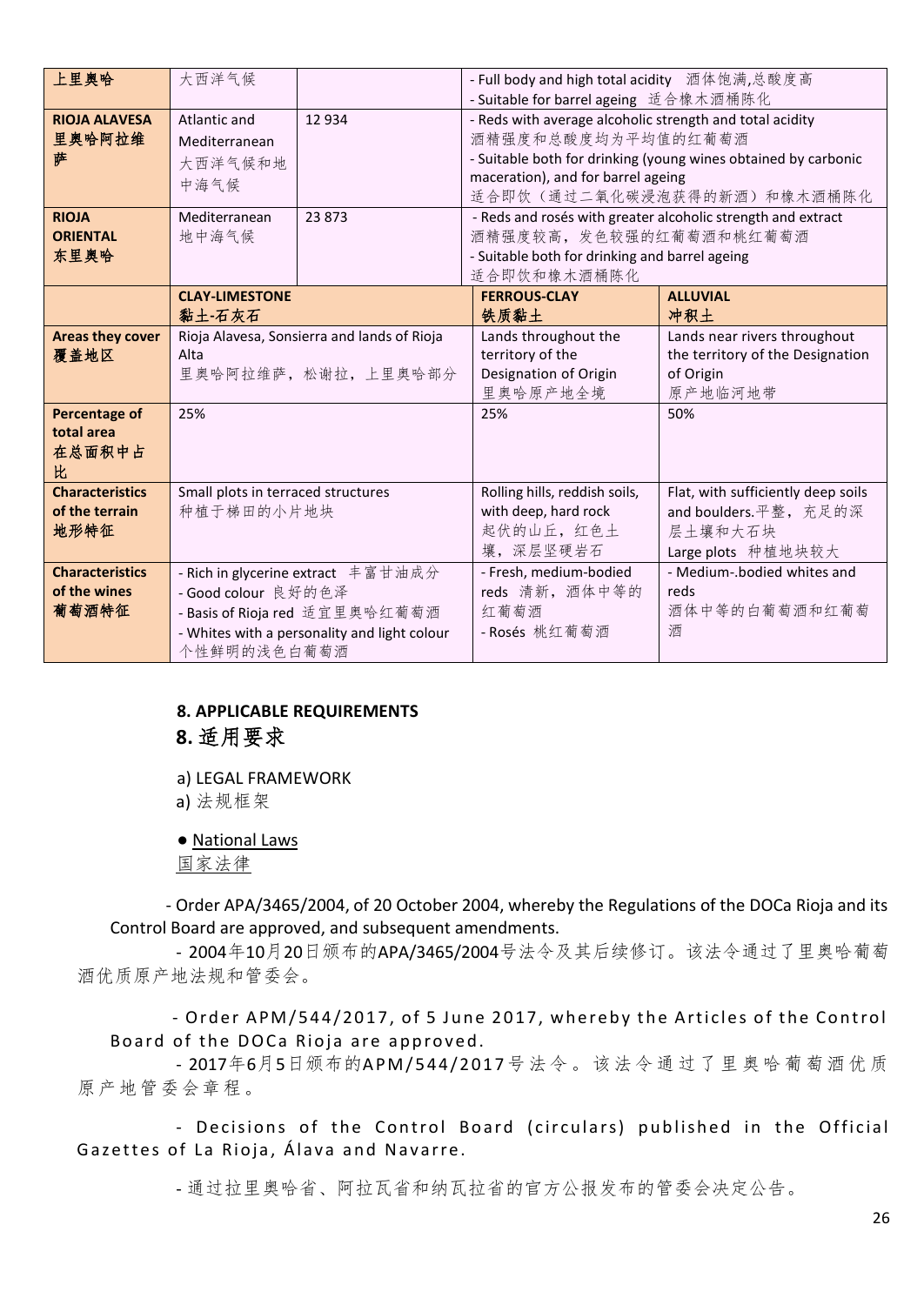b) ADDITIONAL REQUIREMENTS

b) 附加要求

#### b.1) OTHER PROTECTED TERMS

b. 1) 其他受到法律保护的名词

The protection of the *Denominación de Origen Calificada Rioja* is extended to the names of the zones, districts, municipalities, estates and unique vineyards (*viñedos singulares*) that comprise the production, winemaking and ageing areas.

对里奥哈葡萄酒优质原产地称号的保护延伸到其他一些名词,例如区域,地区,村镇, 庄园和单一园等等葡萄种植,葡萄酒酿造和陈化区域的构成因素。

#### b.2) TYPES OF WINES

b. 2) 葡萄酒种类

*Carbonic* maceration: This type of vinification requires prior notice to the Control Board indicating the volume.

二氧化碳浸泡:如需采用此种酿造方式,则应事先通知管委会并报告计划酿造量。

b.3) GROWING PRACTICES

b. 3) 葡萄种植

b.3.1) Early start of production

b. 3.1) 葡萄种植的提前开始

Without prejudice to the provisions of section 3.a.1, vineyards may exceptionally come into production earlier than allowed by regulations (i.e., less than three years from planting). This requires the submission of a written request by the grower prior to harvest and a favourable report from the Control Board Technical Service.

本条内容与前述之 3.a.1 并不发生抵触。葡萄园在例外情况下可比法规限定 的时间更早开始种植(例如,栽种葡萄树的三年以内)。前提条件是种植户在收获季 前提出书面申请,并且得到管委会技术服务部门的支持报告。

> b.3.2) Irrigation b.3.2) 灌溉

Irrigation of vineyards is authorised to maintain the balance in the plant throughout its growth cycle, although this practice during the period between 15 August and the harvest will be carried out exclusively with localised systems and will require notification in writing to the Control Board Inspection Service at least 24 hours in advance. Notwithstanding the above, spray irrigation may be employed during such period with prior authorisation from the Control Board Inspection Service, while all other irrigation methods are strictly forbidden during that period.

作为在成长周期为葡萄树保持均衡的手段,葡萄园灌溉是得到允许的。不过 从8月15日到收获季开始期间,灌溉操作必须完全采用本地化系统而且必须至少提前 24小时向管委会监管部门提交书面通知。尽管有以上规定,在以上描述期间如果得到 管委会监管部门预先授权,喷水式灌溉可以得到运用。所有其他的灌溉方式都是严格 禁止的。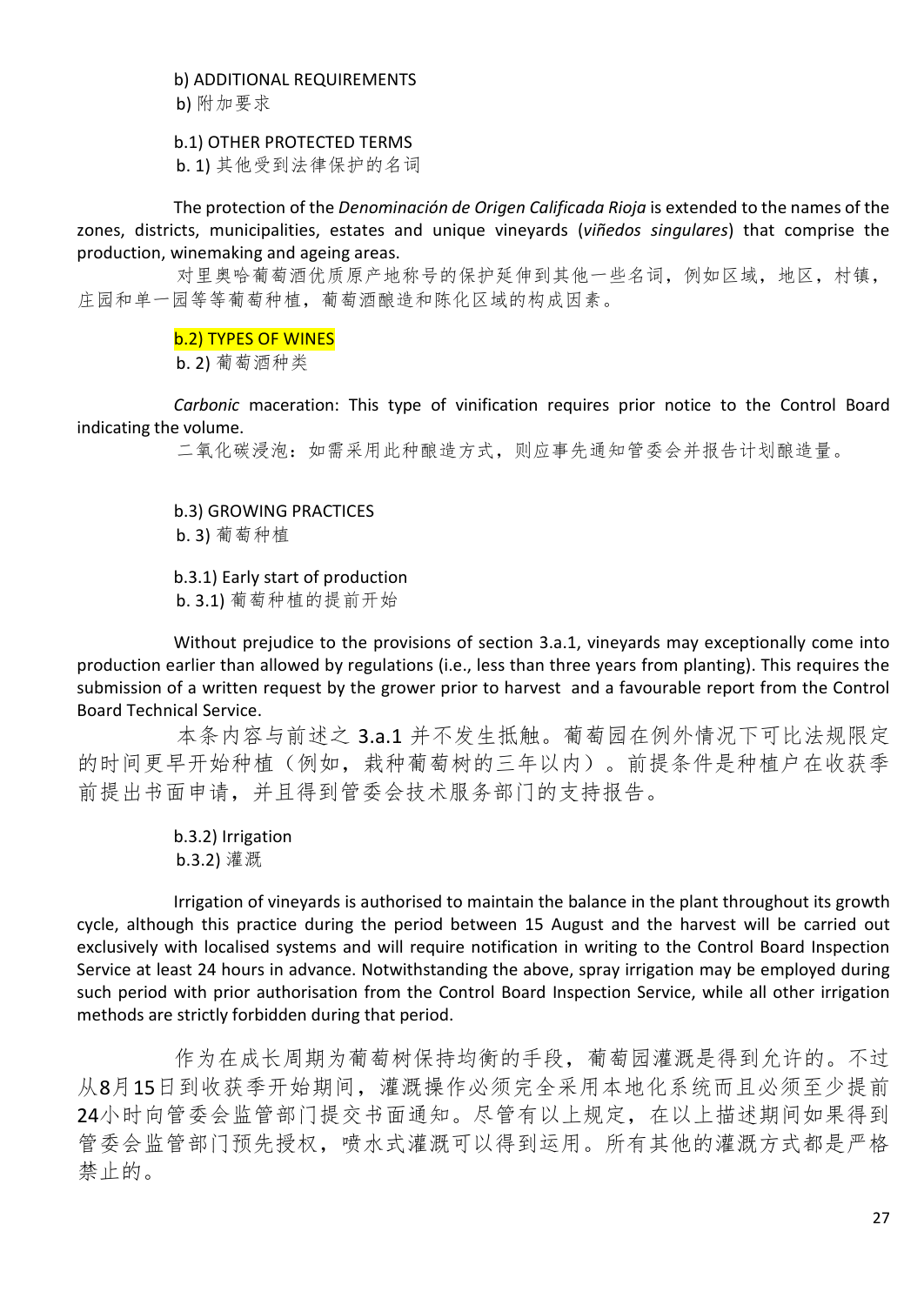b.3.3) Pruning b. 3.3) 修枝

Without prejudice to the provisions of section 3.a.3, exceptionally, growers may submit an affidavit by 31 January individually detailing those plots which, in their view, based on quality criteria and seeking to better distribute the load, would benefit from a higher number of buds than allowed, on a temporary basis, together with an undertaking to adjust the load to Regulations by phenological stage H. The affidavit being a sine qua non for such exception, failure to comply shall result in liability.

本条内容与前述之 3.a.3 并不发生抵触。在例外情况下, 如果种植户认为基于质量标准 要求和植株负荷的更优分配需要,临时性超出法规限定的单株芽数,随后在到达物候期H前将植株 负荷调整到符合法规要求的操作方式对一部分种植地块是有益处的,则可在1月31日前独立就这些 种植地块向管委会提交相关承诺书。要获得此类例外操作的授权,承诺书是必要的前提。若不遵守 此规定,则将面临相应处理。

b.3.4) Growing and harvesting practices in the case of vineyards included in the minor geographical entity *viñedo singular*.

b. 3.4) 较小地理单位"单一园"中的葡萄种植和采摘

Growing practices should focus on sustainability and care for the environment. 种植活动必须专注于可持续性和对环境的保护。

The *viñedo singular* must be balanced and have limited vigour. During the grape ripening stage, canopy growth should cease completely.

单一园的葡萄种植必须是均衡的并限制生长活力。在葡萄成熟阶段,树冠的成长必须已 经完全停止了。

As a general rule, only a single tipping operation will be allowed. If more than one tipping operation is necessary, it may be carried out under justified conditions and with prior authorisation from the Control Board Inspection Service.

一般来说仅允许进行一次摘心操作。如果有必要进行多于一次摘心,需要提交正当理由 并预先获得管委会监管部门的授权。

The Control Board must be notified about the starting date of the grape harvest which is to be carried manually.

葡萄的采摘必须是手工的。采摘计划开始的日期必须事先通知管委会。

The techniques used to transport and handle and press the grapes and to control fermentation, and the oenological practices employed throughout the winemaking process (and ageing, as the case may be) should seek to produce wines of the highest quality.

在葡萄的运输 、处理、压榨;发酵的管控;酿造全过程采用的酿造操作(以及所需的 陈化过程)中应用的技术必须以出产最高品质葡萄酒为目标。

> b.4) HARVEST SEASON b. 4) 收获季

b.4.1) The Grape Grower's Card b. 4.1) 葡萄种植户卡

The Control Board will issue to the title holders of registered vineyards the relevant Grape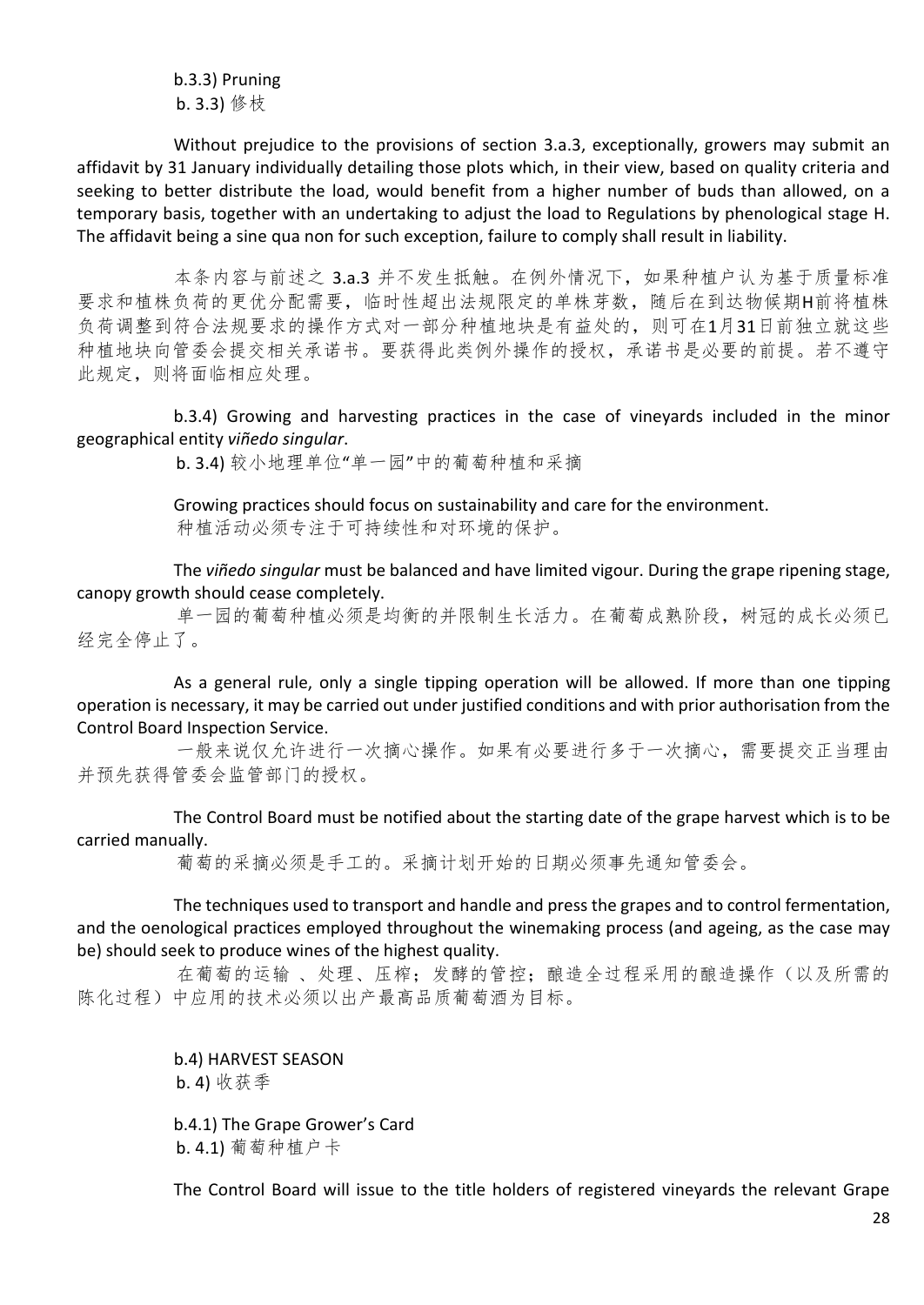Grower's Card, which is personal and non-transferable, to record grape deliveries. It will serve as a control instrument to be compulsorily used in all grape deliveries, and if applicable, sales. Its use and operation is established in the Harvest Season Standards.

管委会向注册葡萄园的法定持有人颁发相应的葡萄种植户卡用以记录葡萄的交货量。此 卡由指定个人持有,不可过户。在所有的葡萄出货,以及在适用情况下销售过程中,这张卡是强制 性使用的管控工具。在《收获季标准》中对种植户卡的使用和操作进行界定。

The Control Board will issue owners of plots that constitute a *viñedo singular* a specific Grape Grower's Card to record grape deliveries. It will serve as a control instrument to be compulsorily used in all grape deliveries.

对于构成单一园的地块持有者,管委会颁发特殊葡萄种植户卡用来记录葡萄出货量。在 所有的葡萄出货过程中,这张卡是强制性使用的管控工具。

b.4.2) Harvest Season Standards

b. 4.2) 《收获季标准》

The Control Board will issue the Harvest Season Standards, which will remain in effect during subsequent harvest seasons unless amended. The Harvest Season Standards may set out the start of harvest as well as decisions on: notification of the start of harvest and vinification; procedure for delivering the grapes; weighing at source and destination; obligations regarding the harvest helper; end of harvest (administrative and management requirements); transfer of musts and wine movements of wine during the harvest; and transport of harvested grapes so that quality is maintained.

由管委会颁布的《收获季标准》会在后续的收获季持续生效直至发生修订。《收获季标 准》除指定葡萄收获的开始时间外,还包含一系列以品质保障为目的的决策,包括:关于收获季及 酿造过程开始的通知;葡萄出货运送的具体流程;出产地和目的地称重;收获季临时帮工相关义务; 收获季的结束(管理和治理要求);收获季中葡萄汁和酒液的运送;葡萄果实的运送。

> The Control Board may adopt other decision that affect the growing season. 管委会可以做出其他会影响种植季的决定。

b.4.3) Specifications for vineyards included in the minor geographical entity *viñedo singular*. b. 4.3) 较小地理单位: 单一园的葡萄园规格

Each growing season, winemakers who intend to use the *viñedo singular* indication must declare in writing their intention to make the wine resulting from the production of the *viñedo singular* by means of notice delivered to the Control Board by 30 June each year.

在每个种植季,希望使用单一园标识的酿酒商必须在每年的6月30日前将酿造单一园葡 萄酒的意愿以书面通知形式提交给管委会。

Prior to harvest, the plot or plots that constitute the *viñedo singular* will be subject to specific production control by the Control Board, to be carried out between 1 July and harvest, and production may not be modified after such control.

在收获季开始前,构成单一园的单一或多个地块将会在7月1日到收获季开始之间受到管 委会的特定种植管控。在这类管控行动之后,种植方式不可有任何改动。

b.5) VINIFICATION PRACTICES

b. 5) 葡萄酒酿造

b.5.1) Grape-to-wine ratio variations. b. 5.1) 出酒率的调整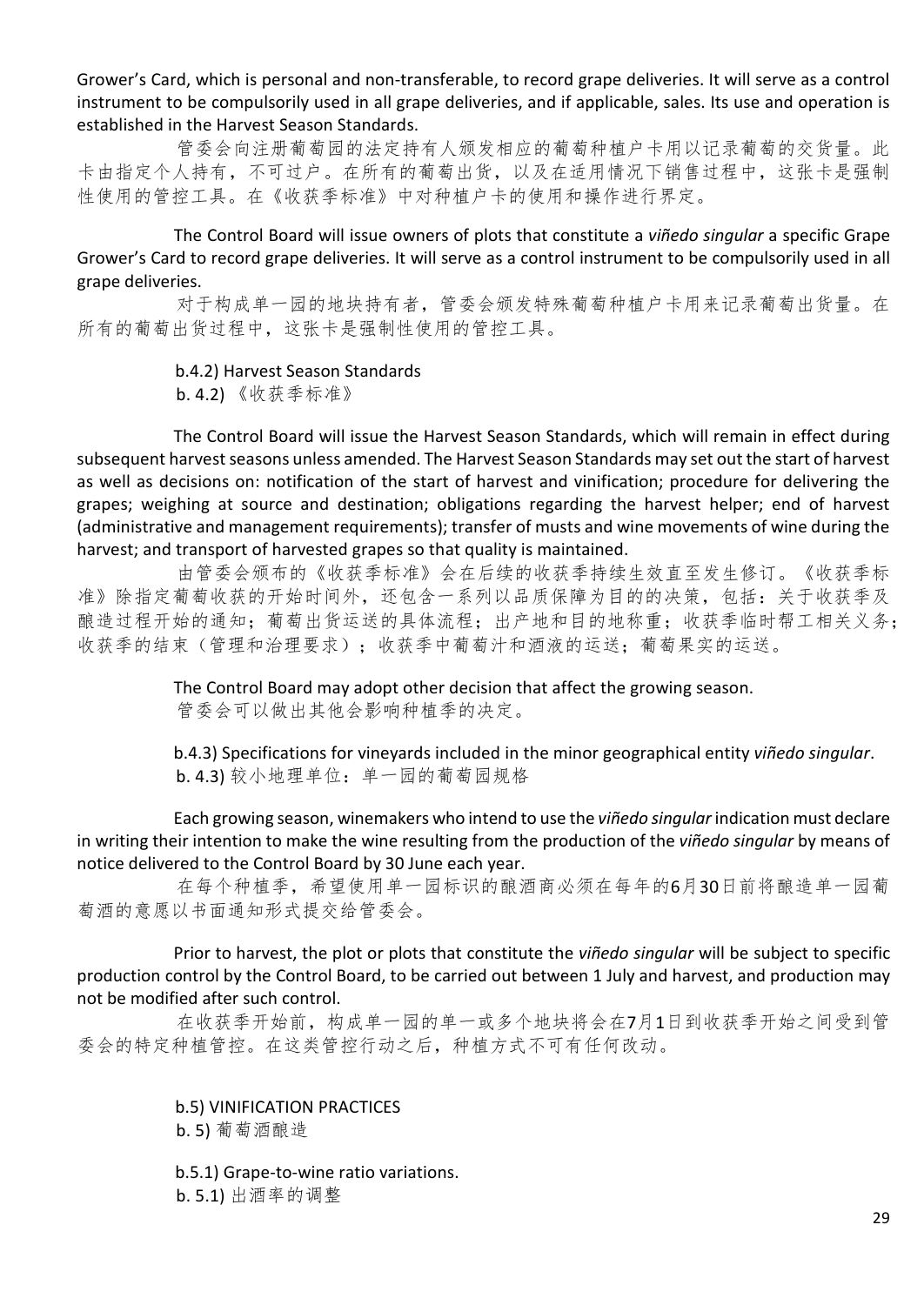Notwithstanding the provisions set out in section 3.b.3, the limit on the amount of litres of wine subject to protection per 100 kilograms of harvest may be exceptionally modified by the *Control Board*, at its own initiative or at the request of registered stakeholders, up to a maximum of 72 litres per 100 kilograms. Similarly, depending on the situation of the Region, in *certain* years the Control Board may reduce as far down as 66 litres per 100 kilograms.

在3.b.3条的相关规定之外,管委会仍可在例外情况下根据自主决定或者应注册相关方的 要求对每百公斤葡萄出产的受原产地名称保护葡萄酒公升限量作出修订,最大可至每百公斤72升。 同样地,视原产地具体情况,在某些年份,管委会可能将限量下调到每百公斤66升。

Notwithstanding the foregoing, the maximum number of litres of wine that can be made with 100 kilograms of harvest is set at 74.

在以上规定之外,每百公斤出酒率的最大上限是74公升。

Notwithstanding the provisions set out in section 3.b.3, the limit on the litres of sparkling wine of comparable quality to be made with 100 kilograms of harvest may be exceptionally modified by the Control Board, at its own initiative or at the request of registered stakeholders up to a maximum of 64 litres per 100 kilograms.

在3.b.3条的相关规定之外,管委会仍可在例外情况下根据自主决定或者应注册相关方的 要求对每百公斤葡萄出产的受原产地名称保护优质起泡酒公升限量作出修订,最大可至每百公斤64 升。

Notwithstanding the foregoing, the maximum number of litres of quality sparkling wine that can be made with 100 kilograms of harvest is set at 66.

在以上规定之外,起泡酒每百公斤出酒率的最大上限是 66 公升。

b.5.2) Qualitative stocks: b. 5.2) 定性存量

In the *terms* expressed in section 3.b.3, or where applicable in the first paragraph of section 8.b.5.1., the Control Board may constitute a production yield as expressed in section 8.b.6.1., which gives rise to a qualitative stock of wine, as well as the procedure for managing and monitoring and the requirements for the protection thereof by the Designation of Origin, all of which shall be in accordance with the provisions set forth in the specific rules and regulations, in the Harvest Season Standards and in applicable laws.

根据3.b.3部分的表述,或在适用情况下根据8.b.5.1第一段,管委会可能会根据8.b.6.1的 表述留存特定的葡萄产量,并随之留存特定的葡萄酒,并依照特定法规、《收获季标准》和适用法 律的规定进行相应的原产地名称保护管理、监控和要求。

> This shall not apply to the vineyards included in a *viñedo singular*. 此规定不适用于单一园酒。

b.5.3) Deviation due to weather conditions b. 5.3) 因天气条件发生的调整

The Control Board may also set a production deviation attributable to weather conditions as expressed in section 8.b.6.3., and determine the management and destination of the resulting volume of non-certified wine.

管委会也可能会因为8.b.6.3中表述的天气条件而对产量限定作出调整,并且对未获原产 地认证的葡萄酒的管理和原产地标识方式作出决策。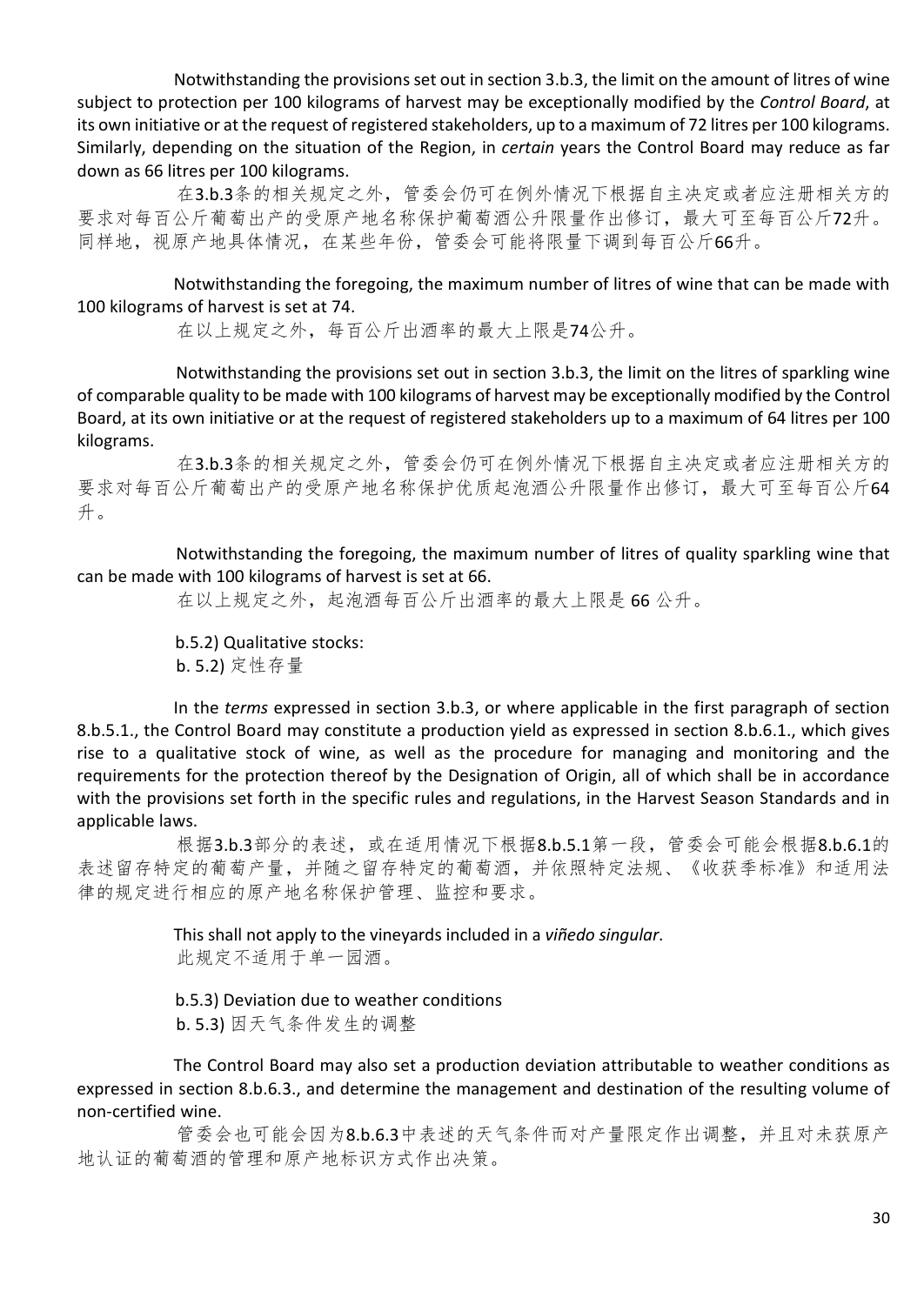This shall not apply to the vineyards included in a *viñedo singular*. 此规定不适用于单一园酒。

b.5.4) Practices, description and restrictions. b. 5.4) 运营, 描述和限制

Grapes from vineyards whose yields exceed the authorised limit may not be used in the production of wines protected by this Designation of Origin.

对于产量超过限定的葡萄园,其超出部分产量不可比用于酿造受到原产地名称保护的葡 萄酒。

> b.5.5) Traceability of wines from *viñedos singulares*. b. 5.5) 单一园出品的葡萄酒可追溯性

To have the *viñedo singular* indication and include it in the label, the wines must be exclusively made with grapes from the plots that constitute the *viñedo singular*, in addition to fulfilling the rest of the requirements of the Designation Specifications, it must be made, bottled, stored and, where appropriate, aged, separately from other wines within the same winery so that the resulting wine is identifiable at any time. The grapes are to go to separate, independent tanks that have specific markings.

如果要获取单一园标识使用权并且展现在酒标上,则葡萄酒必须完全从构成单一园地理 单位的种植地块上取材,并且达到原产地规格的其他要求。葡萄酒的酿造、装瓶、贮藏以及可能的 陈化过程都必须与同一酒庄内其他葡萄酒进行分离操作。这样,葡萄酒在任何一个时间点上都可以 被明确区分出来。葡萄应当在独立且带有特定标识的酒罐中进行酿制。

A specific control system will be established consisting of exclusive movement cards for the wine made from the *viñedo singular*, including the series and numbering of the guarantee documents used on the bottles.

需要为单一园酿制的葡萄酒设定特定的管控系统,其中包括专属的运送路线卡,以及在 酒瓶上采用的品质保障标贴的序列和号码。

> b.6) YIELD PER HECTARE. b. 6) 每公顷产量

b.6.1) Variability of the yield subject to protection b. 6.1) 受保护产量的变动

Notwithstanding the provisions set out in section 5, the maximum permitted production per *hectare* may be modified annually by the Control Board, although they may never exceed, 8125 kg per hectare for red varieties and 11 250 kg per hectare for white varieties. Similarly, depending on the circumstances of the growing season, the Control Board may reduce the maximum permitted production per hectare to 5525 kg per hectare for red varieties and 7650 kg per hectare for white varieties.

在第5部分设置的规定之外,每公顷准许最大产量限定每年可能由管委会进行修订。然 而绝对不可超越的产量上限对于红葡萄来说是每公顷8125公斤,对于白葡萄来说是每公顷11250公 斤。同样的,根据葡萄成长周期中的具体条件,管委会可能将每公顷产量上限下调,红葡萄低至每 公顷5525公斤,白葡萄低至7650公斤。

Production controls may be carried out in accordance with the provisions of the Harvest Season Standards.

可能会根据《收获季标准》的规定采用一定的产量管控手段。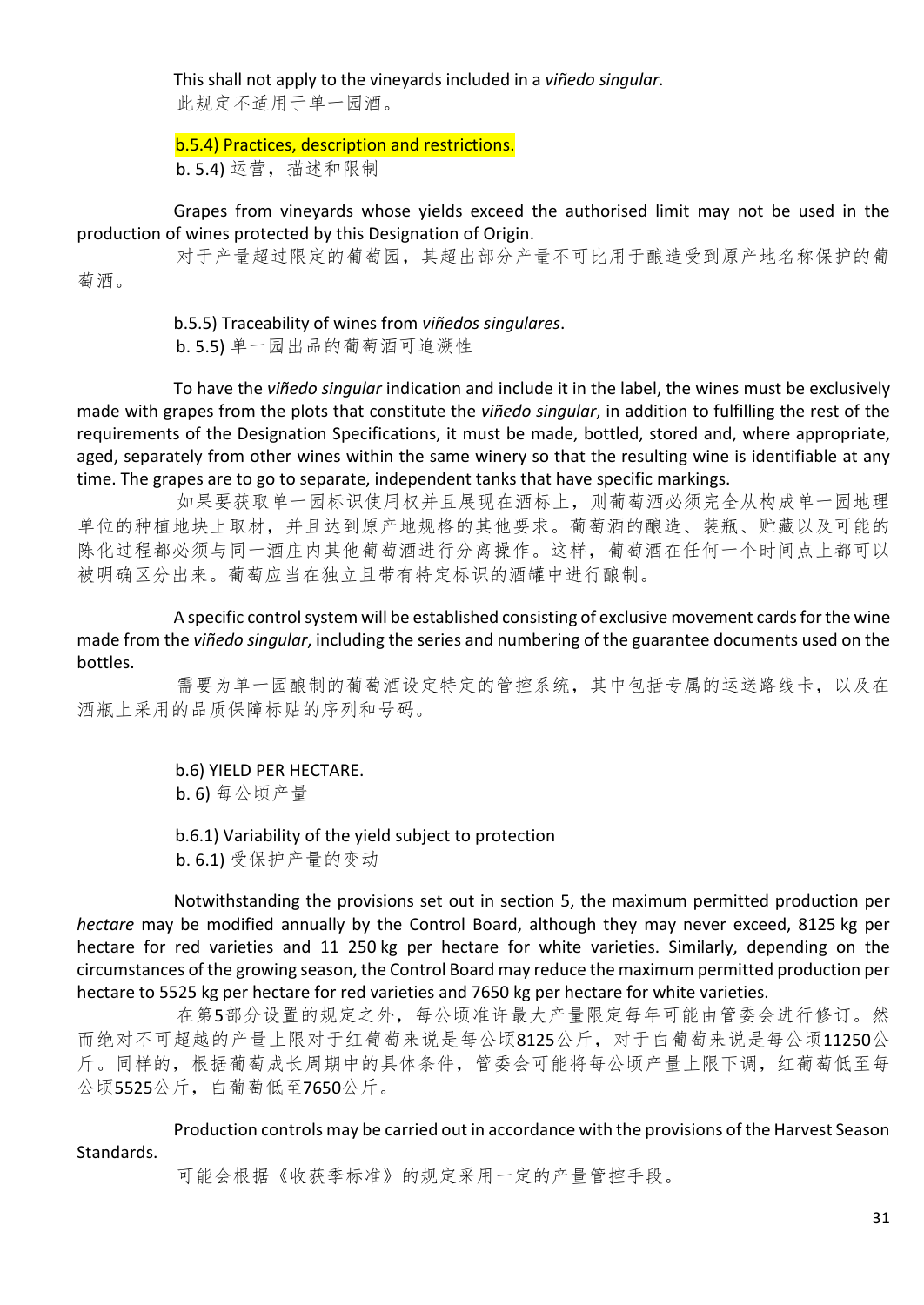b.6.2) Qualitative stocks b.6.2) 定性存量

Within the limits expressed in the previous section, in any growing season, the Control Board may set up a qualitative stock of grapes in addition to the amount subject to protection, as well as the procedure for managing it under the conditions set forth in the specific rules and regulations, in the Harvest Season Standards themselves and in applicable laws.

在以上部分表述的产量限定之内,在任何一个葡萄成长季,管委会都可能在获认证产量 之外留存一定的葡萄产量,并依照特定法规、《收获季标准》和适用法律的规定进行相应的管理。

> This shall not apply to the vineyards included in a *viñedo singular*. 此规定不适用于单一园酒。

b.6.3) Deviation due to weather conditions b.6.3) 因天气条件产生的调整

Within the limits expressed in section 8.b.6.1, the Control Board may set for a given growing season, in addition to the yield subject to protection, a of deviation attributable to weather conditions that under no circumstances will be protected, under the conditions set forth in the specific rules and regulations, in the Harvest Season Standards themselves and in applicable laws.

在8.b.6.1部分表述的限量之内,管委会可能在某一个特定成长季在获认证产量之外设置 因天气条件发生的偏差值。但在这一范围内的产量,根据特定法规、《收获季标准》和适用法律所 规定的条件不能在任何情况下得到原产地名称保护。

> This shall not apply to the vineyards included in a *viñedo singular*. 此规定不适用于单一园酒。

b.6.4) Caveats regarding yields b.6.4) 关于产量的附加说明

When the grapes are mechanically harvested their weight will be increased by 3% and in the transfers of destemmed grapes the weight will be increased by 5%.

如果是机械采摘,葡萄产量需要加记3%,而在除梗后葡萄的运送中重量将要另外加计 5%。

> This shall not apply to the vineyards included in a *viñedo singular*. 此规定不适用于单一园酒。

b.7) QUALITATIVE CONDITIONS FOR THE USE OF THE NAME IN PROTECTED WINES. VERIFICATIONS AND TRIALS

b.7) 获得里奥哈名称使用权的定性条件。验证和试验。

b.7.1.) In order to make use of the Rioja name, all wines made in the production area must pass a certification process that verifies its physical-chemical and organoleptic conditions in accordance with the provisions of community regulations.

b.7.1) 为了获得里奥哈名称使用权, 所有在葡萄种植地区出品的葡萄酒必须按照原产地 法规通过一项验证其物理-化学和感官特性的认证流程。

The certification process will be carried out for each homogeneous batch and must be carried out in accordance with the Control Board standards for the certification of wines entitled to the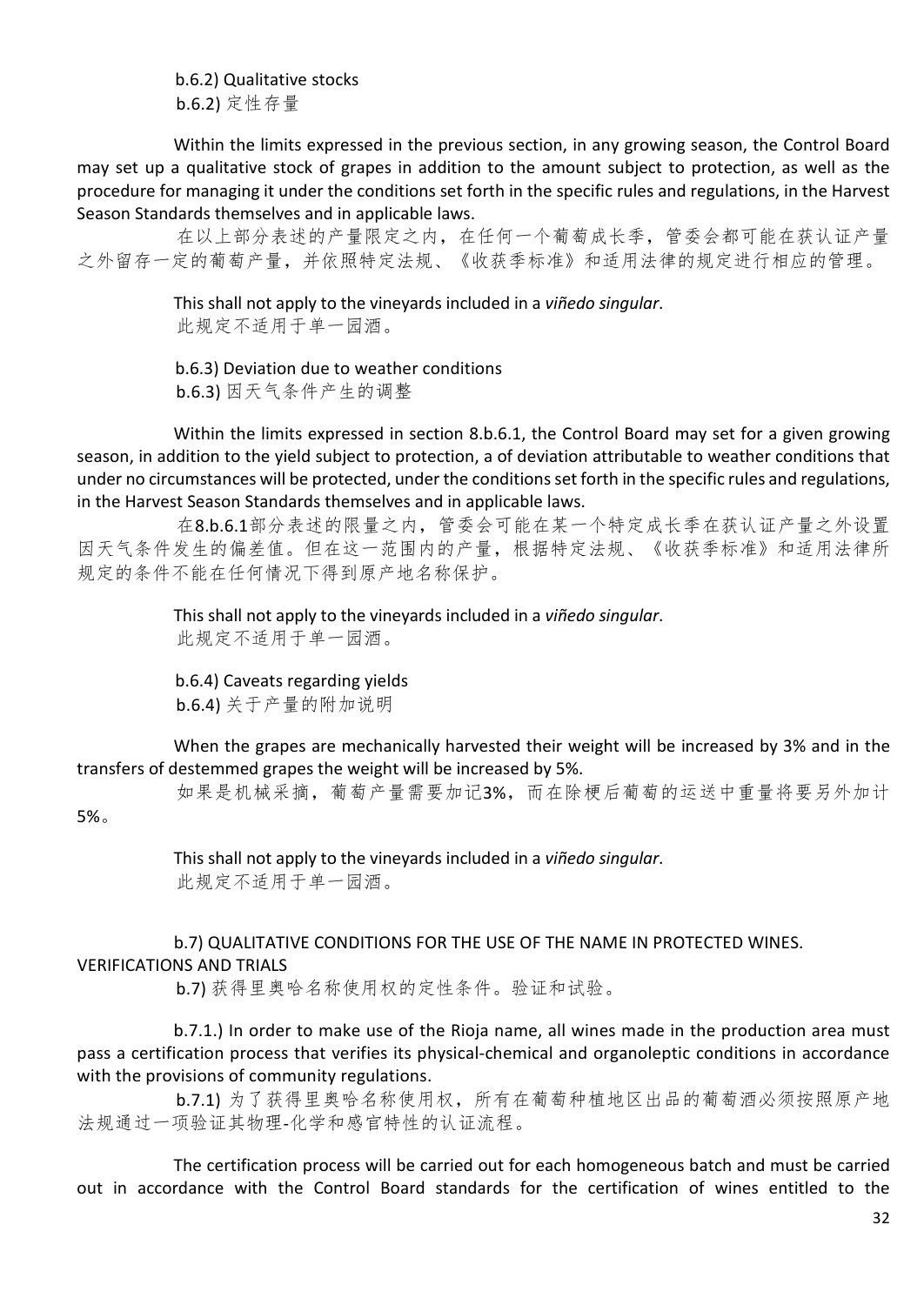#### *Denominación de Origen Calificada Rioja*.

对每一批同类型葡萄酒都会按照管委会对受到里奥哈葡萄酒优质原产地名称保护葡萄酒 实施的标准执行认证流程。

Wines that do not pass the certification process will be governed by the provisions of specific regulations.

没有通过认证流程的葡萄酒将会按照特定法规进行管理。

The verification of alterations in the organoleptic quality of the certified wines or of the breach of applicable laws in its vinification or ageing will lead to its being downgraded and the loss of the right to use the name. The affected wine will be subject to the terms foreseen in the specific rules and regulations and applicable laws.

如果在认证流程中发现对受保护葡萄酒的感官特性有所更改或者对酿造和陈化相关适用 法规有所违反,则会导致该款葡萄酒被降级以及失去里奥哈原产地名称使用权。受到影响的葡萄酒 将会按照特定的法规和适用法律进行处理。

The possibility of early certification will be governed by the provisions of the specific rules and regulations, as well as applicable laws.

是否可提前获得认证需依照特定法规及适用法律的规定。

b.7.2.) First fermentation wines to be used in quality sparkling wine must be subject, in addition to the initial verification process as an independent batch for compliance with the general characteristics foreseen for wines protected by the *Denominación de Origen Calificada Rioja* in section 2, to a statement of declaration of aptitude of each batch, consisting of physical-chemical and organoleptic tests, which must be validated by the Control Board prior to its release to the market.

b.7.2) 用于优质起泡酒酿造的劲第一次发酵的葡萄酒除应以独立批次通过认证流程确保 符合里奥哈葡萄酒优质原产地名称保护葡萄酒总体特性之外,还必须出具关于每个批次特质的声明, 其中包含物理-化学及感官测评结果,并且在起泡酒上市销售前获得管委会验证。

Quality sparkling wine must receive, prior to its release to the market, a *Good* rating in organoleptic assessments carried according to the OIV Tasting Sheet, and in the case of *Reserva* or *Gran Añada* quality sparkling wines, the minimum rating shall be *Very Good*.

在上市销售之前,优质起泡酒必须在按照国际葡萄及葡萄酒组织(OIV)品评单进行的 感官品评中得到良好评级。而如果是珍藏或特级年份优质起泡酒,则最低评级必须是优秀。

> b.7.3.) Wines from *viñedos singulares*. b.7.3) 单一园酿造的葡萄酒

The wine obtained from the grapes of a *viñedo singular* must be subject, in addition to the initial certification process, as an independent batch that verifies compliance with the general characteristics foreseen for wines protected by the *Denominación de Origen Calificada Rioja* in the Designation Specifications of a declaration of aptitude for each batch, consisting of physical-chemical and organoleptic tests, which must be verified by the Control Board prior to its release to the market.

用单一园出产的葡萄酿造的葡萄酒,在以独立批次通过最初认证流程确保符合里奥哈葡 萄酒优质原产地名称保护葡萄酒总体特性之外经过最初认证流程之后,还必须出具关于每个批次特 质的声明,其中包含物理-化学及感官测评结果,并且在上市销售前获得管委会验证。

In this regard, the individuals or legal entities that make and bottle the wine with grapes from the *viñedo singular* will submit to the Control Board of the *Denominación de Origen Calificada Rioja* a declaration of aptitude for each batch of wine before its release to the market, using to the standard form.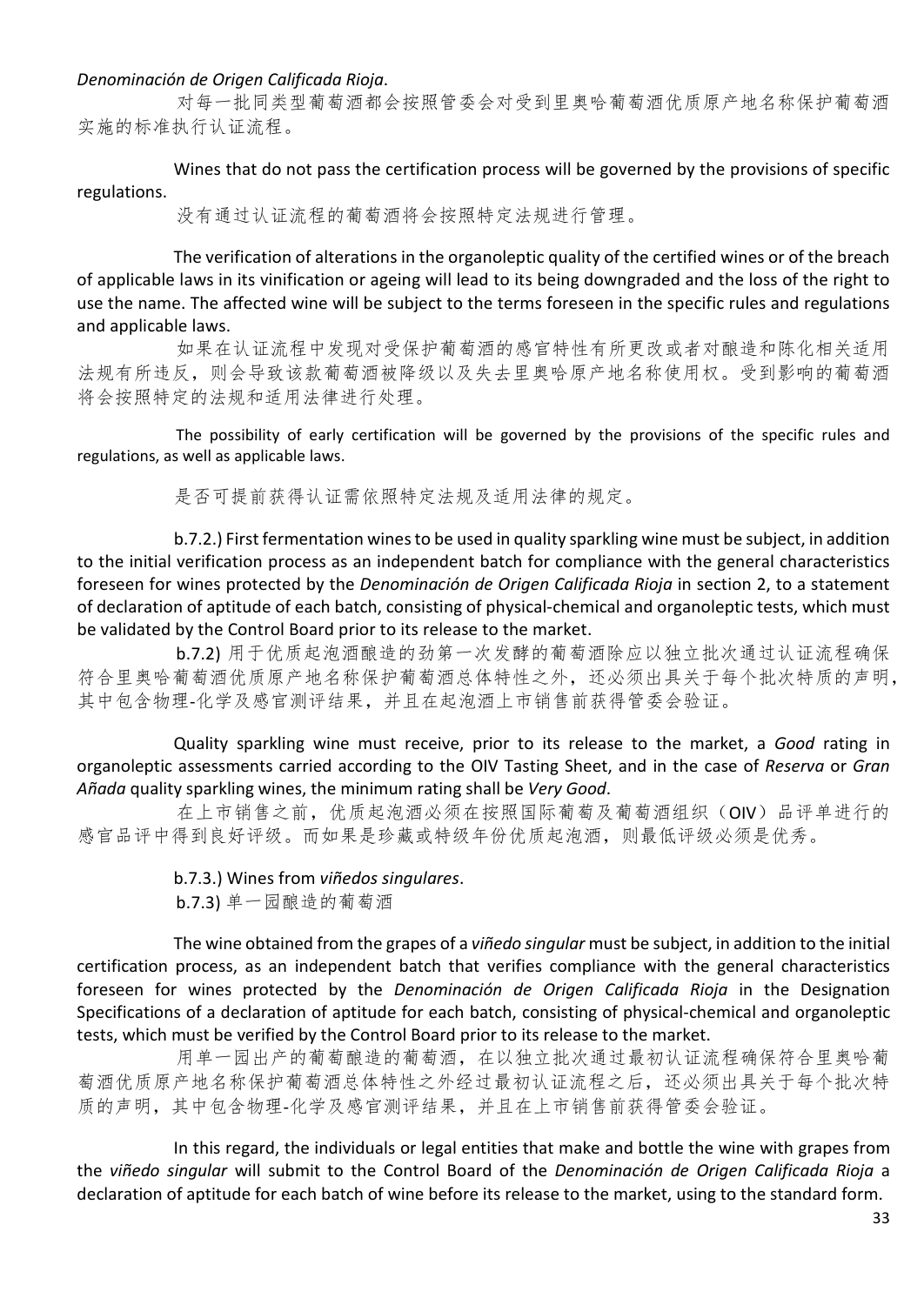因此,以单一园葡萄酿制和装瓶葡萄酒的个人和法人都必须在产品上市销售前向里奥哈 葡萄酒优质原产地管委会递交采用标准格式表格填写的关于每个批次葡萄酒特质的声明。

The wine must also obtain, prior to its release to the market, an *Excellent* rating in the organoleptic tests carried out in accordance with the Technical Verification Instruction of the *viñedo singular*. The result of the verifications will have a maximum validity of 6 months from the date of issue in the case of wines without oak ageing and 1 year in the case aged wines.

相关葡萄酒还必须在上市销售前在按照单一园葡萄酒技术认证指引进行的感官测评中获 得优异评价。这个认证过程的结果从颁发之日起算,最大有效期对于无橡木酒桶陈化为6个月,对 于有橡木酒桶陈化的则为1年。

When a wine made with grapes from a *viñedo singular* is not going to make use of the optional mention of ageing, but the wine has been aged in barrels, this practice must be expressly stated in the request of recognition as a wine from a *viñedo singular* protected by the *Denominación de Origen Calificada Rioja*, so this can be taken into account in the sensory evaluation.

如果一款采用单一园葡萄酿制的葡萄酒不使用可选的陈化标识,但酒确实已经在橡木酒 桶中经过陈化,陈化流程也必须在里奥哈葡萄酒优质原产地单一园名称保护申请中作明确陈述,以 便在感官品评中纳入考量。

> b.8) REGISTERS b.8) 注册

The production of grapes for making wines protected by the *Denominación de Origen Calificada Rioja*, as well as vinification or ageing, will require the vineyards and facilities to be registered.

不论是为里奥哈葡萄酒优质原产地名称保护葡萄酒种植葡萄,还是进行酿造或陈化,都 要求相关葡萄园和酒庄实现完成注册。

Listing in the DO's Registers is voluntary but entails the obligation to comply with the provisions set out in specific rules and regulations and applicable laws. Similarly, it will entail the obligation to satisfy the relevant quotas.

在原产地进行注册基于自愿原则,但注册就意味着遵守特定法规和适用法律相关规定的 义务。同样的,也包括遵守相关配额的义务。

The Registries of the Designation of Origin are defined in the specific rules and regulations and applicable laws.

原产地经营单位注册记录在特定法规和适用法律中有所界定。

b.9) DESIGNATION, LABELLING

b.9) 原产地酒标

The labels of packaged wines must contain the name of the Designation together with the mention *Denominación de Origen Calificada* just below it and the seal of the Control Board, in addition to the mandatory mentions determined in the specific rules and regulations and applicable laws. Likewise, optional mentions and minor geographical units may be included under the conditions set forth in the specific rules and regulations and applicable laws, although they may not stand out with respect to the name of 'RIOJA'.

完成包装的葡萄酒,其酒标必须包含里奥哈原产地名称并在第二行显示*Denominación de Origen Calificada*字样,以及管委会印章。同时应显示特定法规和适用法律规定的其他强制信息。同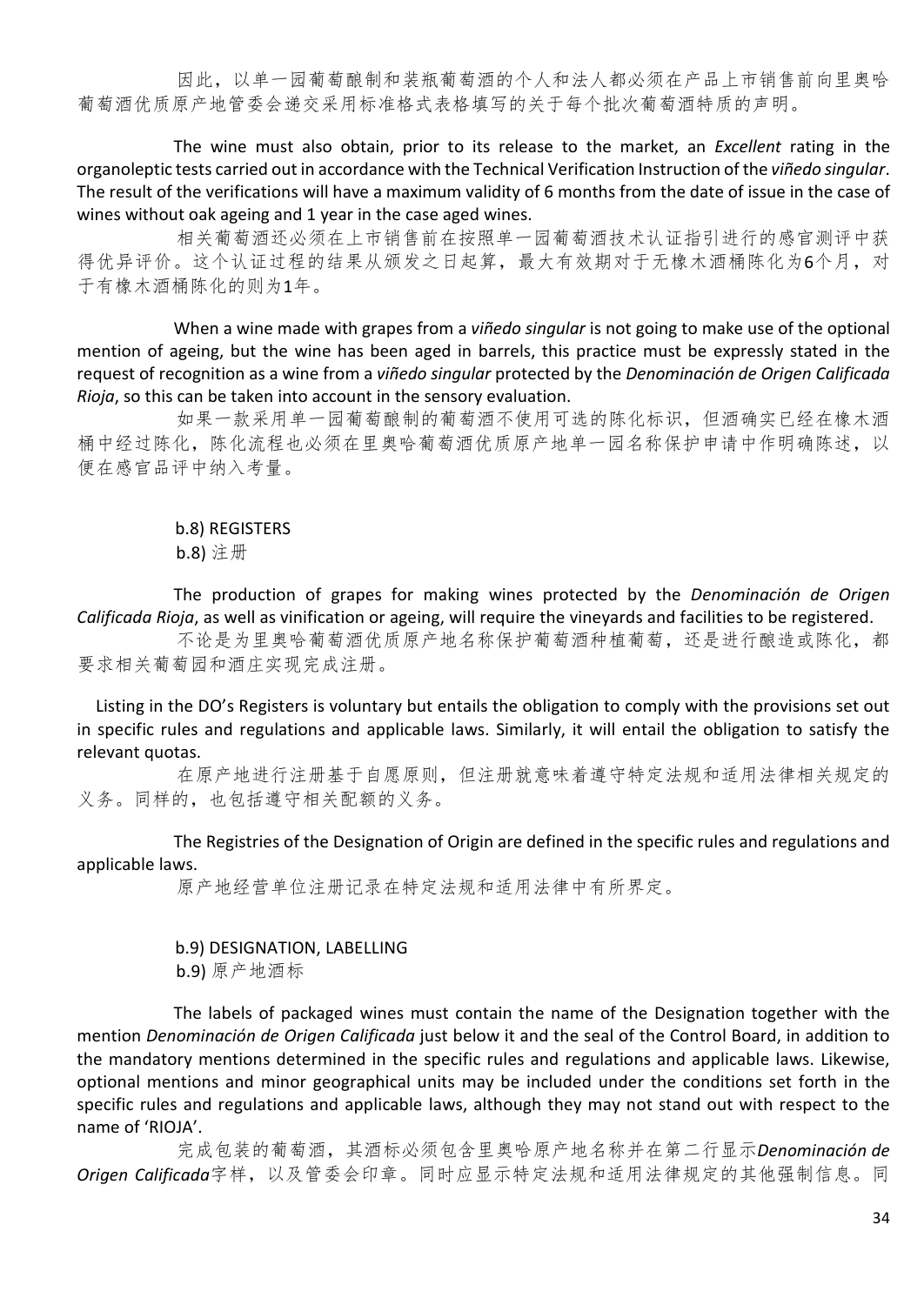样,根据特定法规和适用法律规定的相关条件,可在酒标包含可选标识信息以及较小地理单位信息, 但不可比RIOJA字样更为显著。

Before a label can be circulated, it must be authorised by the *Control Board*, under the conditions set forth in specific rules and regulations and applicable laws.

任何酒标在正式使用前都必须按照特定法规和适用法律的规定条件经过管委会的授权。

The trademark is compulsory on labels of wines certified by the *Denominación de Origen Calificada Rioja.*

通过认证使用里奥哈葡萄酒优质原产地名称的葡萄酒,其酒标必须强制性包含商标。

Labels must necessarily include the name of a registered winery. Additionally, a trade name may be used, in the manner provided in the specific rules and regulations and applicable laws.

酒标必须包括注册酒庄的名称。另外还可根据特定法规和适用法律规定的方式显示商号。

The use of the term *maceración carbónica* (carbonic maceration) on the label must be under the terms set forth in the specific rules and regulations and applicable laws.

酒标上*maceración carbónica*(二氧化碳浸泡)这个名词的使用必须遵守特定法规和适用 法律的规定。

The use of the term *fermentado en barrica* (barrel-fermented) on the label of white and rosé wines must be under the terms set forth in the specific rules and regulations and applicable laws.

白葡萄酒和桃红葡萄酒酒标上*fermentado en barrica*(酒桶陈化)这个名词的使用必须遵 守特定法规和适用法律的规定。

The use of the word *barrica* (barrel) or *madera* (wood) in the sale advertising or on the label of generic wines (that have not concluded ageing processes) is strictly forbidden.

普通级别酒则严格禁止在销售广告中或酒标上使用barrica(酒桶)或者madera(木质) 等名词。

The name of a zone or municipality can only be applied to a wine when it is made exclusively with grapes from such production area or municipality, and ageing, as the case may be, and bottling take place within them.

只有葡萄酒的酿造全部采用相关种植区域或村镇的葡萄,且陈化过程(如有)及后续的 装瓶流程均发生在当地的情况下可在酒标上包含葡萄种植区域和村镇名称。

Exceptionally, a wine may be considered to come from the area or from the municipality if its vinification includes no more than 15% of grapes from registered vineyards in municipalities bordering the area or municipality where the operator is located and provided that it is accredited by legally valid title, that such operator has had that 15% of grapes at its disposal for no less than 10 years.

作为例外,如果一款葡萄酒的酿造中纳入的来自与相应酒庄所处区域或村镇接壤相邻注 册村镇种植园的葡萄不多于15%,并且可以提供具有法律效力的合同文件证明酒庄已经至少有10年 专属使用这些葡萄的权益,则这款葡萄酒仍可视作源自某一个区域或村镇。

These wines will be subject to a control system provided for in the specific rules and regulations and applicable laws.

这些葡萄酒需受到在特定法规和适用法律中规定的管控系统的管控。

For quality sparkling wines, the term relative to the sugar content will be included, in addition to the term *Método Tradicional* (Traditional Method) on all the labels on the bottle, or on all the visual fields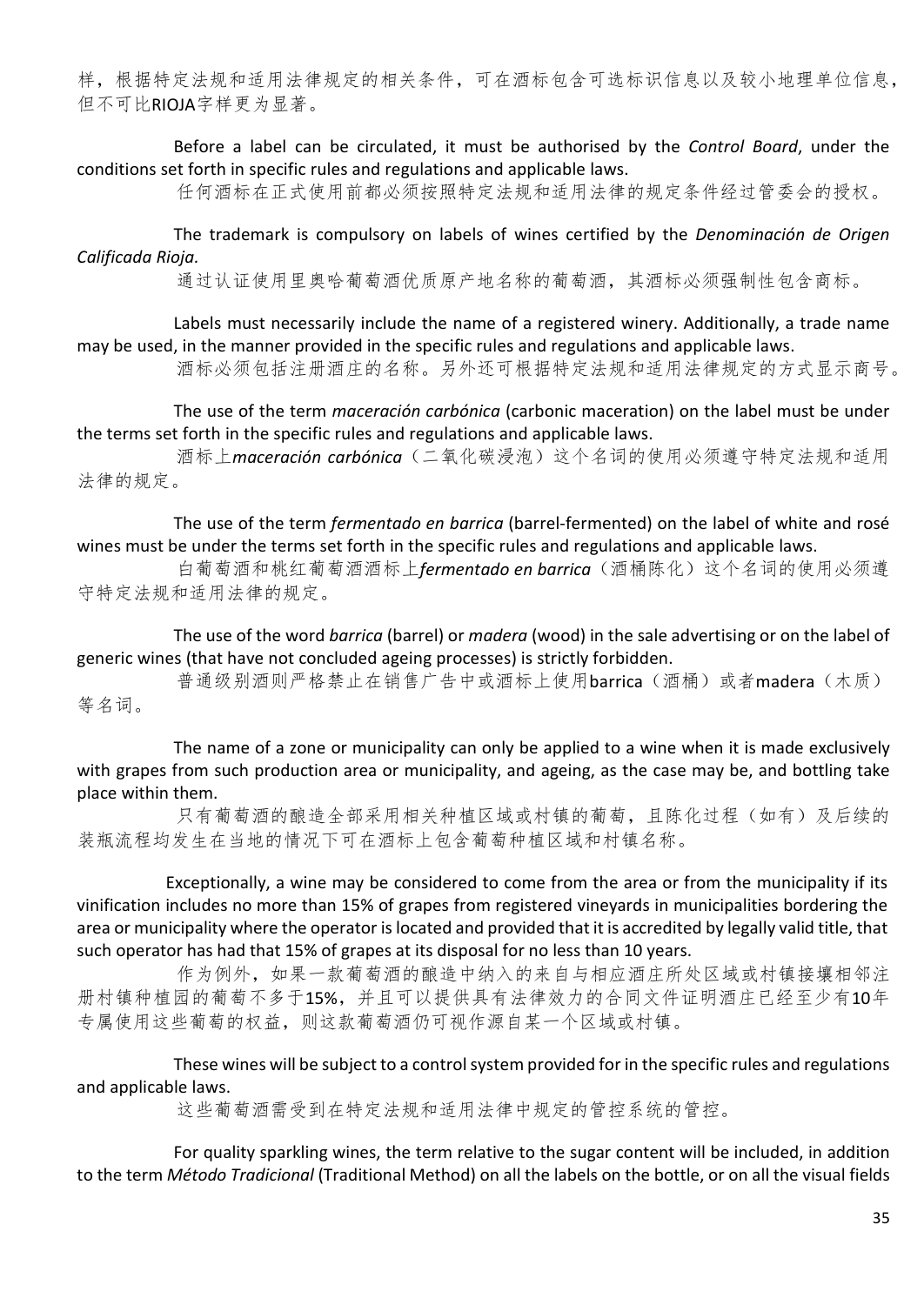if it is a continuous label.

对于优质起泡酒,在所有酒瓶标签上或在单联酒标情况下在所有视觉区域中均需显示 "*Método Tradicional*"(传统方式)字样,以及包含与糖分含量相关的用语。

The term *Método Tradicional* is to appear immediately below the term related to the sugar content and with a font size equal to or smaller than that used to indicate the name *Rioja*.

"*Método Tradicional*"(传统方式)字样需要在紧接着糖分含量标识的下一行出现,字 体大小则不可大于RIOJA名称字样。

On the label carrying compulsory mentions, the term *Método Tradicional* may not be smaller than 0.3 cm.

在包含强制性信息的酒标上,"*Método Tradicional*"字样不可小于0.3厘米。

In accordance with the provisions of point two of the Fourth Additional Provision of Act 6/2015, of 12 May 2015, on Designations of Origin and Protected Geographical Indications of supra-regional territorial scope, the regulation relating to an identified grape-growing area in the First point of the said Provision, may be extended to wine *Calificada* designations of origin of supra-regional territorial scope.

遵照2015年5月12日颁布的6/2015号法令的第四增补规定关于葡萄酒原产地和超地区地 理范畴的地理标识保护的第二点之规定,该增补规定第一点中与获认定葡萄种植地区相关的规定可 以沿用至基于超地区地理范畴的葡萄酒优质原产地。

For these purposes, in the case of the wines protected by the *Denominación de Origen Calificada Rioja*, operators registered in it that meet the specific requirements set forth in this document may request the use of the designation *viñedo singular* on the label, packaging and advertising thereof.

为了以上的这些目的,对于受到里奥哈葡萄酒优质原产地名称保护的葡萄酒,在此注册 的能够达到本文档表述相关要求的业者可以申请在酒标、包装和广告中使用单一园标识。

Recognition of the minor geographical entity *viñedo singular* must be obtained in advance from the Ministry of Agriculture and Fisheries, Food and the Environment, and comply with the provisions of art. 14 of Royal Decree 267/2017, of 17 March 2017 developing Act 6/2015, of 12 May 2015, on Designations of Origin and Protected Geographical Indications of supra-regional territorial scope, is and developing Act 12/2013 of 2 August 2013, on steps to improve the operation of the food chain, and the conditions set out in these Designation Specifications. In order for the name of the *viñedo singular* to be recognised, it must be registered as a brand, at least in the Spanish Patents and Trade Marks Office, by the natural or legal persons owning the plot or those with vinification facilities registered with the *Denominación de Origen Calificada Rioja* who will be in charge of vinifying the grapes.

必须事先从农渔、食品和环境部获得对较小地理单位:单一园的认可,并且遵守2017年 3月17日颁布的267/20173皇家法令第十四条的相关规定;关于葡萄酒原产地和针对超地区地理范畴 的受保护地名标识的2015年5月12日颁布的6/2015号法令;关于提升食品产业链运营的2013年8月2日 颁布的12/2013号法令;以及原产地规格中罗列的各种条件。为了让单一园名称得到认可,必须由拥 有这个地块,或者拥有在里奥哈葡萄酒优质原产地注册的酿造设施的将要负责这个地块出产的葡萄 酿造的法人或自然人在至少是西班牙专利和商标局对名称进行商标注册。

The owner of the brand must submit a declaration of commitment regarding the exclusive use of the same in wines protected by the *Denominación de Origen Calificada Rioja*.

品牌拥有者必须提交承诺声明,承诺供里奥哈葡萄酒优质原产地名称保护葡萄酒独家使 用。

The term *Viñedo Singular* will necessarily appear on all labels on the bottle, or in all visual fields if it is a continuous label. The term *Viñedo Singular* is to appear immediately below the registered brand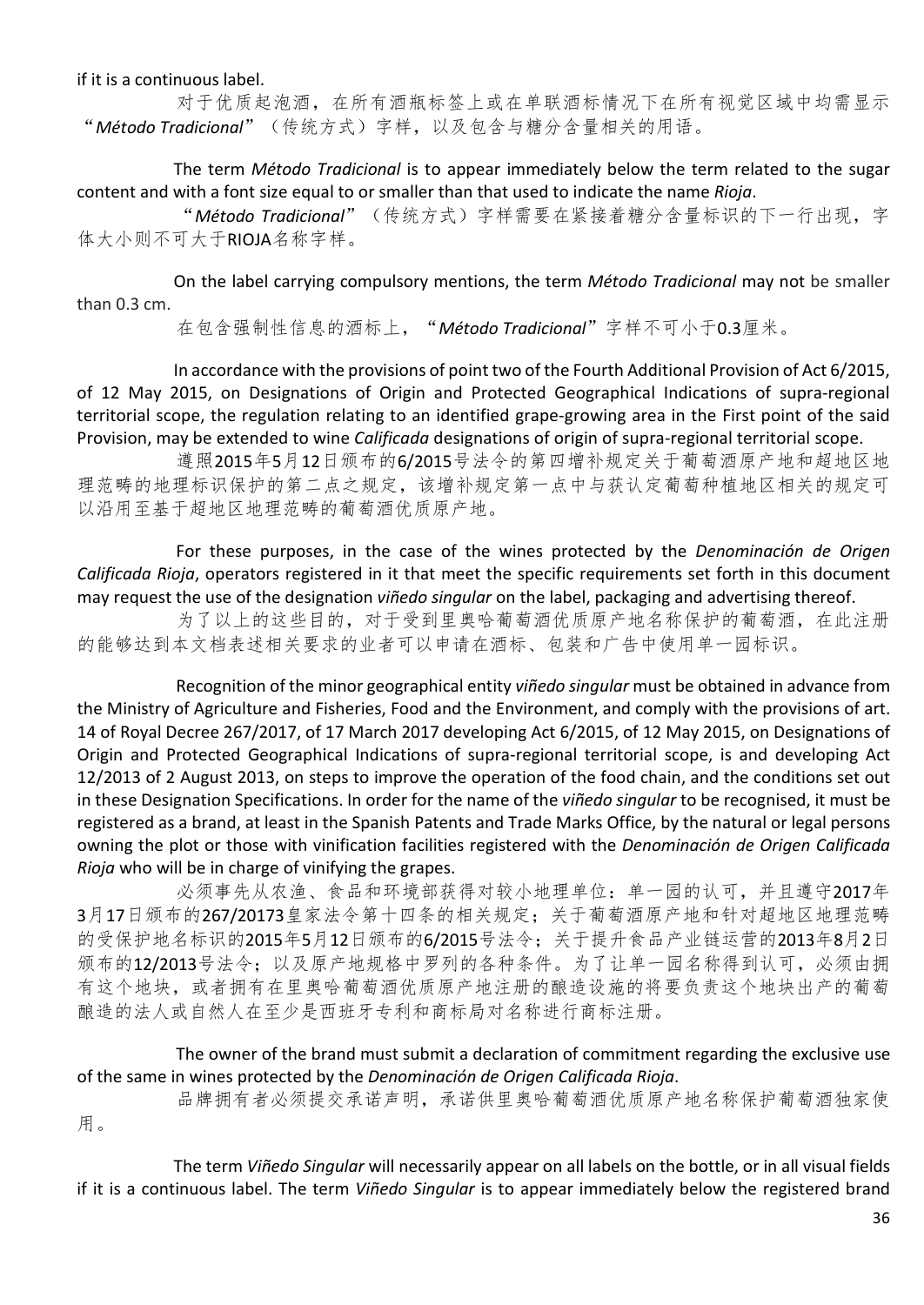#### name and the font size, thickness and colour may not be greater than that used for the word *Rioja*.

在所有酒瓶标签上或在单联酒标情况下在所有视觉区域中均需显示"*Viñedo Singular*" 字样。字样需要在紧接着注册品牌的下一行出现,字体用色和笔画粗度不可大于RIOJA名称字样。。

The term *viñedo singular* and the seal that identifies it, are registered trademarks owned by the Control Board of the *Denominación de Origen Calificada Rioja*.

单一园标识和相关的印章都是里奥哈葡萄酒优质原产地管委会所拥有的注册商标。

#### b.10) OTHER REQUIREMENTS

b.10) 其他要求

b.10.1) Exclusivity of production, vinification and storage.

b.10.1) 葡萄种植,葡萄酒酿造和储藏的排他性

Only grapes from registered vineyards and must or wine from registered wineries may be introduced in registered wineries.

b.10) 只有注册葡萄园种植的葡萄和葡萄汁或葡萄酒可以被注册酒庄所采用。

Individuals or legal entities that have registered vineyards or wineries may only have their grapes, musts or wines stored on the land or premises declared in the Register and shall otherwise lose their right to the designation.

持有注册葡萄园或酒庄的个人或法人仅被允许在注册在案的地块或建筑物内储存他们的 葡萄、葡萄汁或葡萄酒。如有违反,则会导致失去原产地名称保护。

> b.10.2) Separation of wineries. b.10.2) 酒庄的分隔

It is an essential condition for registering a winery or keeping it in the register that all liquid and gas conduits be independent from those of premises (which must be separated by a public roadway) where wines that are not protected by the *Denominación de Origen Calificada Rioja* are made, handled or stored (except for bottled, labelled products in transit storage).

注册酒庄或保持酒庄注册状态的重要条件是所有液体和气体管道独立于其他酿造、处理 或储存(例外是已经完成装瓶和酒标粘贴,在运送途中暂存的产品)非里奥哈葡萄酒优质原产地名 称保护葡萄酒的建筑物(必须以公用道路隔开)。

# b.10.3) Conformance testing

b.10.3) 合规测试

All packaging in which the wines are expedited fro drinking is to be provided with guarantee seals, numbered labels or back labels issued by the Control Board, and always in a form that does not allow for reuse. There must be correspondence between the back labels, labels and control elements of the Control Board.

所有用来提供给消费者直饮的葡萄酒包装都必须提供由管委会授予的品质保障印章,带 有编码的标签或背标。这些标识必须以无法重复使用的方式粘贴。在背标、酒标和管委会管控元素 之间必须有所关联。

For quality sparkling wines, the Control Board will issue specific back labels and/or seals that will include the mention *Método Tradicional*.

对于优质起泡酒,管委会将会授予带有"传统方式"字样的特别背标和/或印章。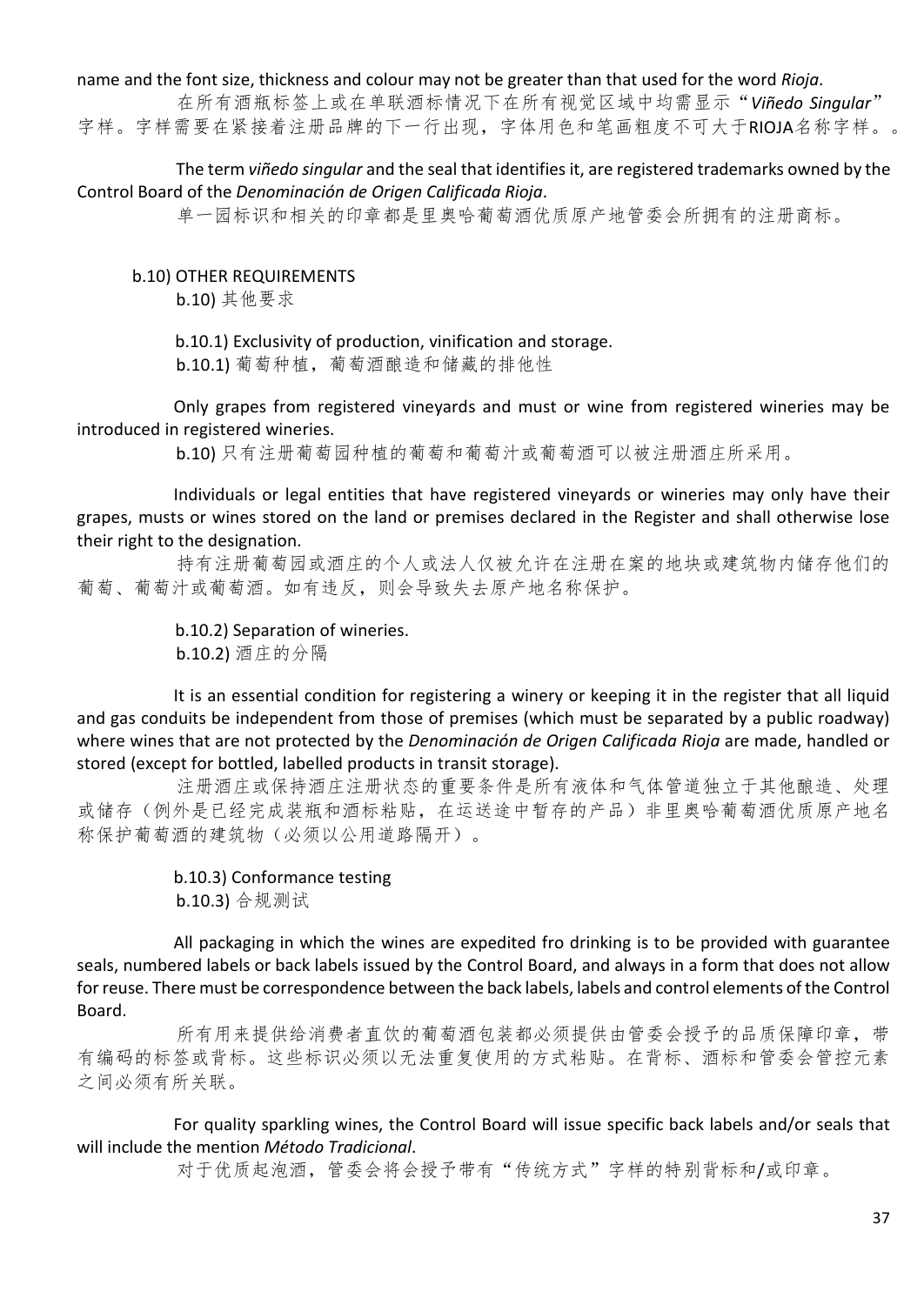For wines from a *viñedo singular*, the Control Board will issue specific back labels and/or seals that will include the mention *Viñedo Singular*.

对于单一园酿制的葡萄酒,管委会将会授予带有"单一园"字样的特别背标和/或印章。

For wines from a given zone or municipality, the Control Board will issue specific numbered back labels and/or seals. If the two indications concur in the wine or if they concur with *Viñedo Singular*, the seal of the smallest geographical unit will be used.

对于来自某一区域或村镇的葡萄酒,管委会将会授予特别的带有编码的背标和/或印章。 如果这两种地理标识同时用于一款葡萄酒或者与单一园标识同时出现,则应使用地理标识中最小的 那个。

For Crianza, Reserva and Gran Reserva wines, the Control Board will issue *specific* back labels and authorise the mention of such indications on the label.

对于陈酿、珍藏和特级珍藏级别的葡萄酒,管委会将会授予特别的背标并授权在背标上 提及这些级别。

#### b.10.4) Circulation of products

b.10.4) 商品的流通

The shipment of must, wine or any other grape product or by-product of the winemaking process circulating within the production area will be carried out as set forth in the specific rules and regulations, as well as applicable laws.

在葡萄种植地区范围之内对葡萄汁、葡萄酒或其他任何葡萄酒酿造过程中的葡萄产品或 副产品进行的运送必须遵守特定法规以及适用法律的相关规定。

> b.10.5) Bottling at source and other bottling requirements. b.10.5) 来源地装瓶和其他装瓶要求

The bottling of wines protected by the *Denominación de Origen Calificada Rioja* must be carried out exclusively in registered wineries authorised by the *Control Board*. Otherwise, the wine shall lose the right to use the designation.

里奥哈葡萄酒优质原产地认证葡萄酒的装瓶必须完全在得到管委会授权的注册酒庄进行。 如有违反,该款葡萄酒将会失去原产地名称的使用权。

Compulsory bottling within the defined geographical area is also backed by the judgement of the European Court of Justice of 16 May 2000.

对于必须在限定地理区域内装瓶的强制性要求同时也得到欧洲法院2000年5月16日的裁 决支持。

Protected wines can only circulate and be shipped in packaging that does not harm their quality or prestige and it must be approved by the Control Board. In general, containers must be made of glass and have the capacities authorised by the European Union with the exception of the one-litre range.

认证葡萄酒只能在不伤害其品质或声誉,且得到管委会批准的包装中进行运输流通。总 体上,包装材料必须是玻璃,容量分类遵循欧盟授权的标准,但不包括1公升。

Exceptionally, the Control Board may authorise other types of packaging for special uses, which it understands will not harm the quality or prestige of the protected wines.

作为例外,管委会可能会针对特殊用途授权其他种类的包装。前提是管委会认为这种包 装对认证葡萄酒的品质和声誉。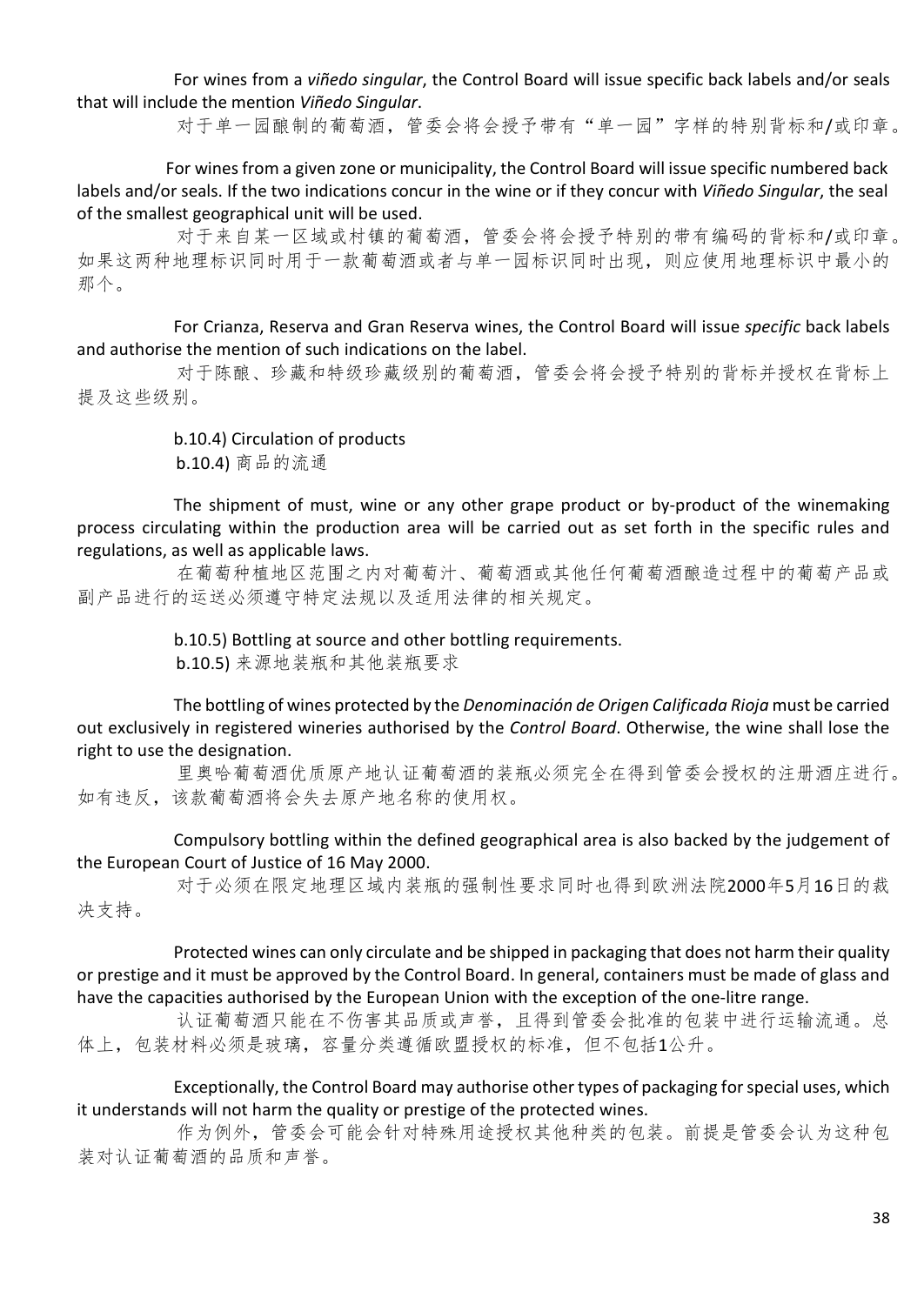Bottling on request will not be allowed in the case of wines from a *viñedo singular* 对于单一园酒,严禁将装瓶操作外包。

b.10.6) Outbound to inbound correspondence b.10.6) 从外部收到的信件

The wine shipped by each registered winery must agree with the quantities of grape purchased, stocks of previous vintages and purchases of wines or musts from other registered companies.

每一家注册酒庄的葡萄酒出货量必须和葡萄采购量、过往年份存酒和从其他注册酒庄采 购的葡萄酒或葡萄汁量总体相符。

Socks of wine being aged in barrels or bottles can only be shipped when they have fulfilled the requirements set forth in the Designation Specifications.

正在橡木酒桶或酒瓶中进行陈化的存酒只有在满足原产地规格所提出的要求后才可出货。

b.10.7) Statements. b.10.7) 声明

In order to control production, vinification, age and stock, as well as the qualities, types and all other aspects as may be necessary to be able to prove the origin and *quality* of the wines, the natural or legal persons title holders of vineyards and wineries are to submit such statements as may be set forth in the specific rules and regulations, as well as applicable laws.

为了管控葡萄种植、葡萄酒酿造、陈化和储存以及证明葡萄酒本源和品质所需要的特质、 种类和所有其他因素,合法持有葡萄园和酒庄的自然人和法人应当依照特定法规和适用法律的要求 提交相关声明。

> b.10.8) Traditional terms b.10.8) 传统用语

For the Rioja Protected Designation of Origin, the traditional term as referred to in Article 118u(1)(a) of Regulation (EC) No. 1234/2007 of the Council, of 22 October, 2007, (Single CMO Regulation), is: *Denominación de Origen Calificada*.

按照欧盟理事会条例(EC) 1234/2007号(单CMO) 第118u(1)(a)条的提及, 里奥哈葡萄酒 优质原产地的传统说法应为:Denominación de Origen Calificada。

The traditional terms referred to in Article 118u(1)(a) of Regulation (EC) No. 1234/2007 of the Council, of 22 October, 2007, which may be used in wines protected by the *Denominación de Origen Calificada Rioja* are: *Crianza, Reserva, Gran Reserva, Añejo, Noble* and *Viejo.*

欧盟理事会条例(EC) 1234/2007号 (单CMO) 第118u(1)(a)条提及的传统用语可在里奥哈 葡萄酒优质原产地名称认证葡萄酒应用的包括:*Crianza, Reserva, Gran Reserva, Añejo, Noble, Viejo*

> b.10.9) Holders authorised to make wine from a *viñedo singular*. b.10.9) 获准酿造单一园葡萄酒的持有者

The wine made with grapes from a *viñedo singular* will be vinified and bottled by natural or legal persons with winemaking and bottling facilities registered in their name within the *Denominación de Origen Calificada Rioja*, and prove they have the exclusive right to the production of the vineyard in question for a minimum uninterrupted period of 10 years.

采用单一园葡萄生产的葡萄酒必须由拥有这个地块,或者拥有在里奥哈葡萄酒优质原产 地注册的酿造设施的将要负责这个地块出产的葡萄酿造的法人或自然人进行酿造,他们必须证明拥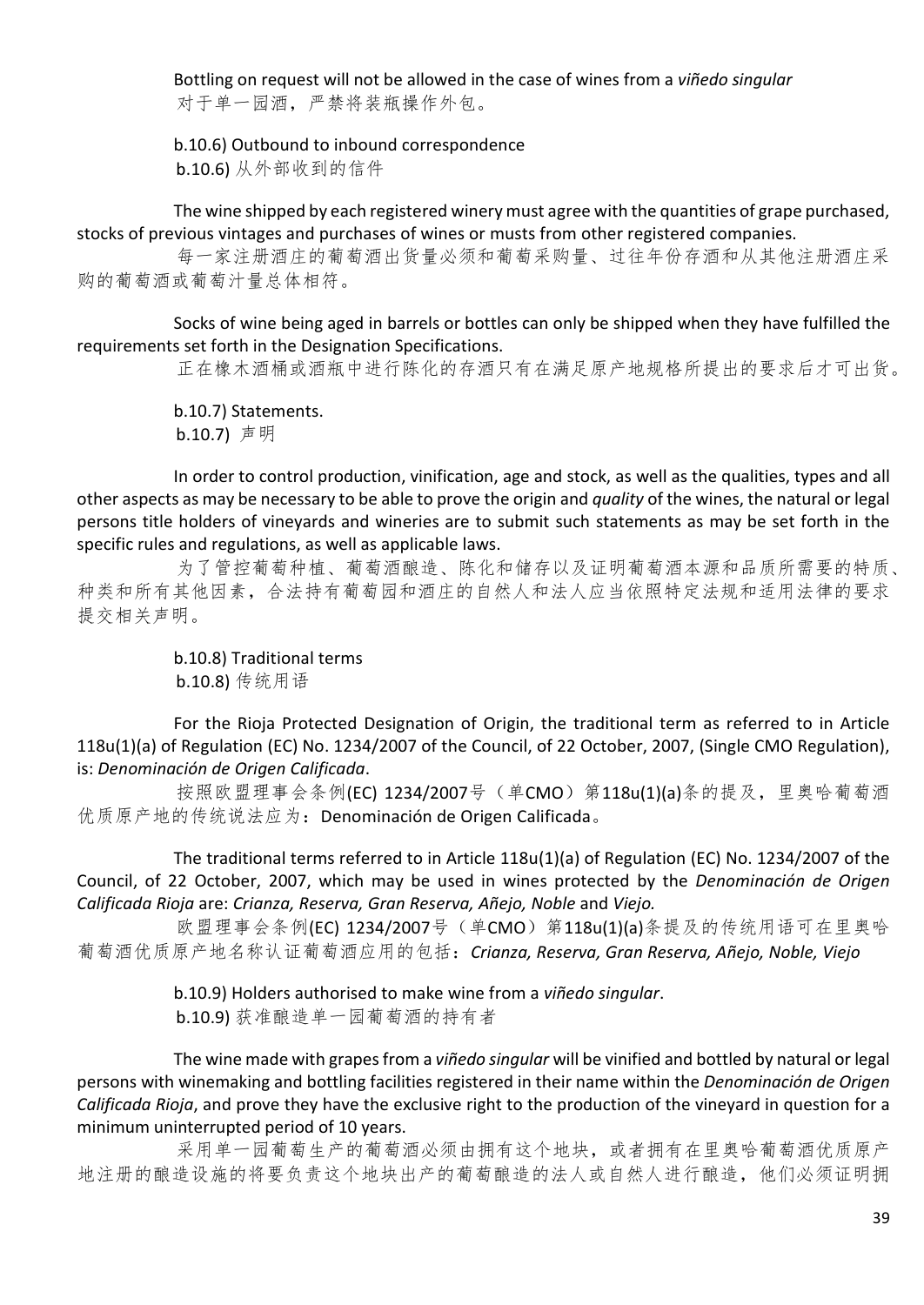有在相应葡萄园至少十年不间断的独家葡萄使用权。

b.10.10) Labels and exclusive assignment of the trademarks used b.10.10) 酒标和注册商标的专属分派

The brands used in the labels that include the name of a municipality will be exclusive for the wine with this geographical origin, for which the owner will submit an affidavit of liability regarding the exclusive use of the brand in the said wines. If such affidavit does not exist, the labels used for the municipality wine will be different from those used by the winery for the rest of its wines, in order to prevent consumer confusion.

在带有村镇名称的酒标中使用的品牌应专属于出自该地理来源的葡萄酒。酒庄持有者必 须对将品牌专属应用于相应葡萄酒提交法律责任承诺书。如果未作出这样的承诺,则该村镇葡萄酒 所用的酒标将会与酒庄其他葡萄酒所用的酒标不同,以避免引起消费者混淆。

#### **9. VERIFICATION OF COMPLIANCE WITH SPECIFICATIONS**

9. 对技术规格的合格验证

a) COMPETENT AUTHORITY.

a) 相关政府部门

General Directorate of Food Industry

Ministry of Agriculture and Fisheries, Food and the Environment.

农渔、食品和环境部

食品工业总署

Paseo de la Infanta Isabel, 1.- 28014 MADRID

Tel.: (34) 91 347 53 61

Fax: (34) 91 347 57 00

Email[: dgia@mapama.es,](mailto:%20dgia@mapama.es,) [sgcdae@mapama.es](mailto:%20sgcdae@marm.es)

The Control Body will participate in the control activities integrated in the Control Board of the Rioja PDO

监管主体将作为里奥哈原产地管委会的 一部分参与管控活动。

(c/Estambrera, 52. 26006 Logroño, Tel .: 34 941 50 06 48, Fax: *3. 4* 941 50 06 72; e-mail: [advice@riojawine.com\).](mailto:consejo@riojawine.com)

b) TASKS AND CONTROL METHODOLOGY.

职责和管控方法

The scope of the verification and control methods is as follows:

以下是验证和管控方法的范畴

| Tasks and scope 职责和范畴                                         | Control type 管控类型 |
|---------------------------------------------------------------|-------------------|
| WINERIES 酒庄                                                   |                   |
| Inspection of facilities before registration and verification | Systematic        |
| of modifications                                              | 系统性               |
| 注册前对设施进行检查并验证改动                                               |                   |
| - Previous registration Autonomous                            |                   |
| Communities                                                   |                   |
| - 过往的自治区注册记录                                                  |                   |
| VINEYARDS 葡萄园                                                 |                   |